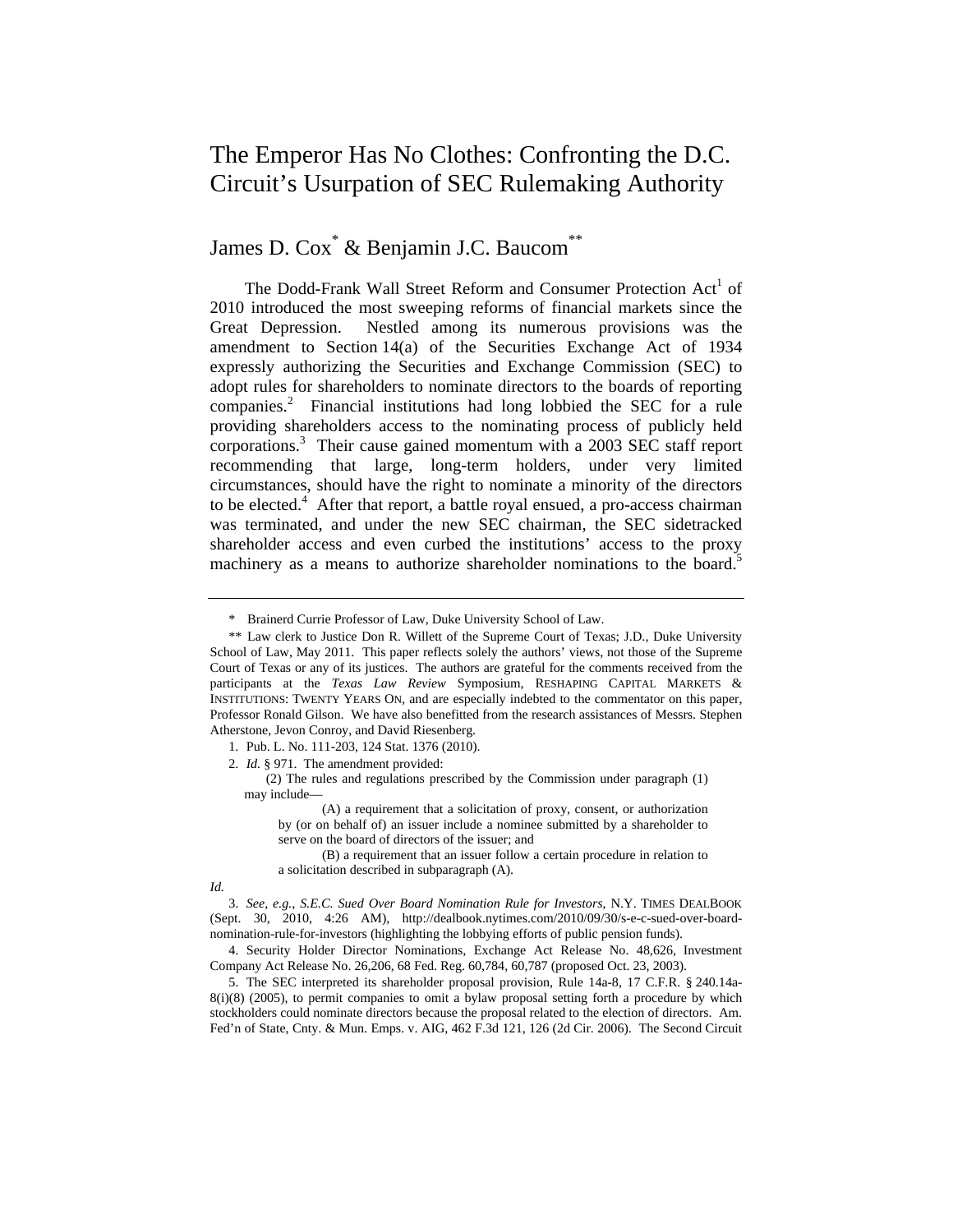Then, with the imprimatur of Dodd-Frank,<sup>6</sup> the SEC acted, albeit timidly, to provide, in Rule 14a-11, a process for limited shareholder board nominations. In broad overview, Rule 14a-11 permitted a shareholder or group of shareholders that held at least three percent of the voting power for over three years to nominate a maximum of twenty-five percent of the board.<sup>7</sup> Institutions rejoiced, but only briefly; Rule 14a-11 never became operative. The rule was immediately challenged, and the SEC suspended its effect until the legal dispute was resolved.<sup>8</sup>

In *Business Roundtable v. SEC*, <sup>9</sup> the D.C. Circuit ultimately invalidated Rule 14a-11, holding that the SEC acted arbitrarily and capriciously in adopting it.10 In so ruling, the D.C. Circuit followed a now familiar path of invalidating SEC rulemaking efforts on the ground that the SEC failed to meet the review standard<sup>11</sup> (hereinafter Review Standard), which mandates that "the Commission shall . . . consider, in addition to the protection of investors, whether the action will promote efficiency, competition, and capital formation."<sup>12</sup> Previously this provision was invoked by the D.C. Circuit to invalidate SEC rules calling for seventy-five percent of a registered

6. *See infra* notes 161–62 and accompanying text.

7. Facilitating Shareholder Director Nominations, Securities Act Release No. 9136, Exchange Act Release No. 62,764, Investment Company Act Release No. 29,384, 75 Fed. Reg. 56,668, 56,674–75 (Sept. 16, 2010).

8. *See* Facilitating Shareholder Director Nominations, Securities Act Release No. 9151, Exchange Act Release No. 63,109, Investment Company Act Release No. 29,462, 75 Fed. Reg. 64,641, 64,641 (Oct. 20, 2010) (announcing that effective and compliance dates for amendments to, *inter alia*, 17 C.F.R. pt. 240 would be indefinitely delayed until further notice).

9. 647 F.3d 1144 (D.C. Cir. 2011).

10. *Id.* at 1156.

11. *Id.* at 1148.

12. Securities Exchange Act of 1934 § 3(f), 15 U.S.C. § 78c(f) (2006). The three other major securities laws administered by the SEC contain the same Review Standard. *See* Securities Act of 1933 § 2(b), 15 U.S.C. § 77b(b) (2006); Investment Company Act of 1940 § 2(c), 15 U.S.C. § 80a-2(c) (2006); Investment Advisers Act of 1940 § 202(c), 15 U.S.C. § 80b-2(c) (2006).

Court of Appeals rejected the SEC's position. *Id.* at 129–30. Thereupon the SEC amended the rule to expressly authorize excluding a proposal if it "relates to a nomination" of a director. Shareholder Proposals Relating to the Election of Directors, Exchange Act Release No. 56,914, Investment Company Act Release No. 28,075, 72 Fed. Reg. 70,450, 70,456 (Dec. 11, 2007) (codified at 17 C.F.R. pt. 240). Earlier the SEC had proposed two conflicting approaches regarding shareholder nominations. Shareholder Proposals, Exchange Act Release No. 56,160, Investment Company Act Release No. 27,913, 72 Fed. Reg. 43,466, 43,466 (proposed Aug. 3, 2007) (creating a device to allow inclusion of shareholder proposals in a company's proxy statement); *id.* at 43,487 (proposing an amendment to proxy rules that would exclude shareholder proposals from the company's proxy statement "[i]f the proposal relates to a nomination or an election for membership on the company's board of directors or analogous governing body or a procedure for such nomination or election"). States have not been idle in this debate. *See, e.g.*, DEL. CODE ANN. tit. 8, §§ 112, 113 (2011) (authorizing bylaws providing for the nomination of directors by shareholders and reimbursement of such nominees' election expenses); MODEL BUS. CORP. ACT § 2.06(c) (2010) (providing for authorization of the same). *Cf.* CA, Inc. v. AFSCME Emps. Pension Plan, 953 A.2d 227 (Del. 2008) (holding a stockholder-proposed bylaw calling for reimbursement of an insurgent's reasonable proxy expenses was a proper subject for shareholder action because it related to the process of carrying out the limited shareholder franchise).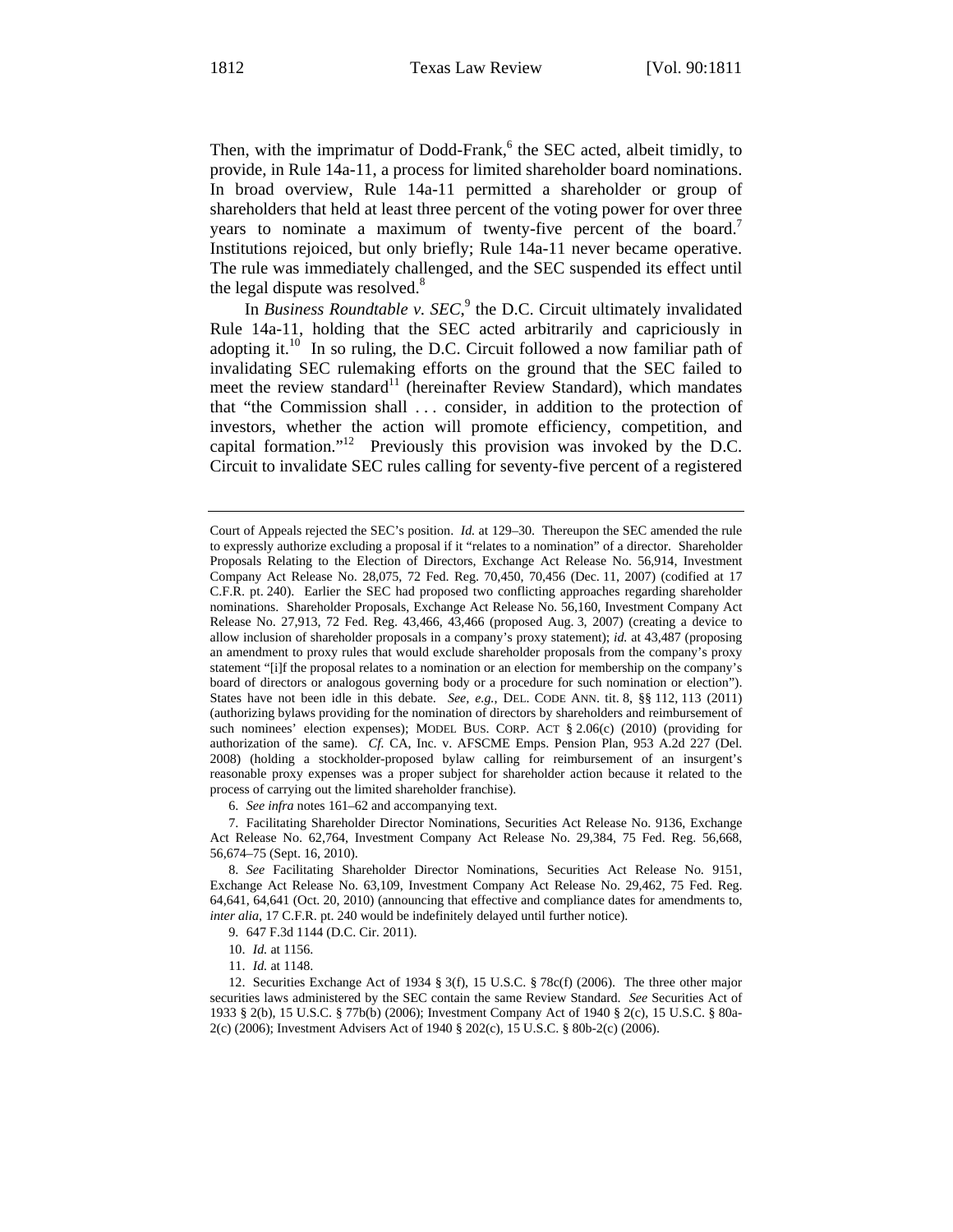mutual fund board, including the board chairman, to be independent of the fund's investment advisor, $^{13}$  and classifying so-called fixed indexed annuities so that they would no longer enjoy an exemption from the Securities Act.<sup>14</sup>

In holding that the SEC failed to fulfill the statutory Review Standard when considering the impact of Rule 14a-11 on efficiency, competition, and capital formation, *Business Roundtable* summarized the SEC's faults as follows:

Here the Commission inconsistently and opportunistically framed the costs and benefits of the rule; failed adequately to quantify the certain costs or to explain why those costs could not be quantified; neglected to support its predictive judgments; contradicted itself; and failed to respond to substantial problems raised by commenters.<sup>15</sup>

It is not our purpose here to disagree with any of these evidentiary conclusions. What we report here is that the level of review invoked by the D.C. Circuit in *Business Roundtable* and its earlier decisions is dramatically inconsistent with the standard enacted by Congress. Our conclusion is that the D.C. Circuit has assumed for itself a role opposed to the one Congress prescribed for courts reviewing SEC rules.

## I. The Review Standard According to the D.C. Circuit

*Business Roundtable* is distinctive in its close review of the SEC's failings in the agency's consideration and adoption of Rule 14a-11. We summarize in this paragraph the most notable points raised in Judge Ginsburg's opinion. We do this to provide a fully textured understanding of what the D.C. Circuit believes is required by the mandate that the SEC consider a rule's impact on efficiency, competition, and capital formation. Rising from a close review of the decision is the D.C. Circuit's view that SEC rulemaking must attempt, if not complete, an accurate cost–benefit determination. Thus, Judge Ginsburg faults the SEC's cost–benefit assessments because they "had no basis beyond mere speculation"16 or because the SEC failed "to estimate and quantify the costs it expected companies to incur."<sup>17</sup> Based on these identified failings, the D.C. Circuit observed that "the Commission has not sufficiently supported its conclusion that increasing the potential for election of directors nominated by shareholders will result in improved board and company performance and

<sup>13.</sup> Chamber of Commerce v. SEC, 412 F.3d 133, 142–44 (D.C. Cir. 2005). The D.C. Circuit heard a second challenge to the same rule, but that decision did not apply or analyze the statutory Review Standard regarding efficiency, competition, and capital formation. *See* Chamber of Commerce v. SEC, 443 F.3d 890, 894 (D.C. Cir. 2006) (stating that the focus was on whether the Commission relied on material not in the rulemaking record in deciding not to modify the rule).

<sup>14.</sup> Am. Equity Inv. Life Ins. Co. v. SEC, 613 F.3d 166, 167–68 (D.C. Cir. 2010).

<sup>15.</sup> *Bus. Roundtable*, 647 F.3d at 1148–49.

<sup>16.</sup> *Id.* at 1150.

<sup>17.</sup> *Id.*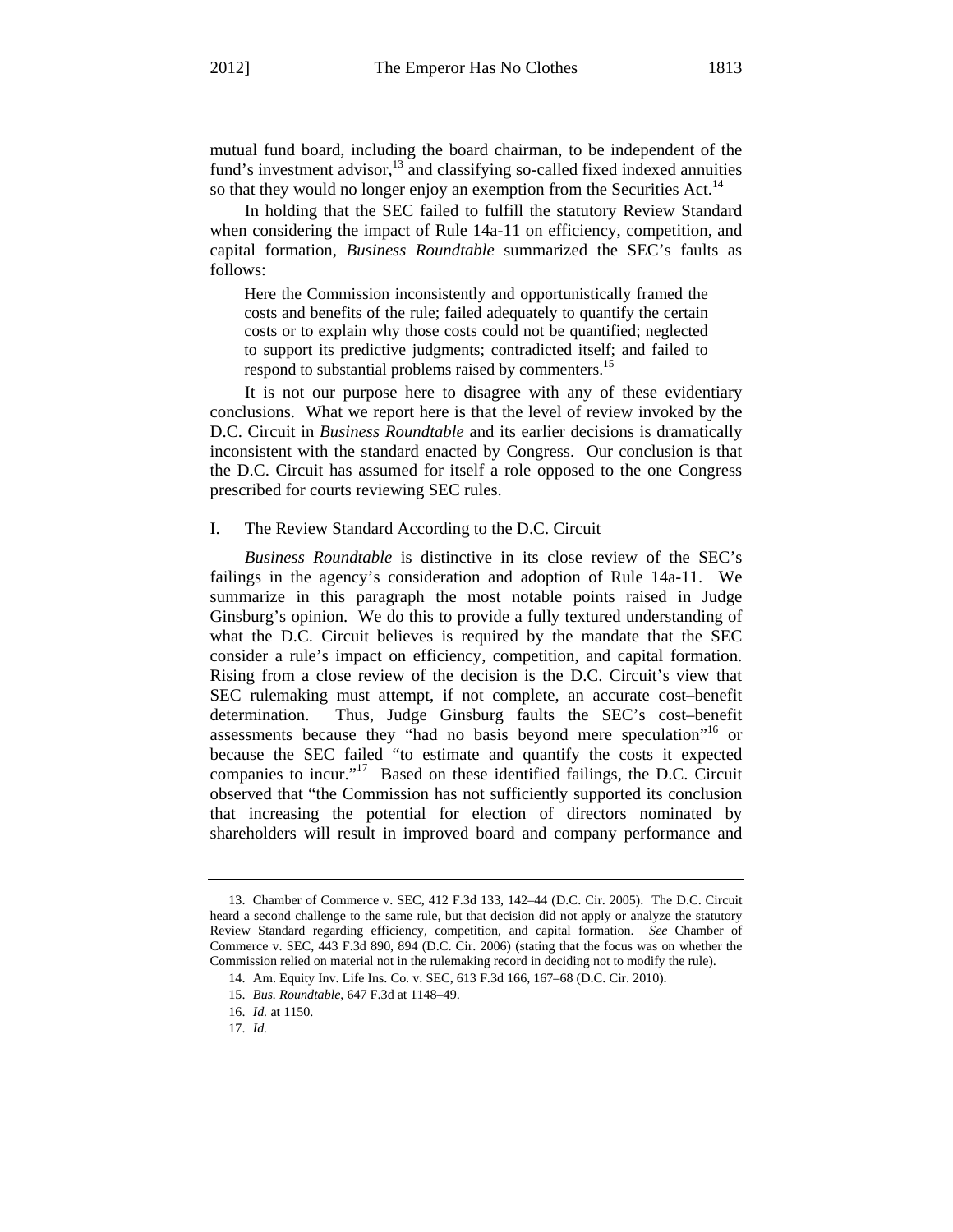shareholder value."<sup>18</sup> In areas where the SEC discounted the costs associated with its rule, the D.C. Circuit condemned that reasoning as "illogical and, in an economic analysis, unacceptable."<sup>19</sup> A good illustration of the opinion's requirement that costs and benefits be assessed is its rebuke of the SEC for failing to consider, "[i]n weighing the rule's costs and benefits," the extent to which the new rule would "take the place of traditional proxy contests."<sup>20</sup> As the court explained, "[w]ithout this crucial datum, the Commission has no way of knowing whether the rule will facilitate enough election contests to be of *net* benefit."<sup>21</sup>

Until very recent years, SEC-adopted rules enjoyed a blissful existence before the D.C. Circuit.<sup>22</sup> The turning point came in 2005 when, in *Chamber of Commerce v. SEC*, <sup>23</sup> the Chamber challenged rules the SEC adopted under the Investment Company Act that exempted otherwise prohibited transactions if at least seventy-five percent of a mutual fund's board of directors, and the board's chair, were independent. $^{24}$  The SEC broadly stated that it did not expect the exemption "to have a significant effect on efficiency, competition and capital formation" in light of the fact that "many funds [had] already adopted the required practices."<sup>25</sup> The SEC did acknowledge that the rule would entail quantifiable costs, but it was confident there would be unquestionable benefits. $^{26}$ 

*Chamber of Commerce*, another opinion authored by Judge Ginsburg, held that the SEC violated the Administrative Procedure Act (APA) with regards to considering the *costs* of the new rules.<sup>27</sup> For both rules, the SEC

23. 412 F.3d 133 (D.C. Cir. 2005).

24. *Id.* at 136–37. The SEC enacted these rules, by a split vote of three to two, under the Investment Company Act. *See* Investment Company Governance, Investment Company Act Release No. 26,520, 69 Fed. Reg. 46,378, 46,378, 46,390 (Aug. 2, 2004) (codified at 17 C.F.R. pt. 270) (adopting amendments to the Investment Company Act over the dissent of two commissioners).

25. Investment Company Governance, 69 Fed. Reg. at 46,388.

26. *See id.* at 46,386–87 (analyzing the costs and benefits of the amendments to the Investment Company Act).

27. *See Chamber of Commerce*, 412 F.3d at 144 ("In sum, the Commission violated its obligation under 15 U.S.C. § 80a-2(c), and therefore the APA, in failing adequately to consider the costs imposed upon funds by the two challenged conditions.").

<sup>18.</sup> *Id.* at 1151.

<sup>19.</sup> *Id.*

<sup>20.</sup> *Id.* at 1153.

<sup>21.</sup> *Id.* (emphasis added).

<sup>22.</sup> This view of the quiet life the SEC earlier enjoyed before the D.C. Circuit has been previously explored by one of the authors. *See* James D. Cox, *Premises for Reforming the Regulation of Securities Offerings: An Essay*, 63 LAW & CONTEMP. PROBS. 11, 37–39 (2000) (noting that with the exception of an earlier decision on another matter by the Business Roundtable, "[f]ew decisions have seriously questioned the validity of an SEC rule"). We distinguish the cases discussed in this article from the earlier reversal the SEC suffered in *Business Roundtable*, which held that the SEC lacked the substantive authority to impose a one-share, one-vote requirement for public companies. Bus. Roundtable v. SEC, 905 F.2d 406, 408 (D.C. Cir. 1990). None of the cases reviewed here held that the SEC lacked the substantive authority to regulate the matter at issue.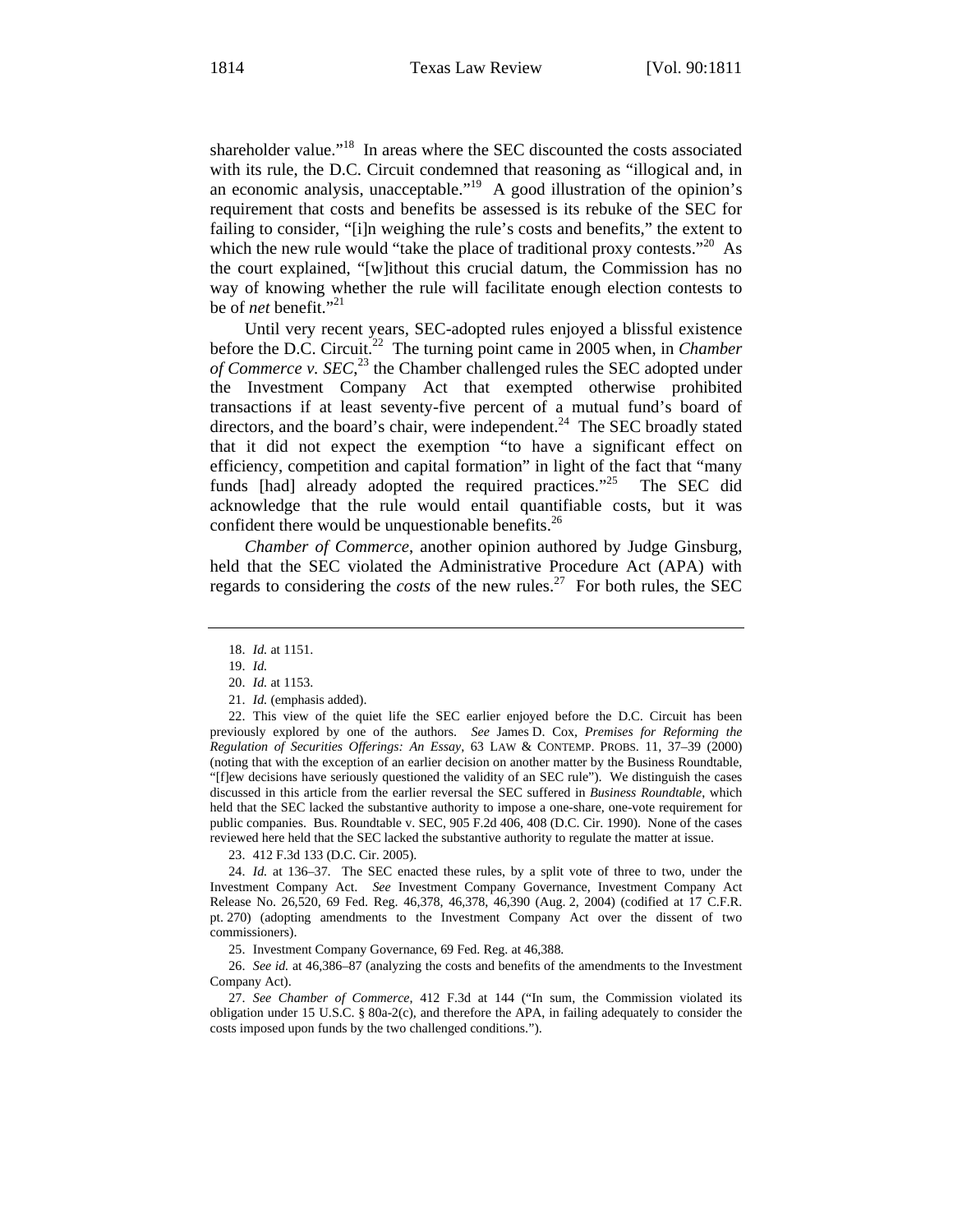stated, as part of its announcement of the final rules, that it would be difficult to quantify the potential costs for a fund to comply.<sup>28</sup> The court stated that this uncertainty did "not excuse the Commission from its *statutory obligation*  to determine as best it can the *economic implications of the rule* it has proposed."29 The court reasoned that "uncertainty . . . does not excuse the Commission from its statutory obligation to do what it can to apprise itself and hence the public and the Congress—of the economic consequences of a proposed regulation before it decides whether to adopt the measure."<sup>30</sup> Thus, the court held that "the Commission violated its obligation under [the Investment Company Act], and therefore the APA, in failing adequately to consider the costs imposed upon funds by the two challenged conditions."<sup>31</sup>

Significantly, the D.C. Circuit in *Chamber of Commerce* faulted the SEC for its failure to consider, as suggested in dissents by two commissioners, disclosure of director independence in place of mandating independence.<sup>32</sup> The court, however, qualified this basis for faulting the SEC by characterizing the alternative of disclosure as "a familiar tool in the Commission's tool kit."<sup>33</sup> On the other hand, the SEC obtained a potentially significant victory; the court quickly dismissed the Chamber's argument that the SEC was required either to develop new data to support its rule, or to fully consider each of the empirical studies before it as a result of the voluminous comments filed during the proposal process. $34$  Thus, the court concluded that the SEC is under no obligation to premise its rulemaking on empirical findings.<sup>35</sup> The court also noted that the Commission's failure to

<sup>28.</sup> *See id.* at 143 ("With respect to the 75% independent director condition, the Commission . . . claimed it was without a 'reliable basis for determining how funds would choose to satisfy the [condition] and therefore it [was] difficult to determine the costs associated with electing independent directors.'... With respect to the costs of the independent chairman condition, counsel maintains the Commission 'was not aware of any costs associated with the hiring of staff because boards typically have this authority under state law, and the rule would not require them to hire employees."" (citations omitted)).

<sup>29.</sup> *Id.* (emphasis added).

<sup>30.</sup> *Id.* at 144.

<sup>31.</sup> *Id.* To support its conclusion, the court cited to a single case—its own decision in *Public Citizen v. Federal Motor Carrier Safety Administration*, 374 F.3d 1209 (D.C. Cir. 2004)—for the proposition that, even in the "face of uncertainty, [an] agency must 'exercise its expertise to make tough choices about which of the competing estimates is most plausible, and to hazard a guess as to which is correct, even if . . . the estimate will be imprecise.'" *Chamber of Commerce*, 412 F.3d at 143 (quoting *Pub. Citizen*, 374 F.3d at 1221).

<sup>32.</sup> *See Chamber of Commerce*, 412 F.3d at 144 ("We conclude the Commission's failure to consider the disclosure alternative violated the APA.").

<sup>33.</sup> *Id.*

<sup>34.</sup> *See id.* at 142 ("[A]lthough we recognize that an agency acting upon the basis of empirical data may more readily be able to show it has satisfied its obligations under the APA, . . . we are acutely aware that an agency need not—indeed cannot—base its every action upon empirical data . . . ." (citations omitted)).

<sup>35.</sup> *See id.* at 142–43 (holding that the Commission did not violate the APA by declining to conduct its own empirical study or by failing to closely consider a study offered to it via the noticeand-comment process, given that the SEC identified problems with the study).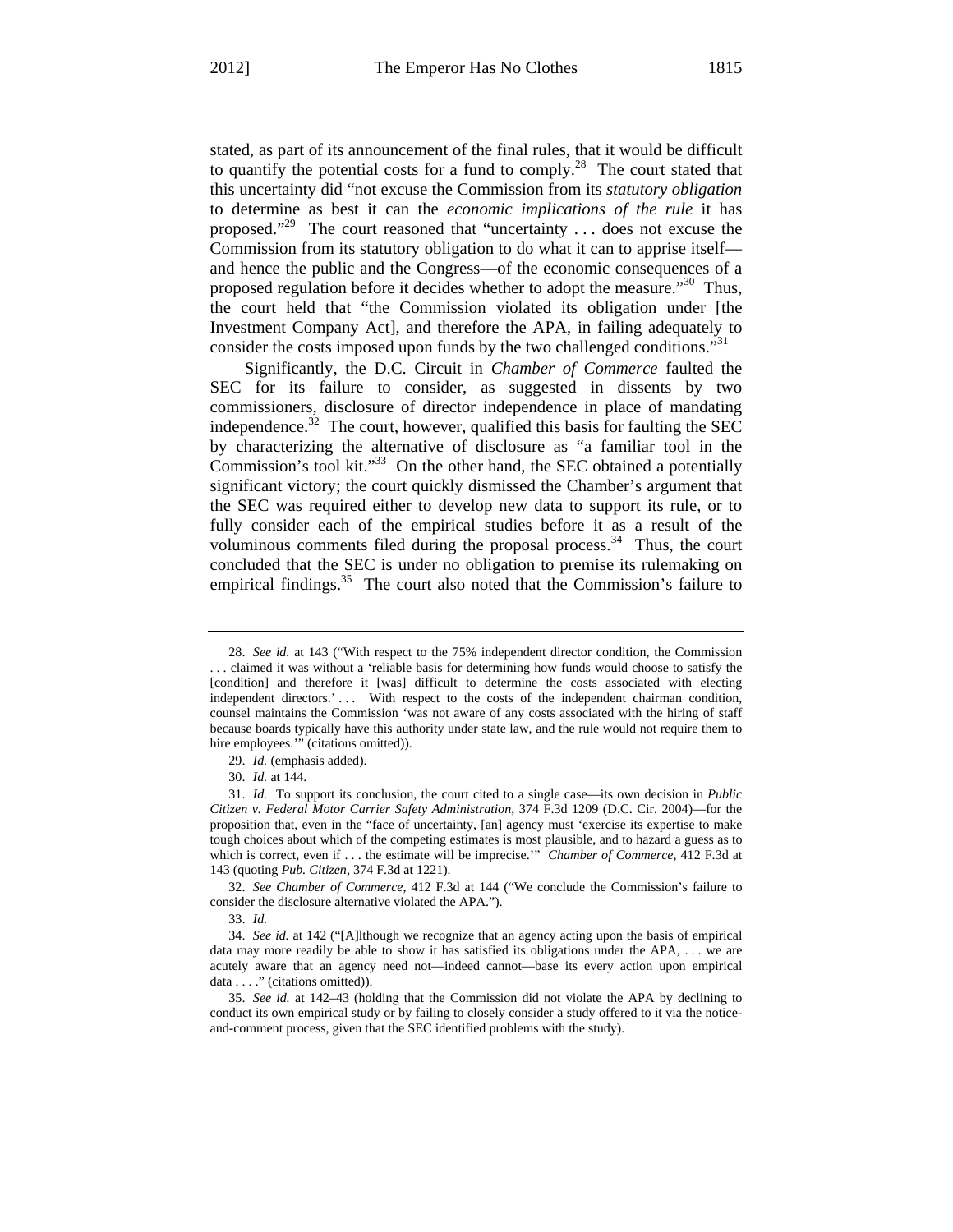conduct its own empirical study of the potential costs of the proposed rule was not arbitrary and capricious, given that the Commission based its conclusion as to the *benefits* of the new rules on "its own and its staff's experience, the many comments received, and other evidence, in addition to the limited and conflicting empirical evidence."<sup>36</sup>

In *American Equity Investment Life Insurance Co. v. SEC*,<sup>37</sup> the D.C. Circuit was again asked to determine whether the SEC had satisfactorily considered whether newly adopted Rule 151A would promote efficiency, competition, and capital formation.<sup>38</sup> The newly adopted rule disqualified fixed indexed annuities from falling within the definition of an annuity contract under Section 3(a)(8) of the Securities Act of 1933.<sup>39</sup> An indexed annuity credits its purchaser with a rate of return based on the performance of an identified securities index, such as the Standard and Poor's Industrial 500 Index.40 Pursuant to the newly minted Rule 151A, such annuities would no longer be exempt from the registration requirements of the Securities Act.<sup>41</sup> Invoking the earlier *Chamber of Commerce* reasoning, American Equity argued that the costs of implementing Rule 151A were too burdensome and that imposing the additional regulation would be inefficient.<sup>42</sup> In response, the SEC justified the change by reasoning that Rule 151A would "bring about clarity in what [had] been an uncertain area of law."43 The SEC thus believed reducing the uncertain status of indexed annuities was a benefit unto itself, further reasoning that the enhanced disclosures that would accompany the securities classification for this financial product would result in increased price transparency and market depth—each thereby favorably impacting efficiency, competition, and capital formation.<sup>44</sup>

The D.C. Circuit faulted the SEC's consideration of "competition."<sup>45</sup> The court noted that while the SEC claimed to have analyzed Rule 151A's potential effects on competition, the Commission disclosed no reasoned basis for its conclusion.<sup>46</sup> The court rejected the SEC's argument that the rule's adoption would "bring about clarity in . . . an uncertain area of law" so that

45. *See id.* ("We hold that the Commission's consideration of the effect of Rule 151A on . . . competition . . . was arbitrary and capricious.").

46. *See id.* ("The SEC purports to have analyzed the effect of the rule on competition, but does not disclose a reasoned basis for its conclusion that Rule 151A would increase competition.").

<sup>36.</sup> *Id.* at 142 (quoting Investment Company Governance, 69 Fed. Reg. at 46,383).

<sup>37. 613</sup> F.3d 166 (D.C. Cir. 2010).

<sup>38.</sup> *Id.* at 167.

<sup>39.</sup> *Id.* at 167–68.

<sup>40.</sup> *Id.* at 168.

<sup>41.</sup> *See id.* at 167 ("As a result of this new rule, [fixed indexed annuities] are subject to the full panoply of requirements set forth by the Act . . . .").

<sup>42.</sup> *Id.* at 177.

<sup>43.</sup> *Id.* (quoting Indexed Annuities and Certain Other Insurance Contracts, Securities Act Release No. 8996, Exchange Act Release No. 59,221, 74 Fed. Reg. 3138, 3171 (Jan. 16, 2009) (codified in part at 17 C.F.R. pt. 240)) (internal quotation marks omitted).

<sup>44.</sup> *Id.*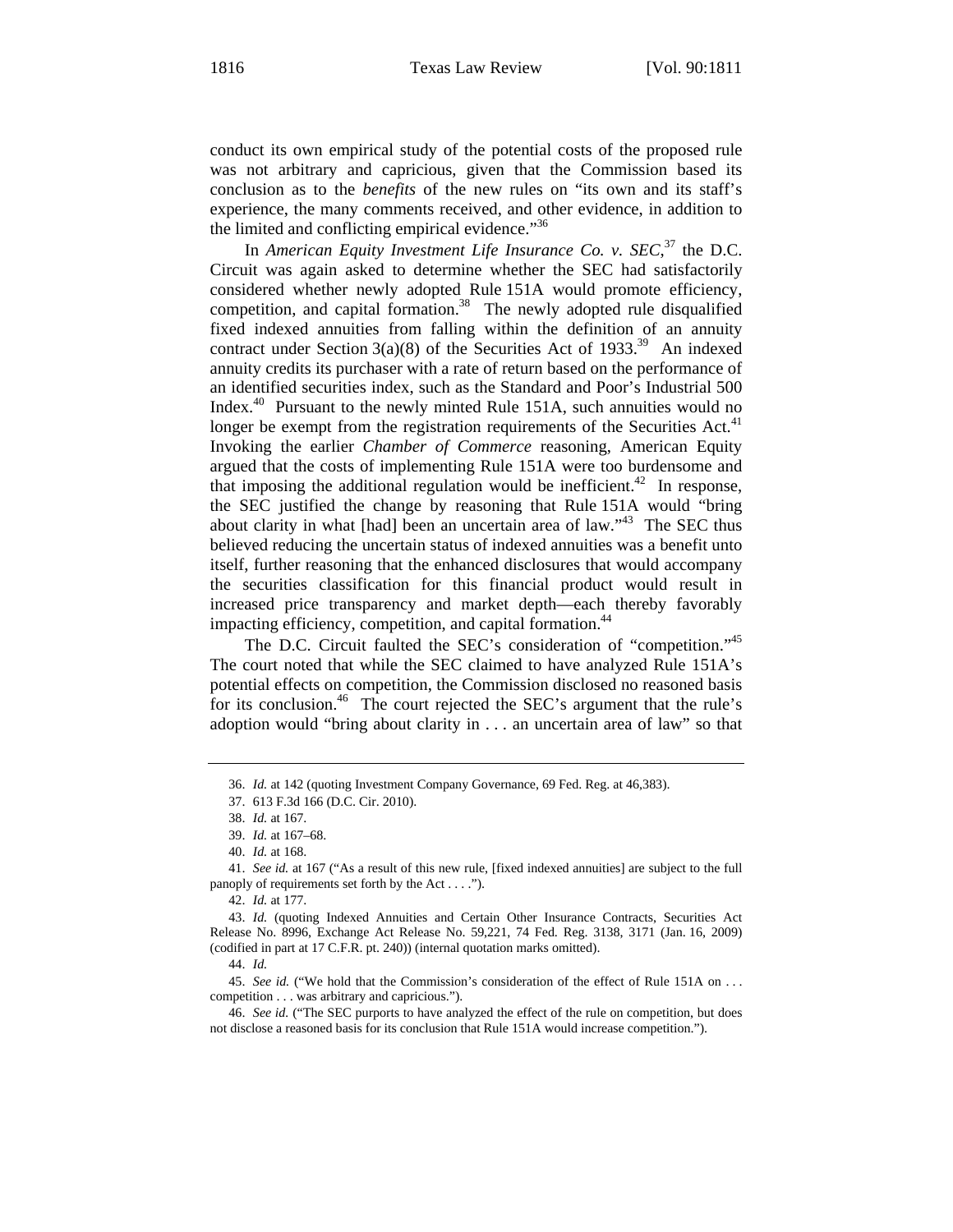competition would be enhanced by encouraging more parties to enter the marketplace for fixed indexed annuities.<sup>47</sup> The court concluded that this reasoning was flawed, reasoning that the SEC could adopt *any* rule—whether this one or a completely different one—and that act would necessarily bring about clarity.48 The mere fact that a rule might bring about "clarity" was not, in itself, "helpful in assessing the effect Rule 151A [would have] on competition."49 The court concluded that, at most, the SEC's reasoning would support the proposition that *any* new SEC rule in this area "could promote competition" by bringing about clarity in an uncertain legal field; however, this was not sufficient to show what effect the specific rule at issue, Rule 151A, would have on competition.<sup>50</sup>

The SEC further sought to justify new Rule 151A on the ground that it would increase competition because it "would require fuller public disclosure of [fixed indexed annuities] and thereby increase price transparency."51 The D.C. Circuit rejected this rationale, finding the SEC's competition analysis failed because the Commission "did not make any *finding* on the existing level of [price] competition in the marketplace under the state law regime" and thus "did not assess the baseline level of price transparency and information disclosure under state law."52 As a result of this failure, "[t]he SEC could not accurately assess any potential increase or decrease in competition."53 This basis for the D.C. Circuit's opinion is very similar to the bases invoked in *Chamber of Commerce* regarding the SEC's failure to consider state regulation as an alternative to the federal disclosure regime, as both disclosure and state regulation are "familiar tools" in the investor protection "tool kit."54 With similar effect, the court concluded in *American Equity* that the SEC's analysis of the rule's impact on competition was "arbitrary and capricious because it failed to consider the extent of the existing competition in its analysis."<sup>55</sup> The court, referencing its earlier holding in *Chamber of Commerce*, stated that by calling on the SEC to consider whether a rule would promote efficiency, competition, and capital formation, Congress imposed on "the SEC an obligation to consider the economic implications of certain rules it proposes."<sup>56</sup>

<sup>47.</sup> *Id.* (citation omitted) (internal quotation marks omitted).

<sup>48.</sup> *Id.* at 177–78. As the court observed, the Review Standard did not call for the SEC to consider "whether *any* rule would have an effect on competition," but rather "whether the *specific rule* will promote efficiency, competition, and capital formation." *Id.* at 178 (emphasis in original).

<sup>49.</sup> *Id.*

<sup>50.</sup> *Id.*

<sup>51.</sup> *Id.*

<sup>52.</sup> *Id.* (emphasis added).

<sup>53.</sup> *Id.*

<sup>54.</sup> *See* Chamber of Commerce v. SEC, 412 F.3d 133, 144 (D.C. Cir. 2005) (characterizing disclosure as "a familiar tool in the Commission's tool kit").

<sup>55. 613</sup> F.3d at 178.

<sup>56.</sup> *Id.*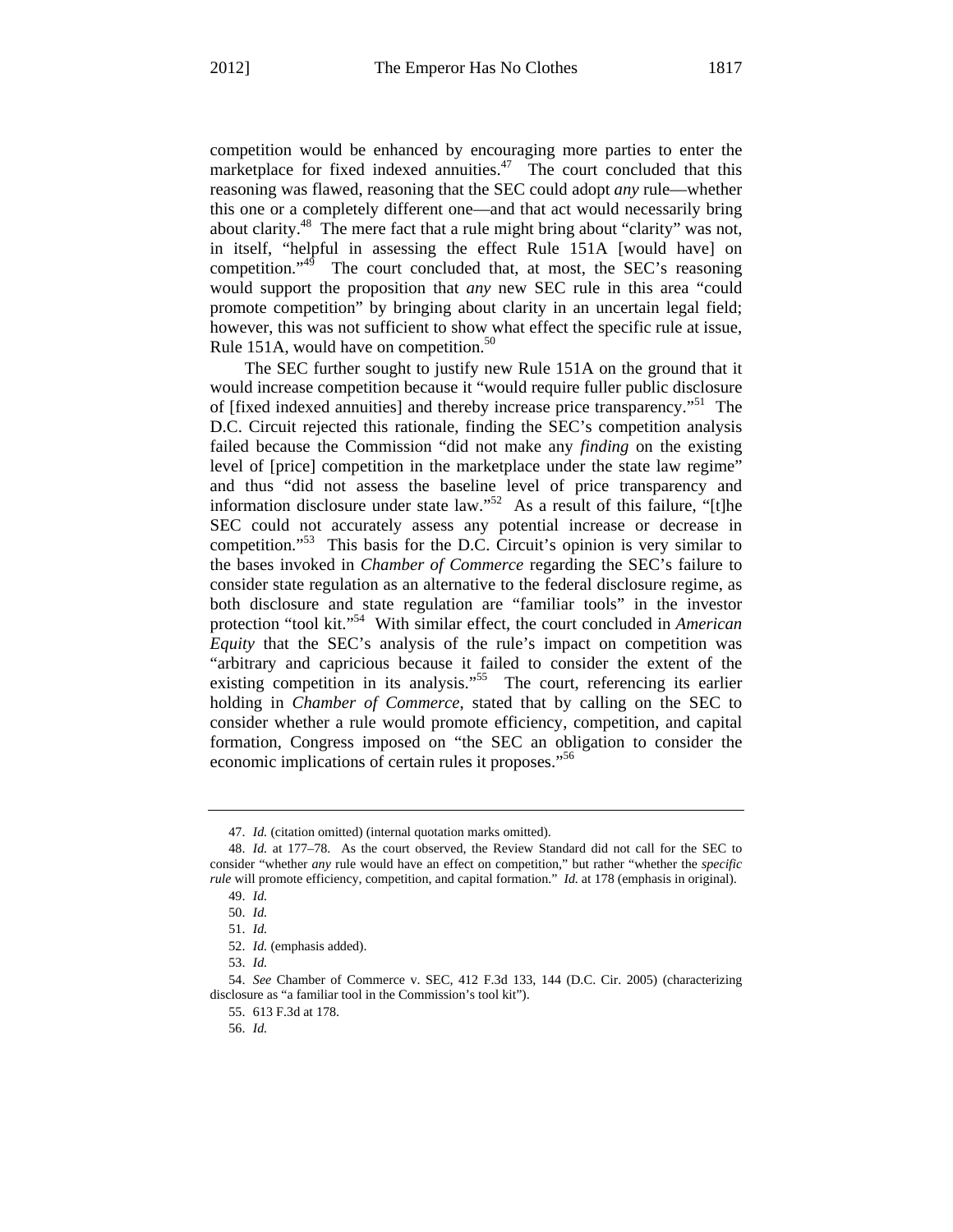With respect to Rule 151A's impact on efficiency, the SEC's justification fared no better than its other arguments. In adopting Rule 151A, the SEC stated that increased price transparency would promote efficiency, arguing that the heightened disclosures flowing from registration as a consequence of Rule 151A would enable investors to make better-informed decisions in the investment-products marketplace. $57$  The court concluded that this analysis was insufficient because the SEC failed to consider whether, under existing regulations (principally those mandated by state law), investors were already able to make well-informed decisions.<sup>58</sup> In other words, the SEC's reasoning was arbitrary and capricious because it failed "to analyze the efficiency of the existing state law regime."<sup>59</sup>

Finally, the court concluded that the SEC's "capital formation" reasoning was arbitrary and capricious because the Commission's analysis of this factor depended heavily on its (allegedly) flawed assumption that Rule 151A's increased investor protections would increase market efficiency.<sup>60</sup>

#### II. Congress and the Review Standard

For most of its life, the principal governors on the SEC's rulemaking authority were the requirement that its rules be "necessary or appropriate in the public interest," and the need to consider whether the rule would advance the goal of "protection of investors."61 In 1996, Congress enacted the National Securities Markets Improvement Act of 1996 (NSMIA) and added the requirement that the SEC "also consider, in addition to the protection of investors, whether the action will promote efficiency, competition, and capital formation."62 In introducing the Review Standard, Congress left undefined the terms "consider," "efficiency," "competition," and "capital formation," and, far more importantly, did not explain what level of

<sup>57.</sup> *Id.* at 178–79.

<sup>58.</sup> *Id.* at 179.

<sup>59.</sup> *Id.*

<sup>60.</sup> *Id.*

<sup>61.</sup> Although this combination of requirements was formally applied by statute to the SEC's general rulemaking authority in 1996, the provisions were applied to many of the SEC's rulemaking powers since the early years of the Commission. *Compare* National Securities Market Improvement Act of 1996, Pub. L. No. 104-290, § 106(b), 110 Stat. 3416, 3424 (1996) (codified at 15 U.S.C. § 77b(b) (2006)) (applying this combination of requirements to the SEC's general rulemaking authority), *with* 15 U.S.C. § 79e(a) (Supp. IV 1938) (permitting the SEC, subject to those two restrictions, to utilize rules and regulations concerning the form of applications for registering as a holding company), *and* 15 U.S.C. § 79j(a) (Supp. I 1935) (permitting the SEC, subject to those two restrictions, to utilize rules and regulations regarding the form of applications for acquiring securities or capital assets).

<sup>62.</sup> National Securities Markets Improvement Act § 106. Oddly, NSMIA added the Review Standard only to the Securities Act of 1933 § 2(b), 15 U.S.C. § 77b(b) (2006), the Securities Exchange Act of 1934 § 3(f), 15 U.S.C. § 78c(f) (2006), and the Investment Company Act of 1940 § 2(c), 15 U.S.C. § 80a-2(c) (2006). In 1999, Congress added similar language to the Investment Advisers Act of 1940 § 202(c), 15 U.S.C. § 80b-2(c)(2006)*.* Gramm-Leach-Bliley Act, Pub. L. No. 106-102, § 224, 113 Stat. 1338, 1402 (1999).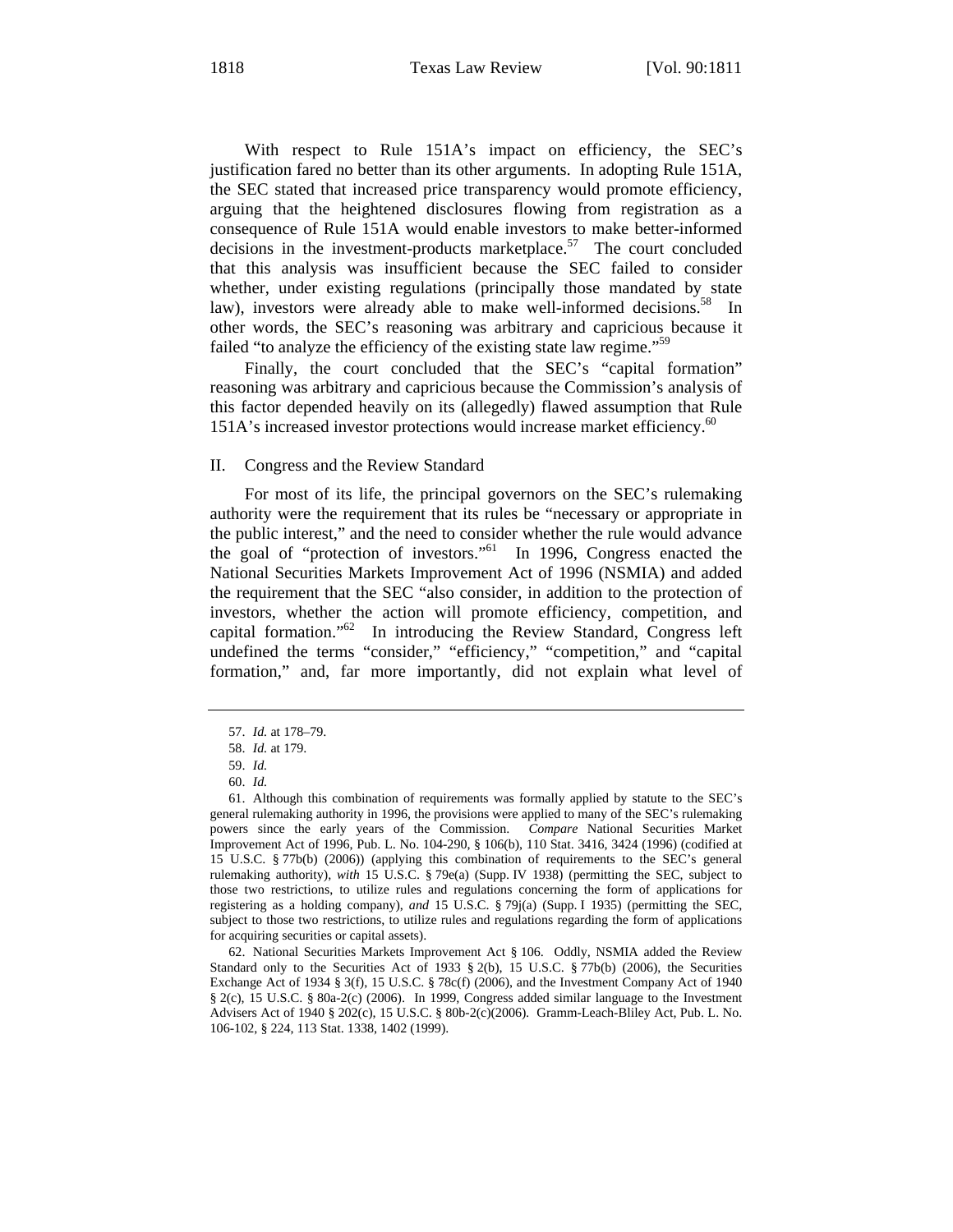consideration the SEC was required to give these items when engaged in rulemaking.<sup>63</sup> Most of the focus of the legislative history was directed to the central substantive changes NSMIA introduced—namely, preempting much of the states' role in the registration of public offerings of securities.<sup>64</sup> Nonetheless, insights into the breadth of the new requirement arise from the somewhat tortured path that the Review Standard traveled through the legislative process.

We believe the strongest indication of the level of assessment mandated by the Review Standard is what was initially adopted by the Senate but abandoned in conference with the House. The Senate's competing bill, Senate Bill 1815, required the SEC's Chief Economist to prepare a report on the potential consequences of a proposed regulation.<sup>65</sup> The report would provide "an analysis of the likely effects of the proposed regulation on the economy of the United States, and particularly upon the securities markets and the participants in those markets."66 The report was to contain "the estimated impact of the proposed regulation upon economic and market behavior, including any impact on market liquidity, the costs of investment, and the financial risks of investment."<sup>67</sup> In the hearings on the bill, this provision enjoyed a cool reception. SEC Chairman Arthur Levitt believed the then-existing notice and comment procedure itself, without more, provided sufficient means to assess the burdens of any regulatory action; moreover, he argued against any assessment being made on a rule-by-rule basis, believing that the efforts of economists were "better directed toward analyzing the larger economic context and thematic issues that cut across markets" so that a market-by-market approach would be more useful.<sup>68</sup> The only other testimony concerning the Senate's version cautioned that any review standard would be opposed if it placed undue burdens on the SEC.<sup>69</sup> Nonetheless, the Senate bill retained this version of the review standard; indeed, the report accompanying the Senate's passage of the bill described its review standard as calling on the SEC to "demonstrate serious economic analysis throughout the process of developing regulations.<sup> $70$ </sup> At the same

<sup>63.</sup> National Securities Markets Improvement Act § 106.

<sup>64.</sup> *See, e.g.*, 142 CONG. REC. E1928–29 (daily ed. Oct. 4, 1996) (speech of Rep. Thomas J. Bliley, Jr., Chairman, House Committee on Commerce) (discussing NSMIA's preemption of state authority over securities offerings and claiming disparate state laws hindered competition); H.R. REP. NO. 104-864, at 39–40 (1996) (Conf. Rep.), *reprinted in* 1996 U.S.C.C.A.N. 3920, 3920–21 (discussing NSMIA's preemption of state authority concerning regulating securities offerings).

<sup>65.</sup> Securities Investment Promotion Act of 1996, S. 1815, 104th Cong. § 310(b)(1) (1996).

<sup>66.</sup> *Id.* § 310(b)(2)(A).

<sup>67.</sup> *Id.* § 310(b)(2)(B).

<sup>68.</sup> *The Securities Investment Promotion Act of 1996: Hearing on S. 1815 Before S. Comm. on Banking, Hous., and Urban Affairs*, 104th Cong. 47 (1996) (statement of Arthur Levitt, Chairman, U.S. Sec. & Exch. Comm'n).

<sup>69.</sup> *Id.* at 147 (statement of Paul Saltzman, Senior Vice President and General Counsel, Public Securities Association).

<sup>70.</sup> S. REP. NO. 104-293, at 16 (1996).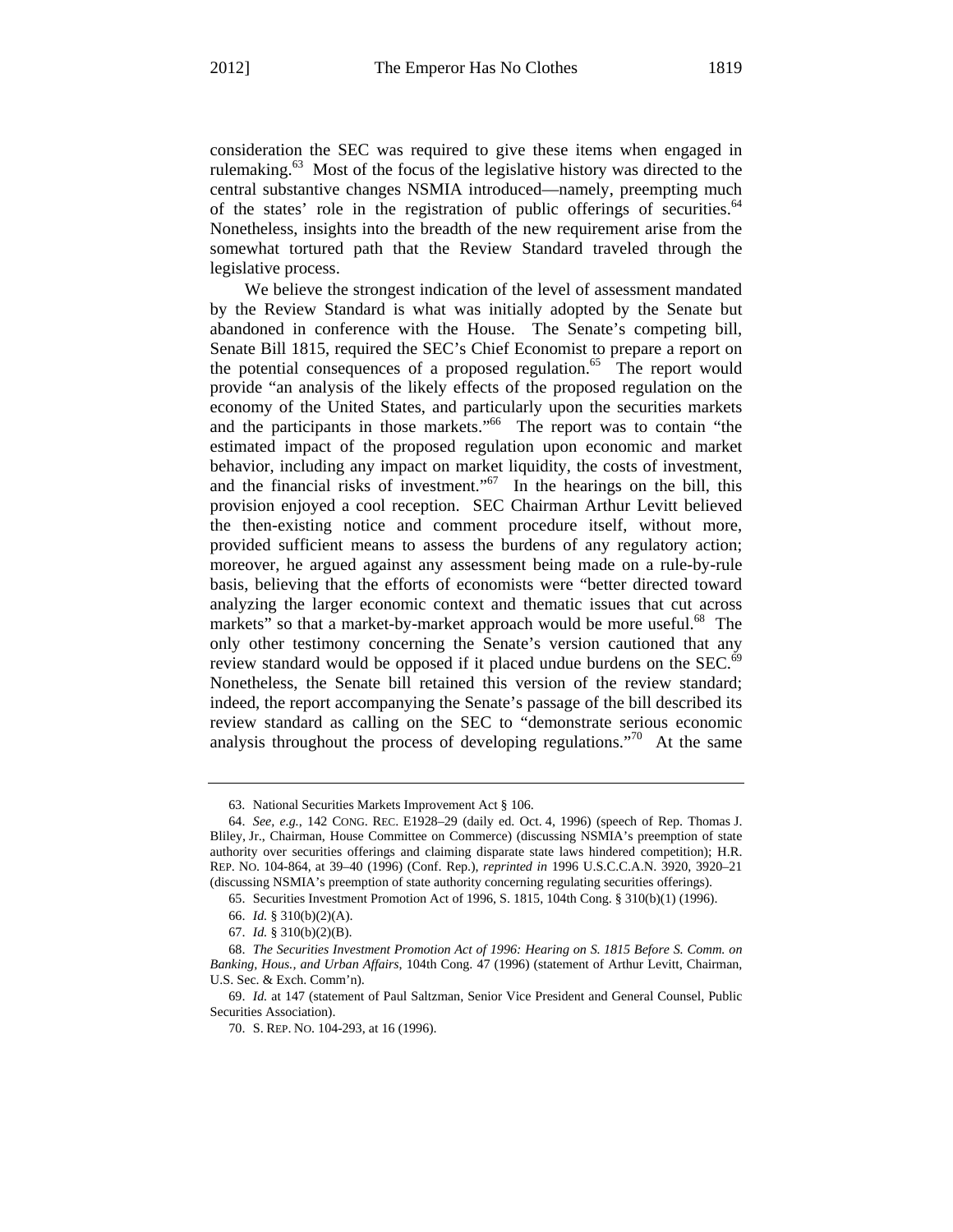time, the overall thrust of the bill was, according to the report, that of achieving better balance between investor protection and the cost of investing through the preemption of much of the state regulation of public offerings. $71$ 

The Senate's review language disappeared in the conference convened to reconcile the differences between the House and Senate bills;<sup>72</sup> the original language of the House bill carried the day and became law as part of NSMIA.<sup>73</sup> The conferees apparently preferred the House's loosely worded, indefinite language to the more precise, quantitatively driven approach approved by the Senate. Most importantly, in rejecting the Senate's approach, the conferees also rejected a cost–benefit assessment for each proposed SEC rule. At the same time, it is not clear from the rest of the scant legislative history just how the SEC's rulemaking practices were to be changed by the NSMIA, if at all, from what the practices were before.

The Report accompanying the House's version of NSMIA sheds modest light on the content of the Review Standard. First, it expresses an expectation that "[t]he Committee expects that the Commission will engage in *rigorous analysis* pursuant to this section."74 Second, it announces that when considering efficiency, competition, and capital formation, "the Commission shall analyze the potential costs and benefits of any rulemaking initiative, including, whenever practicable, specific analysis of such costs and benefits."<sup>75</sup>

While this language suggests more, indeed much more, would be required of the SEC in rulemaking than was the prior practice, a contemporary neutral assessment of the provision by the Congressional Budget Office concluded that "[b]ecause the SEC currently conducts cost– benefit analyses in conjunction with its rulemakings,"76 the "CBO would not expect this provision to result in any additional costs to the federal government."

Moreover, the House Report states that "[t]he legislation also seeks to promote efficiency, competition, and capital formation in the capital markets *without compromising* investor protection by . . . requiring the consideration of efficiency, competition, and capital formation whenever the Securities and Exchange Commission ... makes a public interest determination in its

<sup>71.</sup> *See id.* at 2 (summarizing the report to follow).

<sup>72.</sup> *Compare* H.R. REP. NO. 104-864, at 27 (1996) (Conf. Rep.) *with* Securities Investment Promotion Act of 1996, S. 1815, 104th Cong. § 310(b) (1996).

<sup>73.</sup> *Compare* Securities Amendments of 1996, H.R. 3005, 104th Cong. (as passed by House, June 19, 1996) *with* H.R. REP. NO. 104-864, at 10 *and* National Securities Market Improvement Act of 1996, Pub. L. No. 104-290, § 106, 110 Stat. 3416, 3424 (1996) (codified at 15 U.S.C. §§ 77b, 78c(f), 80a-2(c) (2006)).

<sup>74.</sup> H.R. REP. NO. 104-622, at 39 (1996) (emphasis added).

<sup>75.</sup> *Id.*

<sup>76.</sup> *Id.* at 24.

<sup>77.</sup> *Id.*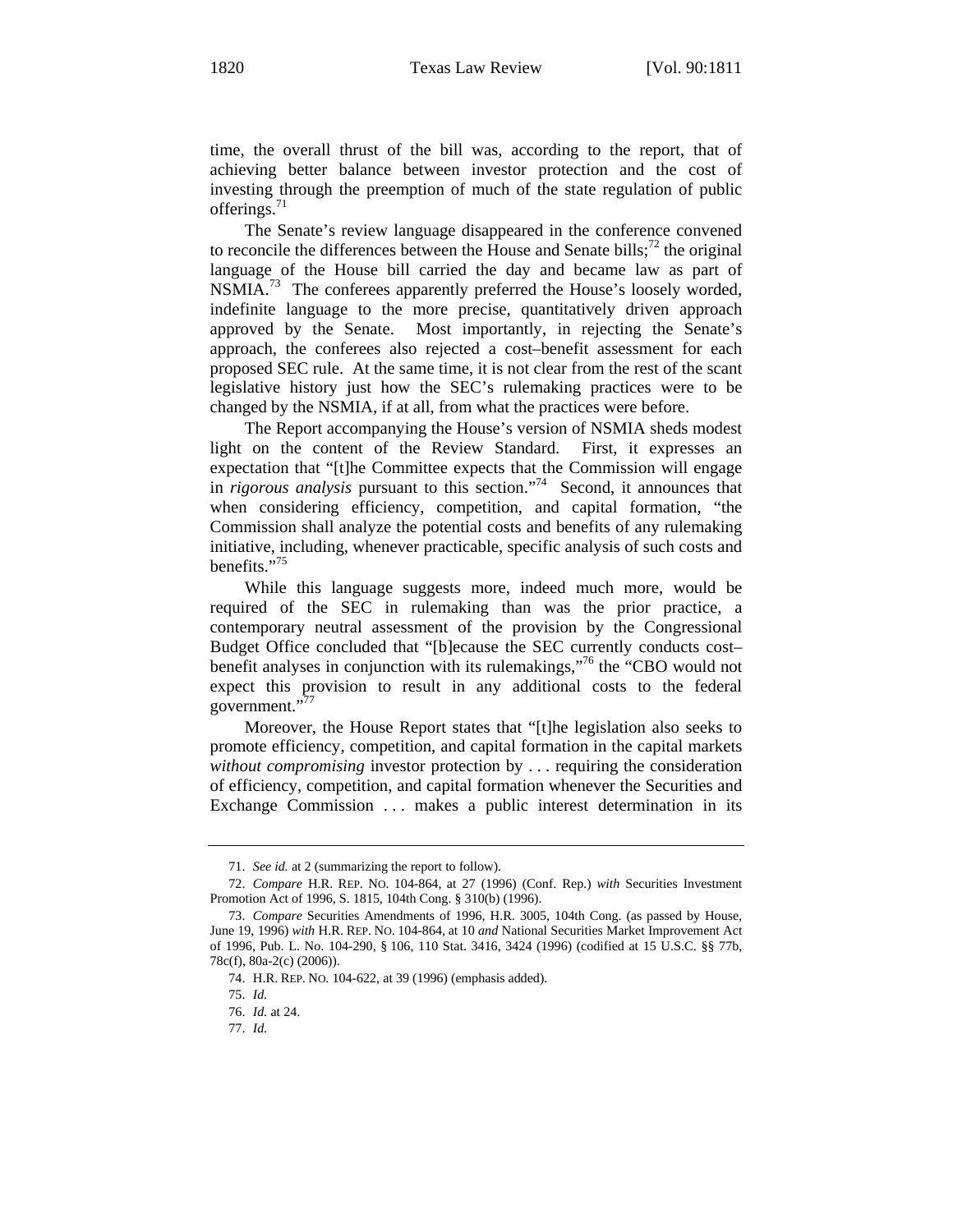rulemaking."78 The report further adds that the triple considerations of efficiency, competition, and capital formation were to be "consistent with the public interest and investor protection."<sup>79</sup>

Thus while inviting "rigorous analysis" by the SEC per the Review Standard, the House Report also stated that for the life of the SEC, "the *foremost mission* of the Commission has been investor protection, and this section does not alter the Commission's mission."<sup>80</sup>

Further, there is significant circumstantial evidence suggesting that Congress must not have intended the Review Standard to be especially demanding on the SEC. Looking just at the language of the statute, the operative verb in the Review Standard is "consider": the Review Standard does not require the SEC to "determine" whether a rule will *actually* promote efficiency, competition, or capital formation. In fact, Congress included a "determination" requirement in the first draft of the provision, then removed it in subsequent versions.<sup>81</sup>

The contemporary meaning of "consider" suggests that if, after "considering" whether a proposed rule would "promote efficiency, competition, and capital formation," the SEC concludes that it would *not* promote those goals, the Review Standard does *not* require the SEC to abandon the rule. Indeed, the plain import of the Review Standard is that it does not require the SEC to come to a conclusion about a proposed rule's effect on efficiency, competition, and capital formation; it does not prevent adoption of a rule because of indeterminacy of the rule's impact. For that matter, the plain language of the Review Standard does not require the SEC to state a strong reason why a rule should be passed *even if*, upon consideration, it appears the rule would not promote efficiency, competition, or capital formation.

Nowhere in the legislative history did any member of Congress ever specify, or even suggest, exactly how the SEC should go about "considering" the enumerated factors, nor did any member ever specify exactly what aspect of "efficiency," "competition," or "capital formation" the SEC should consider. (For example, does "efficiency" mean "efficiency of the capital markets"? How is that distinct from "competition"? What if a proposed rule might promote "efficiency," but not promote "capital formation"? The legislative history leaves these questions unanswered.) What is stated in the legislative history is that the SEC's "consideration" is to entail rigorous analysis and evaluation of the potential costs and benefits of the proposed rule.<sup>82</sup> This is not the same as mandating that the rule must be justified

<sup>78.</sup> *Id.* at 16 (emphasis added).

<sup>79.</sup> *Id.* at 38.

<sup>80.</sup> *Id.* at 39 (emphasis added).

<sup>81.</sup> *See* H.R. 2131, 104th Cong. § 8(b) (1995) (requiring the SEC to consider or determine whether an action will "promote efficiency, competition, and capital formation").

<sup>82.</sup> *See supra* notes 74–75 and accompanying text.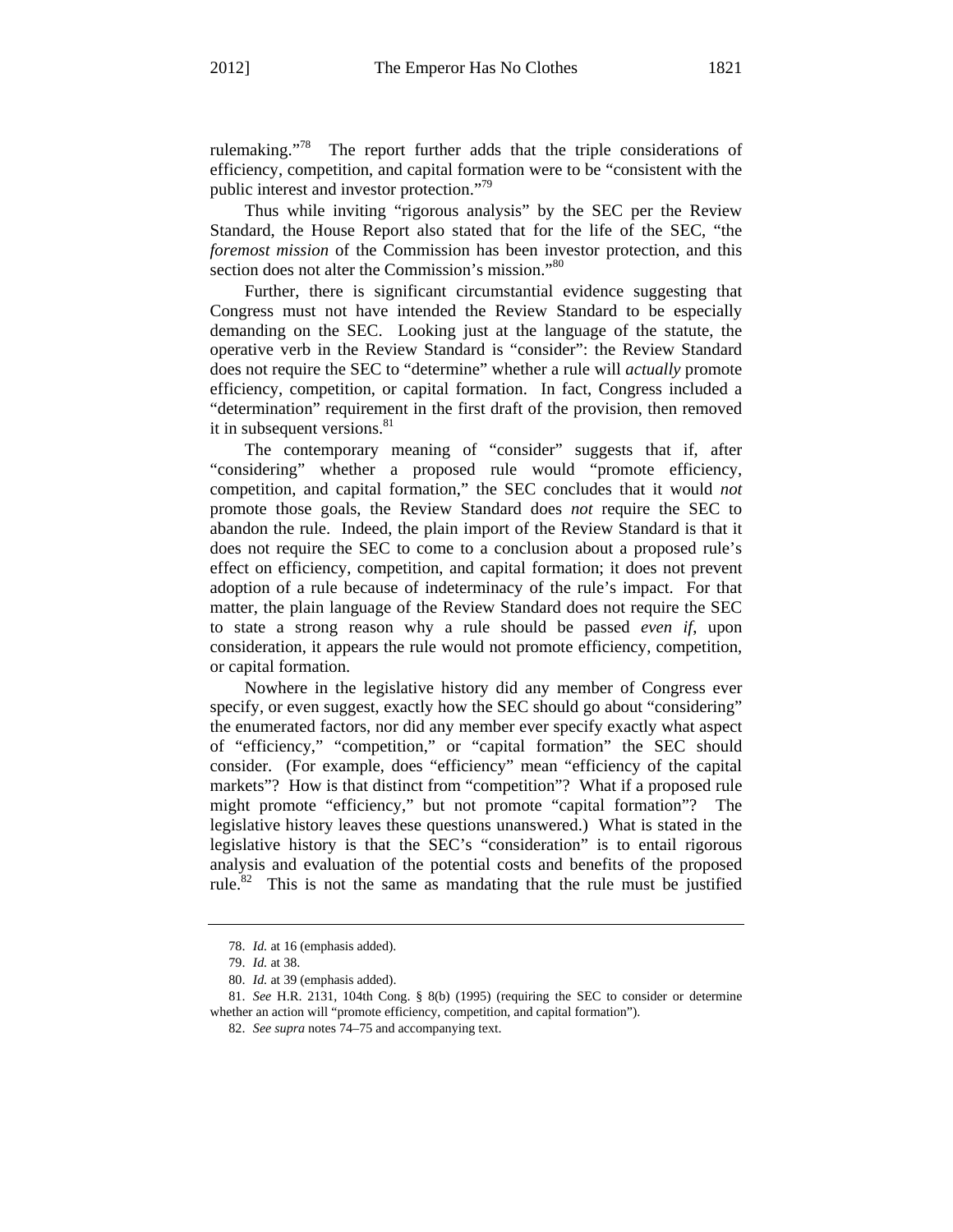because it meets each of the considerations of efficiency, competition, and capital formation, or requiring that the rule, in the language of *Business Roundtable*, yield a *net* benefit.<sup>83</sup>

Further evidence that Congress did not intend the Review Standard to impose significant changes in the criteria by which to judge SEC rulemaking occurred in 1999 when Congress added the Review Standard to the Investment Advisers Act. $84$  Interestingly, this apparent oversight was corrected through a conforming amendment to the much more significant Gramm-Leach-Bliley Act,<sup>85</sup> which repealed the Glass-Steagall Act, the cornerstone of financial regulation since the Great Depression.<sup>86</sup> Thus, the primary thrust of the legislative effort was to overhaul regulation of the financial services industry and not to update SEC rulemaking procedures.<sup>87</sup> In the conference report accompanying the bill, the conferees rebuked the SEC for not doing a satisfactory job in implementing the Review Standard earlier enacted in the NSMIA.<sup>88</sup> However, the conferees gave no specific examples of the failures causing their unhappiness; $89$  hence, their rebuke appears hollow, as Congress later added the *same* Review Standard the conferees were complaining about to the Investment Advisers Act. Despite many hearing appearances by SEC Chairman Levitt and staff members in connection with the 1999 legislation,<sup>90</sup> the hearings and other portions of the legislative history of the 1999 legislation are devoid of any reports on the SEC's discharge or noncompliance with the Review Standard. In the end, the same Review Standard as earlier enacted in NSMIA was included in the Investment Advisers Act.

As seen from the above, the legislative history of the Review Standard is far from conclusive or clear on the intensity of the review mandated by the NSMIA. On the one hand, there is evidence from the House Commerce Committee's report stating the Committee's expectation that the SEC would engage in "rigorous analysis," and that the SEC would quantify and analyze with specificity the costs and benefits of a proposed rule.<sup>91</sup> Further, when the

88. H.R. REP. NO. 106-434, at 165 (1999) (Conf. Rep.).

89. *See id.* at 164–65.

90. H.R. REP. NO. 106-74, pt. 3, at 120 (1999).

<sup>83.</sup> Bus. Roundtable v. SEC, 647 F.3d 1144, 1153 (D.C. Cir. 2011).

<sup>84.</sup> Gramm-Leach-Bliley Act, Pub. L. No. 106-12, § 224, 113 Stat. 1338, 1402 (codified at 15 U.S.C. § 80b-2(c) (2006)) (incorporating the Review Standard into § 202 of the Investment Advisers Act).

<sup>85.</sup> *Id.*

<sup>86.</sup> RICHARD SCOTT CARNELL ET AL., THE LAW OF BANKING AND FINANCIAL INSTITUTIONS 18 (4th ed. 2009) (calling the Glass-Steagall Act a "centerpiece of American banking policy" between its enactment in 1933 and its later repeal).

<sup>87.</sup> *See* KENNETH R. BENSON ET AL., FINANCIAL SERVICES MODERNIZATION: GRAHAM-LEACH-BLILEY ACT OF 1999, LAW AND EXPLANATION 3, 21 (1999) (summarizing the main purposes of the Graham-Leach-Bliley Act, none of which include updating SEC rulemaking procedures).

<sup>91.</sup> *See supra* notes 74–75 and accompanying text.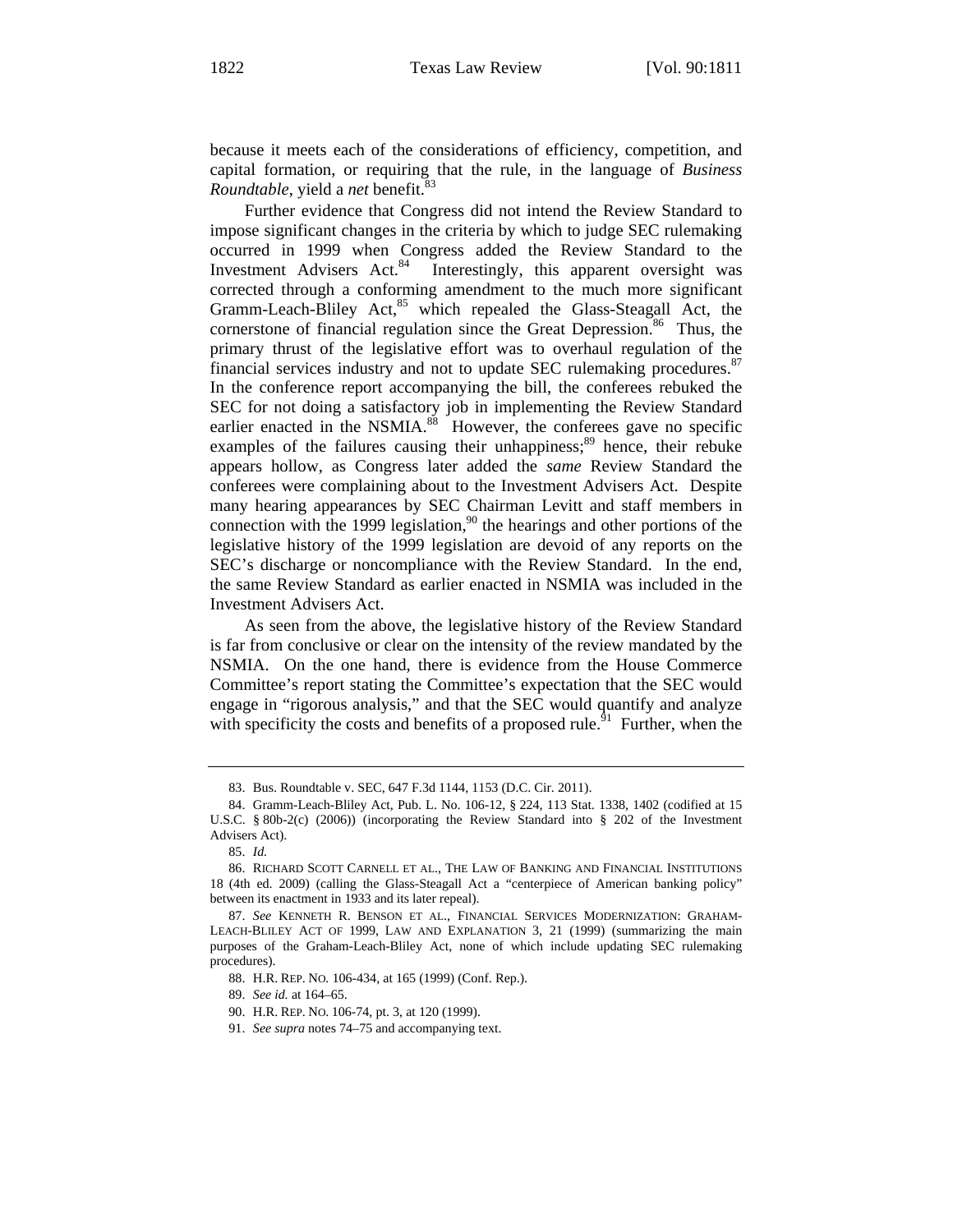House was considering adopting the Conference Report, House Commerce Committee Chairman Bliley stated (erroneously) that the provision would "require the SEC to conduct meaningful cost–benefit analysis of proposed" rules.<sup>92</sup> In the Conference Report for the Gramm-Leach-Bliley Act, the conferees claimed disappointment with SEC compliance with the new provisions.<sup>93</sup> And, many witnesses in the House subcommittee hearings on the NSMIA's precursor testified to their belief that more serious SEC consideration should be statutorily required in the rulemaking context.<sup>94</sup>

Perhaps most enlightening is Congress's failure to act even when it claimed dissatisfaction with how the SEC implemented the NSMIA. When it added the "promote efficiency" consideration requirements to the Investment Advisers Act, Congress had an opportunity to hold hearings in which it could criticize the SEC's implementation of the NSMIA. It did not do so. Congress also had the opportunity to modify the language added to the Investment Advisers Act and to modify the language in the other statutes. Instead, it chose to use the same language once again.<sup>95</sup>

Further insight into the level of assessment Congress imposed on the SEC through the Review Standard is suggested by Congress's enactment of an amendment, also as part of the Gramm-Leach-Bliley Act, that set forth a very different review standard for rules promulgated by the Commodity Futures Trading Commission (CFTC).<sup>96</sup> That standard called on the CFTC to "consider the costs and benefits of the action" and provided that "[t]he costs and benefits . . . shall be evaluated in light of . . . considerations of the efficiency, competitiveness, and financial integrity of futures markets. $"$ <sup>97</sup>

The very different language used for the CFTC—namely, the express call for the CFTC to "consider the costs and benefits" of rules, as well as the clear implication of Congress's embracement of a more demanding standard for the CFTC than for the SEC—further supports the view that Congress, when it wished for costs and benefits to be assessed, certainly knew how to impose that requirement for an agency's rulemaking. Moreover, the fact that

<sup>92. 142</sup> CONG. REC. 25,810 (1996) (statement of Rep. Thomas Bliley).

<sup>93.</sup> H.R. REP. NO. 106-434, at 165.

<sup>94.</sup> *See* H.R. REP. NO. 104-622, at 16 (describing the witness testimony before the subcommittee as indicating a need for modernization of the SEC's regulatory scheme to avoid inefficient, costly, and duplicitous rules that fail to adequately protect investors).

<sup>95.</sup> *Compare* Gramm-Leach-Bliley Act, Pub. L. 106-102, § 224, 113 Stat. 1338, 1402 (1999) (codified at 15 U.S.C. § 80b-2(c) (2006)) *with* National Securities Market Improvement Act of 1996, Pub. L. No. 104-290, § 106(a), 110 Stat. 3416, 3424 (1996) (codified at 15 U.S.C. § 77b(b) (2006)).

<sup>96.</sup> S. 257, 105th Cong. § 11 (as introduced on Feb. 4, 1997).

<sup>97.</sup> H.R. 5660, 106th Cong. § 119 (2000) (codified at 7 U.S.C. § 19(a) (2006)) (enacted by incorporation by reference in the Consolidated Appropriations Act of 2001, Pub. L. No. 106-554, § 1(a)(5), 114 Stat. 2763, 2763 (2000)). The only reference in the legislative history to this change states generally that the standard calls on the CFTC to consider costs and benefits of its actions and that the standard does not apply to investigative or emergency actions. H.R. REP. NO. 106-711, pt. 1, at 40 (2000); H.R. REP. NO. 106-711, pt. 3, at 59 (2000); S. REP. NO. 106-390, at 13 (2000).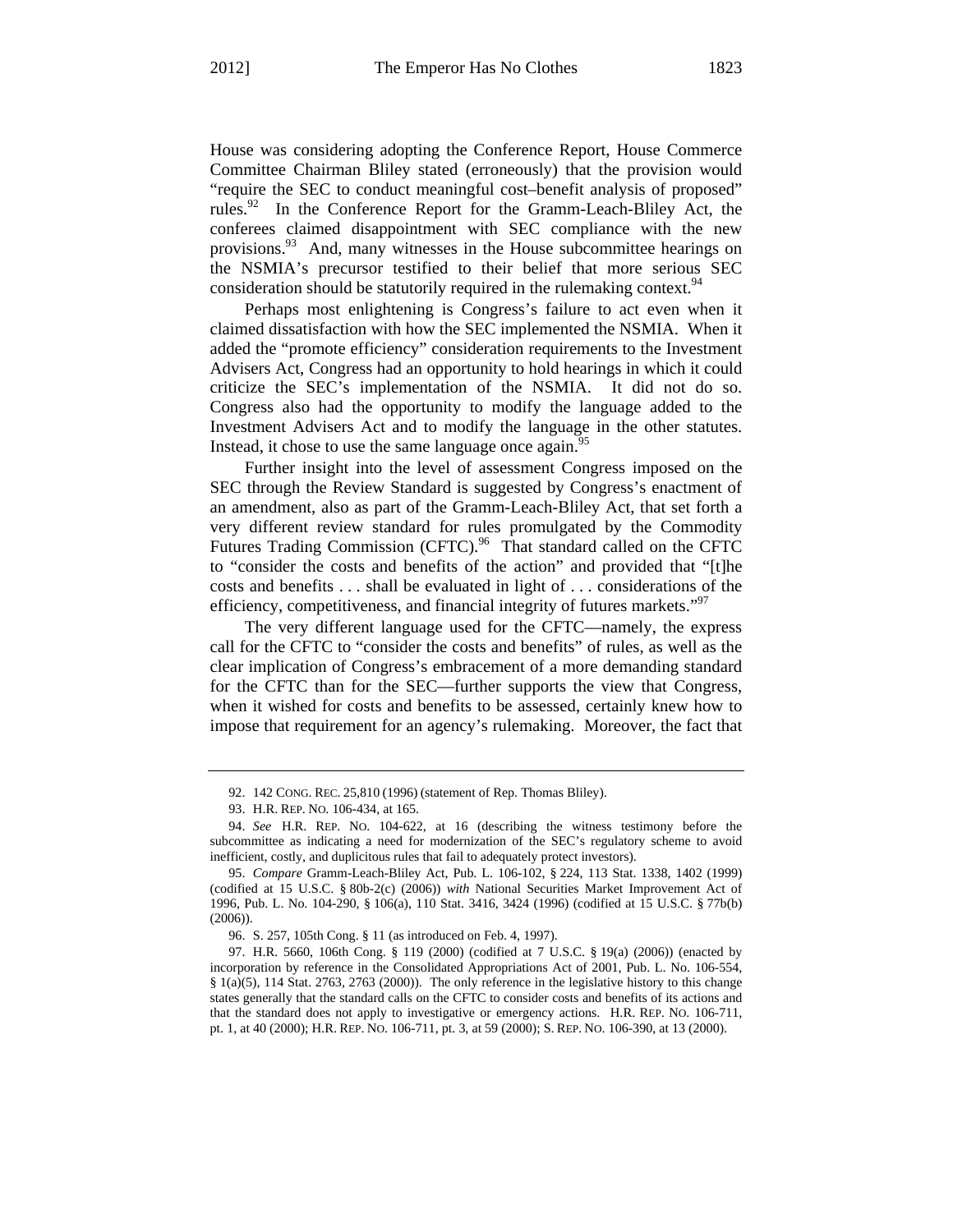Congress imposed the more demanding language on the CFTC at the same time that it extended the earlier NSMIA standard to the Investment Advisers Act suggests not only a consciousness that the two agencies operated under different standards, but also that Congress knew how to express a more demanding standard when it wanted to do so and therefore suggests that Congress consciously chose to impose two very different standards on the agencies. As seen earlier, the NSMIA conferees rejected and eliminated the requirement, found in Senate Bill 1815, that the SEC Chief Economist prepare a report on the economic consequences of a proposed rule including its effect on the market and market participants—and publish that report before adopting the rule.<sup>98</sup> Had the Congress that enacted Gramm-Leach-Bliley truly wanted the SEC to do more in compliance with the Review Standard, it could have amended the Review Standard's requirements to be on more of a scale of Senate Bill 1815; it did not. And, despite House Report 104-622 and Representative Bliley's statements to the contrary, the Review Standard (that is, the language Congress actually adopted) does not explicitly require the SEC to specify the costs of any proposed rule, to engage in rigorous analysis, or even to engage in cost– benefit analysis.

Given this conflict in the legislative history, and given that the purpose of the enacting legislation was primarily to modify the allocation of responsibilities between federal and state regulatory entities (or, in the case of the provisions added to the Investment Advisers Act, to repeal Glass-Steagall), it seems unlikely that the Review Standard was truly designed to establish more than a thoughtful analysis of the proposed rule's potential effects. Certainly, it was not designed to require the SEC to conclude, as *Business Roundtable* states, that the rule yields a "net benefit."<sup>99</sup>

#### III. Outside the Shadow of Precedent

#### *A. The Supreme Court's Tapestry for Judicial Review*

The leading authority for judicial review of agency action is *Chevron*  U.S.A. Inc. v.  $\overline{N}RDC$ ,<sup>100</sup> which embraces a two-step analysis.<sup>101</sup> Step one asks whether the agency had the authority to act, and step two considers whether the agency permissibly exercised the authority Congress granted it.<sup>102</sup> It is under this latter step that the Administrative Procedure Act (APA) enters the scene. Under the APA, a court can invalidate an agency-made rule

<sup>98.</sup> *See supra* notes 65–72 and accompanying text.

<sup>99.</sup> Bus. Roundtable v. SEC, 647 F.3d 1144, 1153 (D.C. Cir. 2011).

<sup>100. 467</sup> U.S. 837 (1984).

<sup>101.</sup> *See id.* at 843 (describing the two steps required by the newly minted analysis).

<sup>102.</sup> *See id.* at 842–43 ("Rather, if the statute is silent or ambiguous with respect to [a] specific issue, the question for the court is whether the agency's answer is based on a permissible construction of the statute.").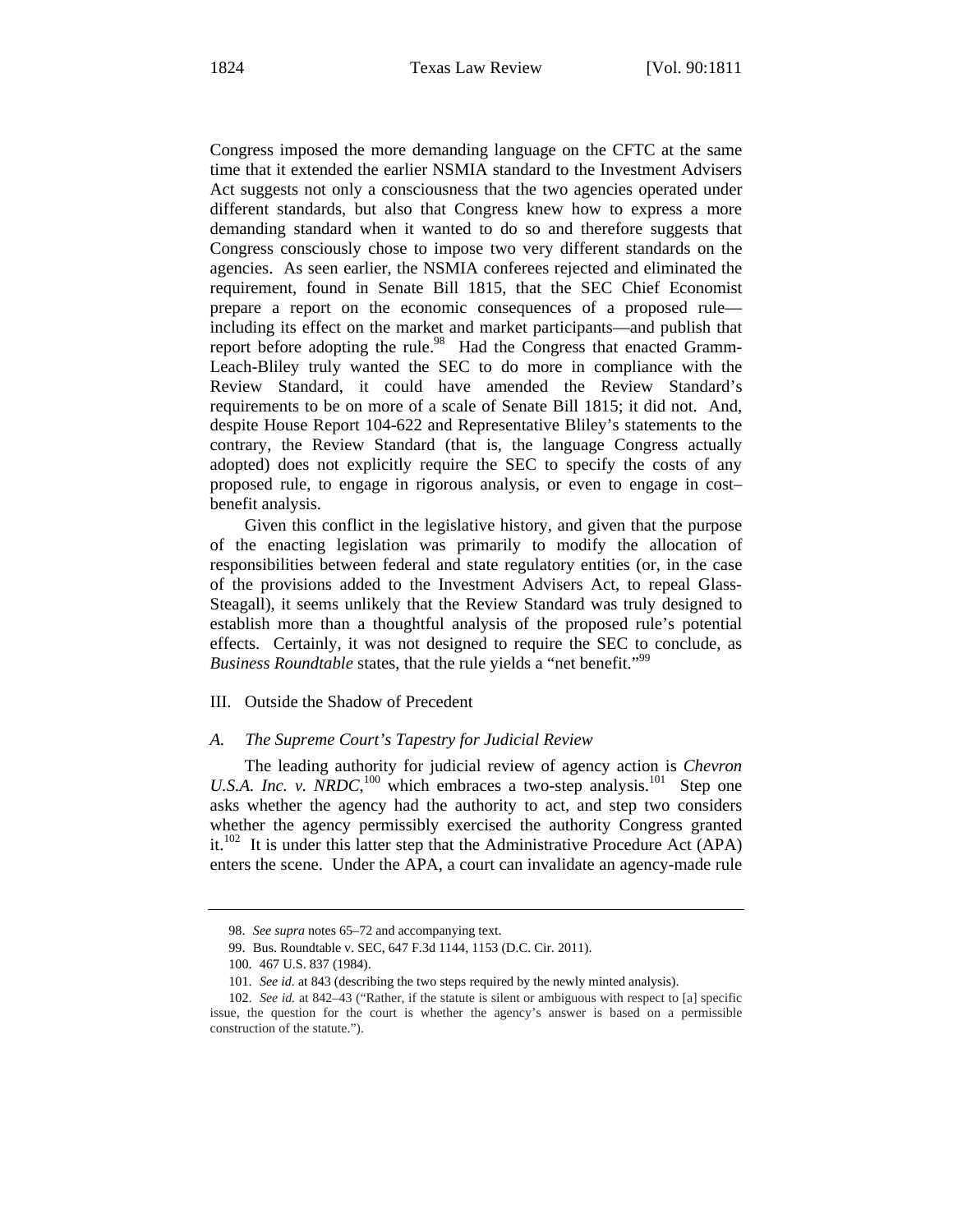if it concludes the rule is "arbitrary, capricious, an abuse of discretion, or otherwise not in accordance with law." $103$  "Hard look" review has become the name of the game: courts subject an agency's rule to rather rigorous analysis to ensure the rule is the product of reasoned decisionmaking—that the rule is a product of sound reason rather than being "arbitrary and capricious."104 The Supreme Court famously generalized this test in *Motor Vehicle Manufacturers Ass'n v. State Farm Mutual Automobile Insurance Co.*105:

Normally, an agency rule would be arbitrary and capricious if the agency has relied on factors which Congress has not intended it to consider, entirely failed to consider an important aspect of the problem, offered an explanation for its decision that runs counter to the evidence before the agency, or is so implausible that it could not be ascribed to a difference in view or the product of agency expertise.<sup>106</sup>

Thus, the quality and coherence of the agency's reasoning is the focus of judicial review under hard look. And this makes sense; as noted by one commentator on administrative law, the hard look requirement helps courts ensure that an agency is not exceeding its mandate or the bounds of its statutory authority with a particular rule.<sup>107</sup>

While the agency's *reasoning* is fair game under hard look review, the *specific procedures* that the agency uses to arrive at its final rule are not. In *Vermont Yankee Nuclear Power Corp. v. NRDC*<sup>108</sup> the Court struck down the D.C. Circuit's attempt to require an agency to satisfy extra-statutory procedural requirements before enacting a new rule.<sup>109</sup> The Court tempered its ruling by stating, "[t]his is not to say necessarily that there are no circumstances which would ever justify a court in overturning agency action because of a failure to employ procedures beyond those required by the statute," but the Court ultimately concluded, "such circumstances, if they exist, are extremely rare."<sup>110</sup> First enunciated in the context of agency adjudication, the rule from *Vermont Yankee* had a dramatic effect on judicial review of agency rulemaking, stopping courts from imposing extra-statutory

<sup>103.</sup> Administrative Procedures Act, 5 U.S.C. § 706(2)(A) (2006).

<sup>104.</sup> *See* 1 RICHARD J. PIERCE, JR., ADMINISTRATIVE LAW TREATISE § 7.4, at 599–600 (5th ed. 2010) (arguing that *State Farm*'s reasoned decisionmaking requirement forces agencies to discuss all major considerations it took into account in formulating a new, major rule to demonstrate that its rule meets the reasoned decisionmaking requirement).

<sup>105. 463</sup> U.S. 29 (1983).

<sup>106.</sup> *Id*. at 43.

<sup>107.</sup> PIERCE, *supra* note 104, § 7.4, at 599.

<sup>108. 435</sup> U.S. 519 (1978).

<sup>109.</sup> *Id.* at 525.

<sup>110.</sup> *Id.* at 524; *see also* Pension Benefit Guar. Corp. v. LTV Corp., 496 U.S. 633 (1990) (reaffirming this principle in the context of informal agency adjudications).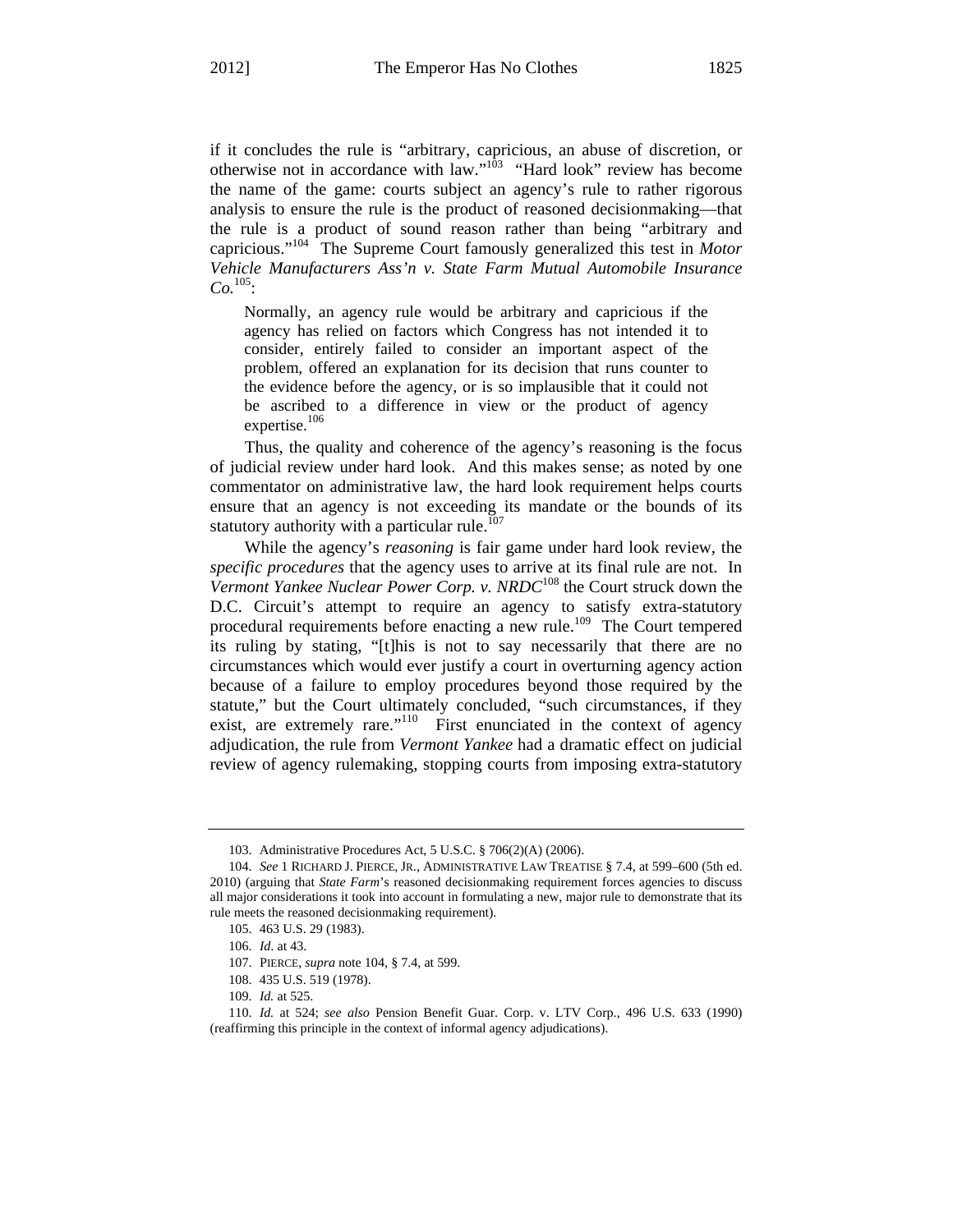procedural requirements on agencies. $\frac{1}{11}$  Thus, when reviewing an agencymade rule, courts must confine themselves to the requirements that actually appear in the agency's organic statute (and any other relevant statutes) and not attempt to add any extra-statutory procedures to satisfy their own sense of what the agency should, or should not, be doing.<sup>112</sup>

#### *B. "Mirror, Mirror, on the Wall"*

In its decisions applying the Review Standard, the precedent most heavily relied upon by the D.C. Circuit was not that of the Supreme Court but the D.C. Circuit's own earlier decisions. *Business Roundtable* and *American Equity* both cite almost exclusively to *Chamber of Commerce* (at least with regard to how to interpret the Review Standard), and *Chamber of Commerce* in turn relied on the D.C. Circuit's own decision in *Public Citizen v. Federal Motor Carrier Safety Administration.*<sup>113</sup>There, the court reviewed a regulation that limited the number of hours commercial drivers could work.<sup>114</sup> The court held that the regulation was arbitrary and capricious—but for reasons we find to be completely inapposite here. There, as here, the basis of the decision was that the agency had failed to satisfy the requirements of its organic statute.<sup>115</sup> However, the review standard at issue in *Public Citizen* is completely unlike the Review Standard applicable to the SEC; that statute actually requires the Federal Motor Carrier Safety Administration (FMCSA) to "ensure" that the rule will have the effect of promoting a specific factor.<sup>116</sup> The *Public Citizen* court vacated the rule at issue because not only had the agency failed to *ensure* that the rule would promote that factor—it hadn't even discussed it in its adopting release.<sup>117</sup> Thus, "[b]ecause the agency . . . wholly failed to comply with this specific statutory requirement," the court vacated the agency's rule.<sup>118</sup> The court

<sup>111.</sup> PIERCE, *supra* note 104, § 7.8, at 661.

<sup>112.</sup> *See Vt. Yankee*, 435 U.S. at 543 ("Absent constitutional constraints or extremely compelling circumstances the administrative agencies should be free to fashion their own rules of procedure and to pursue methods of inquiry capable of permitting them to discharge their multitudinous duties." (citations omitted) (internal quotation marks omitted)).

<sup>113. 374</sup> F.3d 1209 (D.C. Cir. 2004).

<sup>114.</sup> *Id.* at 1214–16.

<sup>115.</sup> *Id.* at 1216.

<sup>116.</sup> *See id.* (citing 49 U.S.C. § 31136(a)(4) (2006)). The agency's organic statute, the Motor Carrier Safety Act, stated that "[a]t a minimum, the regulations [promulgated by the agency] *shall ensure* that . . . the operation of commercial motor vehicles does not have a deleterious effect on the physical condition of the operators." 49 U.S.C. § 31136(a)(4) (2006) (emphasis added).

<sup>117.</sup> *See Pub. Citizen*, 374 F.3d at 1217 (requiring the agency to explain its justification for the new rule and vacating the judgment due to the agency's failure to consider or discuss the required statutory factor when it issued its new rule).

<sup>118.</sup> *Id.* at 1216.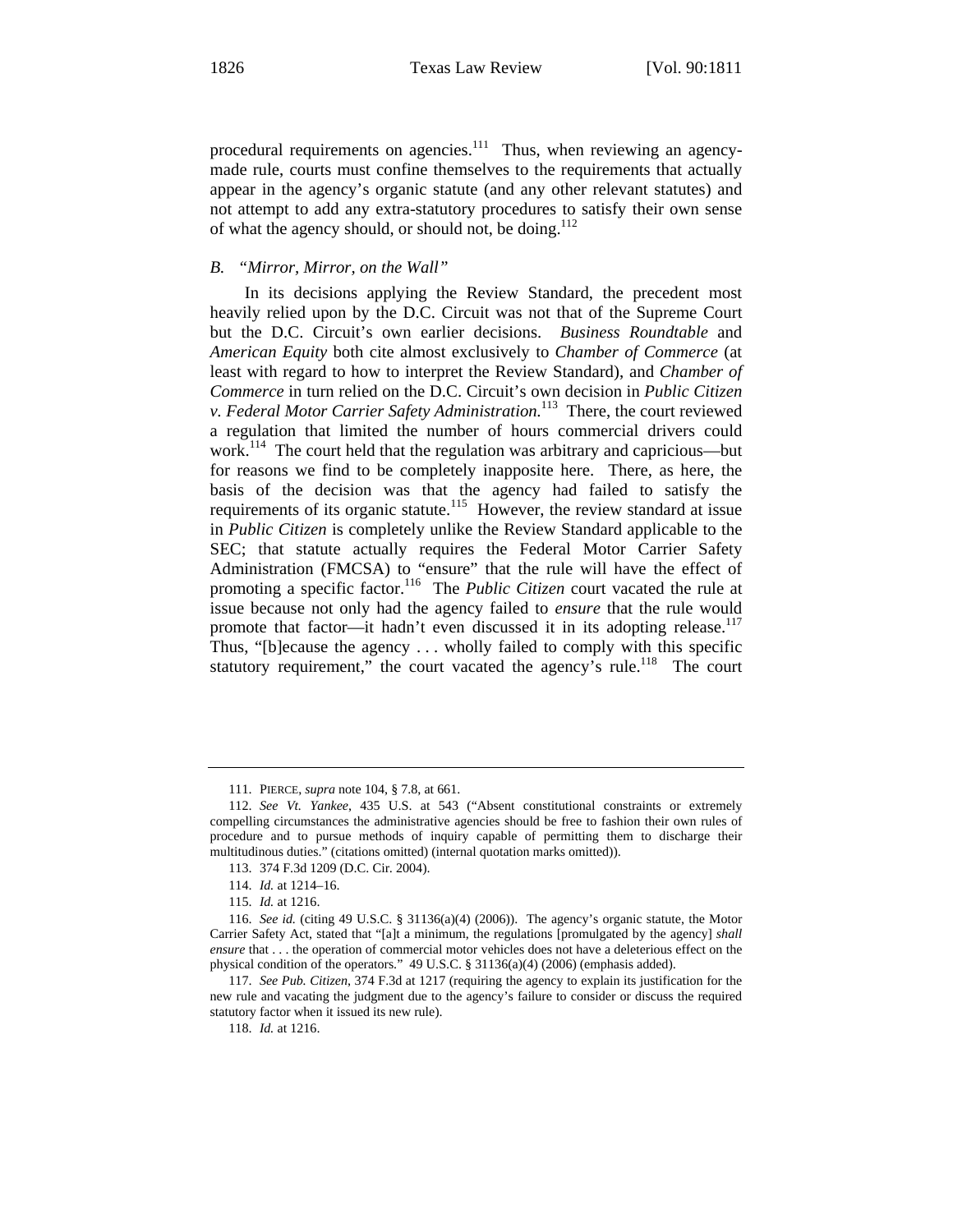needed no further basis on which to invalidate the rule, so it provided no further holdings on the matter. $119$ 

We emphasize that the actual *holding* of *Public Citizen* has nothing to do with cost–benefit analysis—it was that the agency had failed to live up to the standards in its own statute that it *ensure* a certain outcome from its rule.<sup>120</sup> But the court did opine—albeit in dicta—on the possible infirmities of the agency's cost–benefit analysis. Of particular note is that the statute in *Public Citizen* explicitly required the agency to "consider the costs and benefits" of a proposed rule.<sup>121</sup> Thus, the *Public Citizen* court stood on firm ground when it opined that the agency had fallen short of its statutory duties. (The agency there concluded that cost estimates "vary enormously" and thus refrained from trying to quantify them; it didn't even bother to give an excuse for its failure to estimate the rule's potential benefits.)<sup>122</sup> In other words, the actual holding of *Public Citizen* had nothing to do with the agency's alleged failure to consider costs, much less with its failure to consider that (or any other) factor.

Yet, despite the difference, *Chamber of Commerce* used *Public Citizen*  as the lens through which it assessed the SEC's satisfaction of the Review Standard. The court cites *Public Citizen* fourteen times in its opinion. For example, *Chamber of Commerce* invoked *Public Citizen* for the proposition that, even if an agency faces uncertainty over the costs of a proposed rule, the agency has a "statutory obligation to determine as best it can the economic implications of the rule it has proposed"<sup>123</sup> and it must "exercise its expertise to make tough choices about which of the competing estimates is most plausible, and to hazard a guess as to which is correct, even if . . . the estimate will be imprecise."<sup>124</sup> But in doing so the court failed to note that the review standard at issue in *Public Citizen* called on the regulatory agency "[at] a minimum . . . [to] *ensure* that . . . the operation of commercial motor vehicles does not have a deleterious effect on the physical condition of the operators."125 Moreover, the statute under which the FMCSA had acted

<sup>119.</sup> *See id.* ("Several of petitioners' other objections also raise troubling concerns about the [agency's] decisionmaking process. We do not, however, enter final judgment on those, as we are vacating and remanding the matter in any case . . . .").

<sup>120.</sup> *Id.*

<sup>121.</sup> *Id.* at 1221 (citing 49 U.S.C. § 31506(d) (2006)). For other examples of Congress directing those charged with implementing the statute to consider the costs and benefits to any new regulations or requirements, see also 49 U.S.C. § 31136(c)(2)(A) (2006) and 49 U.S.C. § 31502(d) (2006).

<sup>122.</sup> *Pub. Citizen*, 374 F.3d at 1221–22.

<sup>123.</sup> Chamber of Commerce v. SEC, 412 F.3d 133, 143 (D.C. Cir. 2005) (citing *Pub. Citizen*, 374 F.3d at 1221).

<sup>124.</sup> *Id.* (quoting *Pub. Citizen*, 374 F.3d at 1221) (internal quotation marks omitted). The language from *Public Citizen*, quoted by the *Chamber of Commerce* court, was itself dicta. The *Public Citizen* court declined to "enter [a] final judgment on" the failure to quantify and consider costs of a proposed rule, but stated it was including the discussion of this point merely "for a sense of completeness." *Pub. Citizen*, 374 F.3d at 1216–17.

<sup>125.</sup> *Pub. Citizen*, 374 F.3d at 1212 (emphasis added).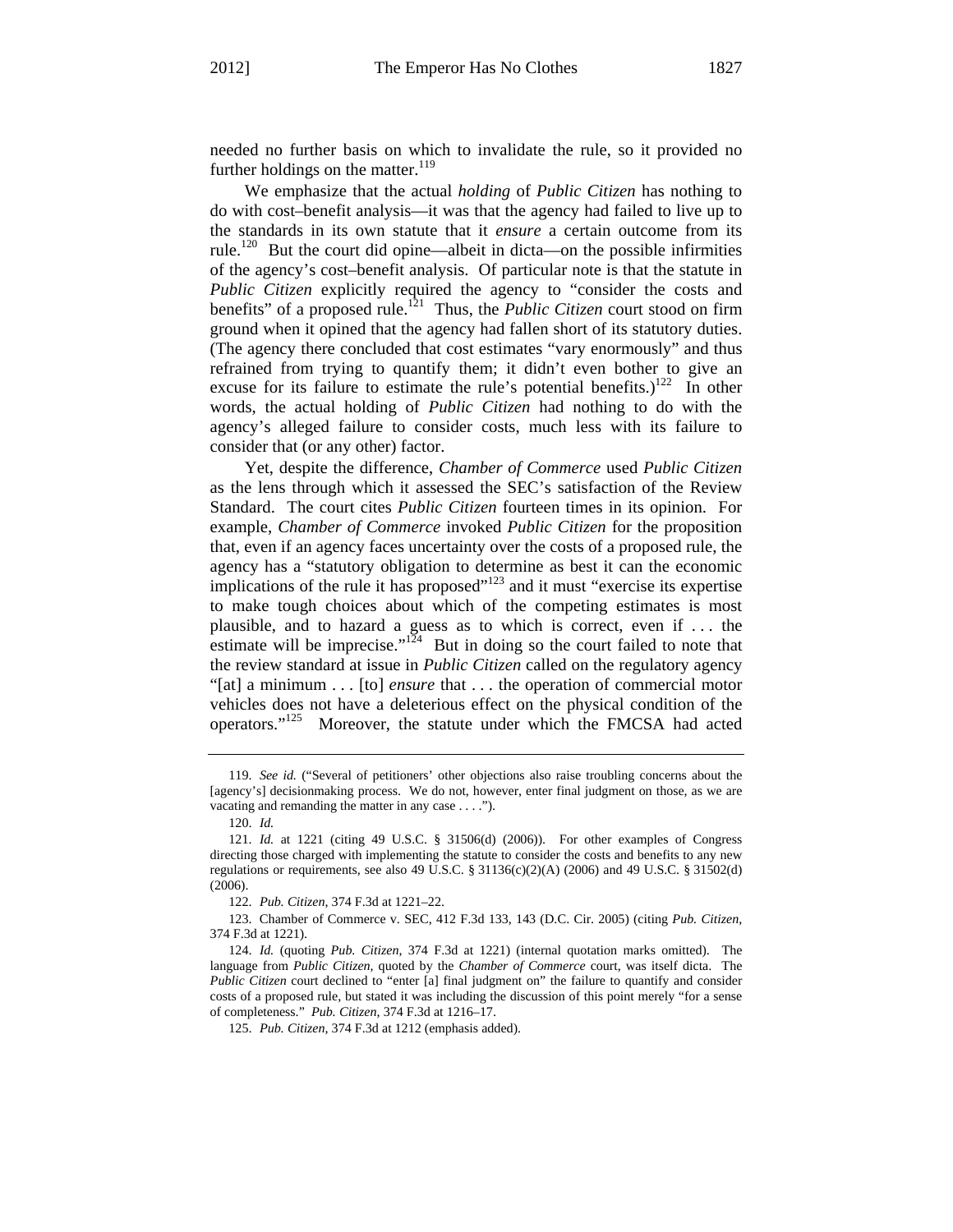expressly required that the "Secretary shall consider the *costs and benefits* of the requirement." $126$  Thus, not only was formal cost-benefit analysis expressly called for by Congress, but the Secretary was under the further mandate to "ensure" that the proposed rule did not have a deleterious effect. Each of these components of the review standard was at the heart of *Public Citizen*, but light-years from the Review Standard applicable to the SEC. As seen, the SEC is not called upon under its Review Standard to either engage in cost–benefit analysis or to ensure that competition, efficiency, or capital formation are favorably impacted as a result of the rule. In sum, *Chamber of Commerce* rested its analysis and conclusions on the dicta arising from a case where the regulatory agency was operating under a markedly different review standard. One can speculate, therefore, whether the mixing of apples and oranges yields only a lemon.

*Business Roundtable* made limited reference to *Public Citizen*; nonetheless, it relied almost exclusively on *Chamber of Commerce*, particularly those passages of *Chamber of Commerce* that rested on *Public Citizen*. While courts can be expected to rely on their own precedents, such reliance is mischievous when the precedents are inapposite, as was *Public Citizen* to the issues before the court in *Chamber of Commerce* and *Business Roundtable*.

## *C. Defying the Supreme Court—Usurping Congress*

A close analysis of the D.C. Circuit's decisions in *Chamber of Commerce* and *Business Roundtable* reflects stunning disconnects. As seen in Part II, while the D.C. Circuit's opinions repeatedly call for cost–benefit analysis, this is not the standard that Congress prescribed. Indeed, neither case involved, as did *American Equity*, the question of what role efficiency, competition, and capital formation should play in the review process. Most significantly, the D.C. Circuit engages in the ultimate disconnect—namely, being outside the precedent, reviewed above, developed by the Supreme Court for judicial review of actions by administrative agencies. Through its single-minded focus on cost–benefit analysis, the ultimate effect of the *Chamber of Commerce* and *Business Roundtable* decisions appears to be nothing less than establishing a new review standard. If this surmise is correct—and we believe it can hardly be otherwise—then each of these decisions violates the simple, clear holding of the Supreme Court that the "circumstances which would ever justify a court in overturning agency action because of a failure to employ procedures beyond those required by the

<sup>126. 49</sup> U.S.C. § 31502(d) (2006) (emphasis added); *see also id.* § 31136(c)(2) ("Before prescribing regulations under this section, the Secretary shall consider, to the extent practicable[,] . . . costs and benefits . . . .").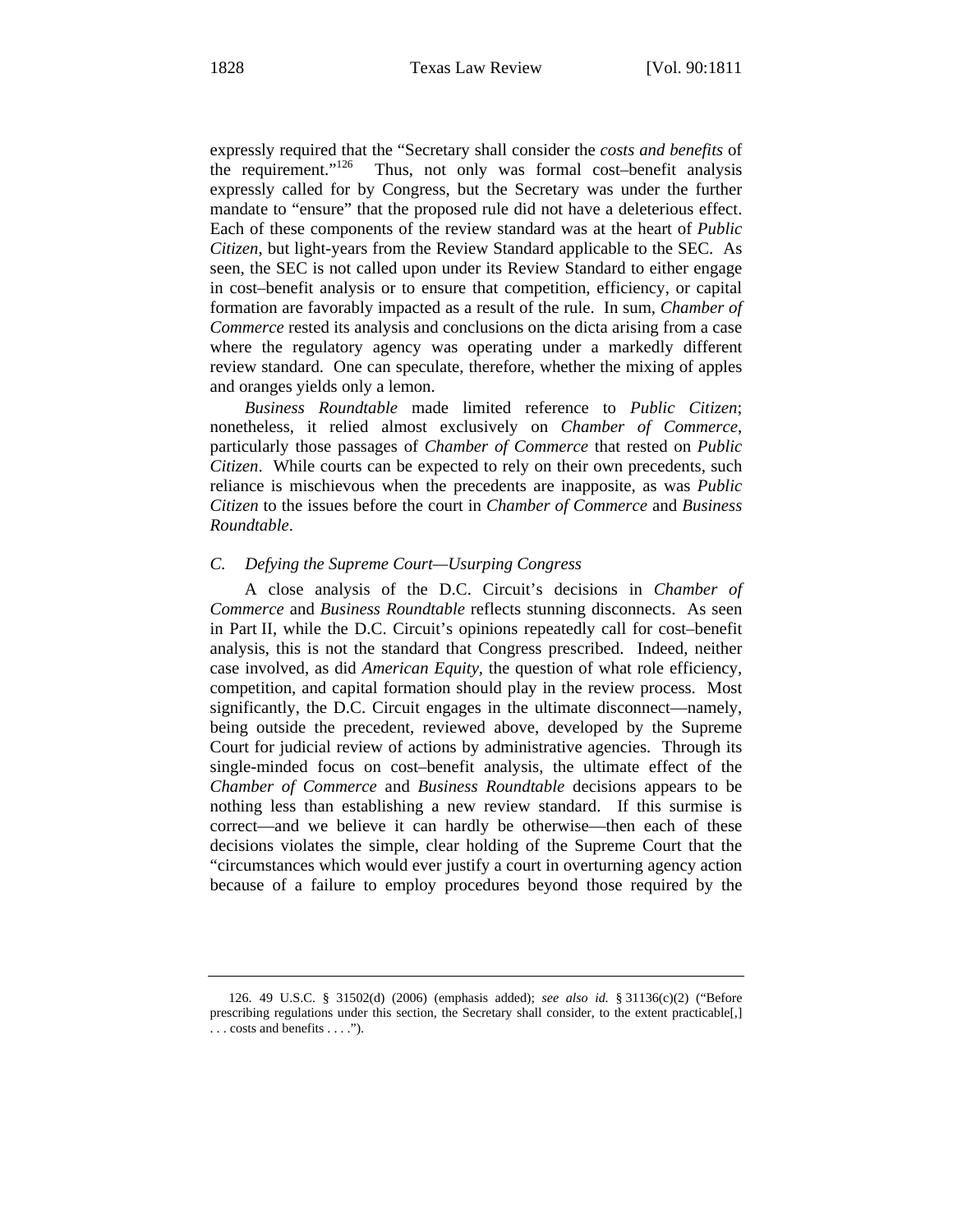statute[,] . . . if they exist, are extremely rare."<sup>127</sup> As a leading commentator has observed, this principle, first established in *Vermont Yankee*, has had a dramatic effect on judicial review of agency rulemaking, stopping courts from imposing extra-statutory procedural requirements on agencies.<sup>12</sup>

The incongruity of *Chamber of Commerce* and *Business Roundtable*  with *Vermont Yankee* is even sharper when considered against *American Textile Manufacturers Institute, Inc. v. Donovan*, 129 where the Supreme Court observed that "Congress uses specific language when intending that an agency engage in cost–benefit analysis."130 The Supreme Court then cited to numerous statutory examples where Congress had so expressed its intentions in clear and unambiguous language, using the phrase itself or mentioning "costs" in relation to some other stated objective, or simply using terms like "feasible."<sup>131</sup> Thus, the Supreme Court concluded that the absence of such clear verbiage means that the reviewing court cannot compel the agency to engage in cost-benefit analysis.<sup>132</sup>

*American Equity*133 stands on quite different footing than either *Chamber of Commerce* or *Business Roundtable.* In *American Equity*, Chief Judge Sentelle—who also authored *Public Citizen*—confined the court's analysis to a review of the section of the adopting release that actually dealt with "efficiency, competition, and capital formation."<sup>134</sup> Rather than focusing on costs and benefits, he emphasized the overall incompleteness of the rule's supporting analysis.135 In this way, the analysis in *American Equity* differed greatly from that in *Chamber of Commerce* and *Business Roundtable*.

131. *Id.* at 510–12, 510 n.30. One such example the Court referenced was where the statute requires the agency to use "the best available and safest technologies . . . , except where the Secretary determines that the incremental benefits are clearly insufficient to justify the incremental costs." *Id.* at 510 (emphasis omitted).

132. *Id.* at 512; *see* Entergy Corp. v. Riverkeeper, Inc., 129 S. Ct. 1498, 1508 (2009) (stating that in *American Textile* the agency did not need to "engage in cost–benefit analysis," in part because the statute did not contain such a requirement).

133. *American Equity* was originally decided in 2009. *See* Am. Equity Inv. Life Ins. Co. v. SEC, 572 F.3d 923, 936 (D.C. Cir. 2009) (remanding and requiring the SEC to "either complete an analysis sufficient to satisfy its obligations under § 2(b) [of the Securities Act], or explain why that section does not govern this rulemaking"), *amended and superseded*, 613 F.3d 166, 179 (D.C. Cir. 2010). The opinion was reissued with amendments in 2010 to reflect the Court's decision that vacating the SEC rule was the appropriate remedy. Am. Equity Inv. Life Ins. Co. v. SEC, 613 F.3d 166 (D.C. Cir. 2010).

134. *Am. Equity*, 613 F.3d at 176–79.

135. *Id.* at 177–79.

<sup>127.</sup> Vt. Yankee Nuclear Power Corp. v. NRDC, 435 U.S. 519, 524 (1978); *see also* Pension Benefit Guar. Corp. v. LTV Corp., 496 U.S. 633, 644–46 (1990) (reaffirming this principle in the context of informal agency adjudications).

<sup>128.</sup> PIERCE, *supra* note 104, § 7.8, at 661.

<sup>129. 452</sup> U.S. 490 (1981).

<sup>130.</sup> *Id.* at 510–11. *American Textile* is a natural extension of *Vermont Yankee*, since if the reviewing court cannot impose a standard other than that adopted by Congress, the reviewing court cannot impose cost–benefit analysis where Congress has stated another review standard.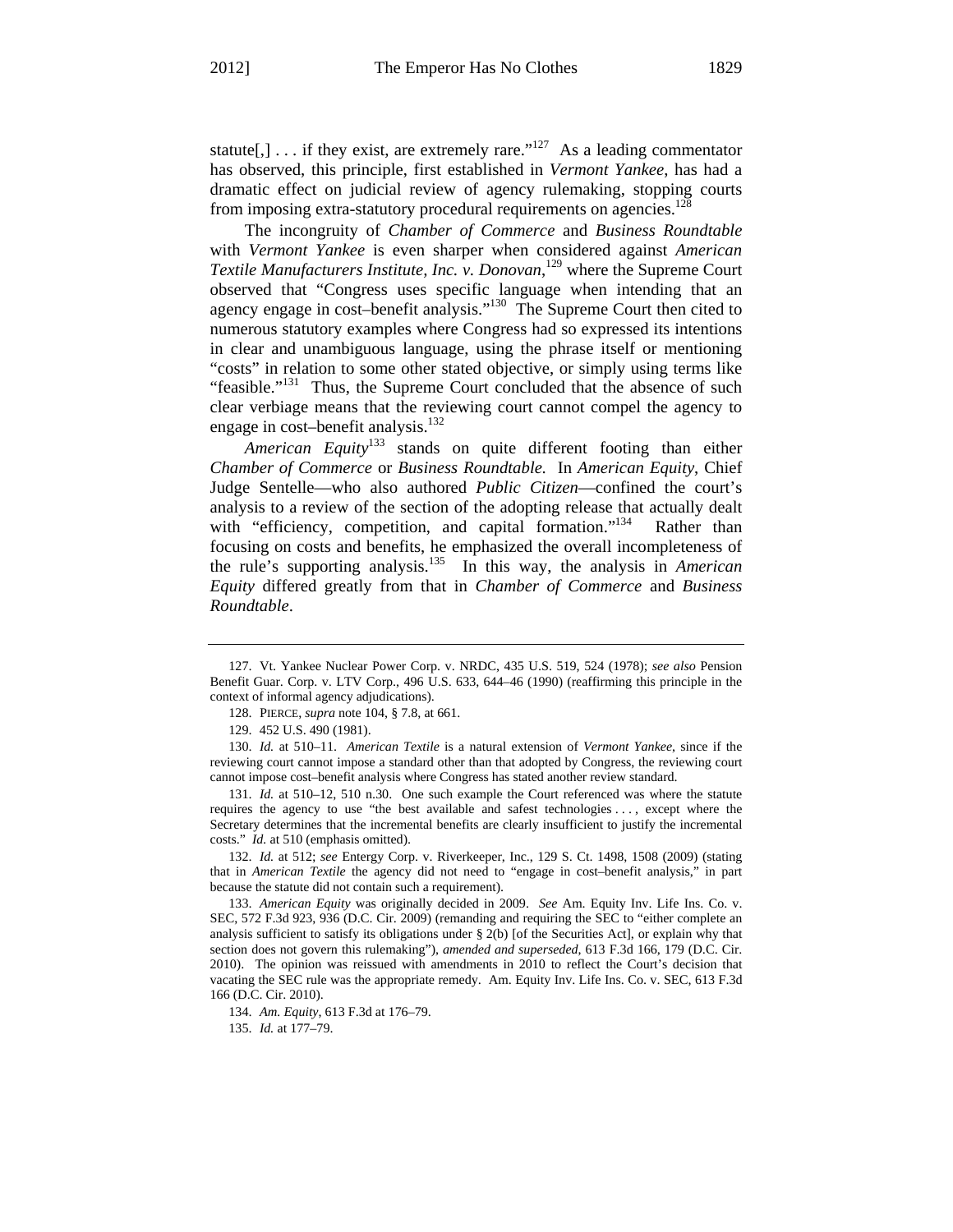And arguably, the court did a better job of adhering to the hard-look standards from *State Farm* and (more generally) the APA by focusing on the quality of the reasoning that the SEC actually did when it promulgated Rule 151A. In *State Farm* the Court held that an agency must provide a "satisfactory explanation for its action."136 And in *American Equity*, the court focused on each of the SEC's serial conclusions that Rule 151A would in fact favorably impact "efficiency," "competition," and "capital formation."137 Because the SEC's analysis in support of those conclusions fell so woefully short of being convincing, the D.C. Circuit held that the SEC's adoption of the rule was arbitrary and capricious. Simply stated, the SEC failed to provide a reasoned explanation for the rule it adopted, at least against readily available alternatives. (Indeed, even if the SEC had not gone so far as to *conclude* that Rule 151A would favorably impact efficiency, competition, and capital formation, the incompleteness in the SEC's reasoning seems to us to be so great that the result would not have changed.) We therefore believe the *American Equity* panel stood on firm ground, ground sowed by *State Farm*, because the court there assessed the quality of the reasoning the SEC employed in its efficiency, competition, and capital formation analysis.

#### *D. Has the SEC Repeatedly Shot Itself in the Foot?*

We might still question whether the *American Equity* court nonetheless overstepped the limits of judicial review by failing to judge the SEC's performance per the terms of the Review Standard: after all, the court focused on whether the SEC had properly *concluded* that Rule 151A would actually promote efficiency, competition, and capital formation, rather than just asking whether the SEC has adequately *considered* the question. As seen, the Review Standard asks only that the SEC *consider* whether the proposed rule will promote those factors. It doesn't require the SEC to *ensure* or otherwise *conclude* that the factors will be promoted. Nor does it require the SEC to ensure (or even conclude) that the proposed rule will have the *net effect* of promoting those factors (rather than having the effect of promoting those factors in some way, but the net effect being one of *not* promoting them). Nor does it specify the universe of data that it must consider—and this point differentiates the Review Standard from, say, other laws (like the one at issue in *State Farm*) that specifically require the agency

<sup>136.</sup> Motor Vehicle Mfrs. Ass'n v. State Farm Mut. Auto. Ins. Co., 463 U.S. 29, 43 (1983).

<sup>137.</sup> *See Am. Equity*, 613 F.3d at 177 (discussing how the SEC's § 2(b) analysis regarding "competition" failed because the Commission "d[id] not disclose a reasoned basis for its *conclusion* that Rule 151A would increase competition" (emphasis added)); *id.* at 179 ("The SEC's failure to analyze the efficiency of the existing state law regime renders arbitrary and capricious the SEC's *judgment* that applying federal securities law would increase efficiency." (emphasis added)).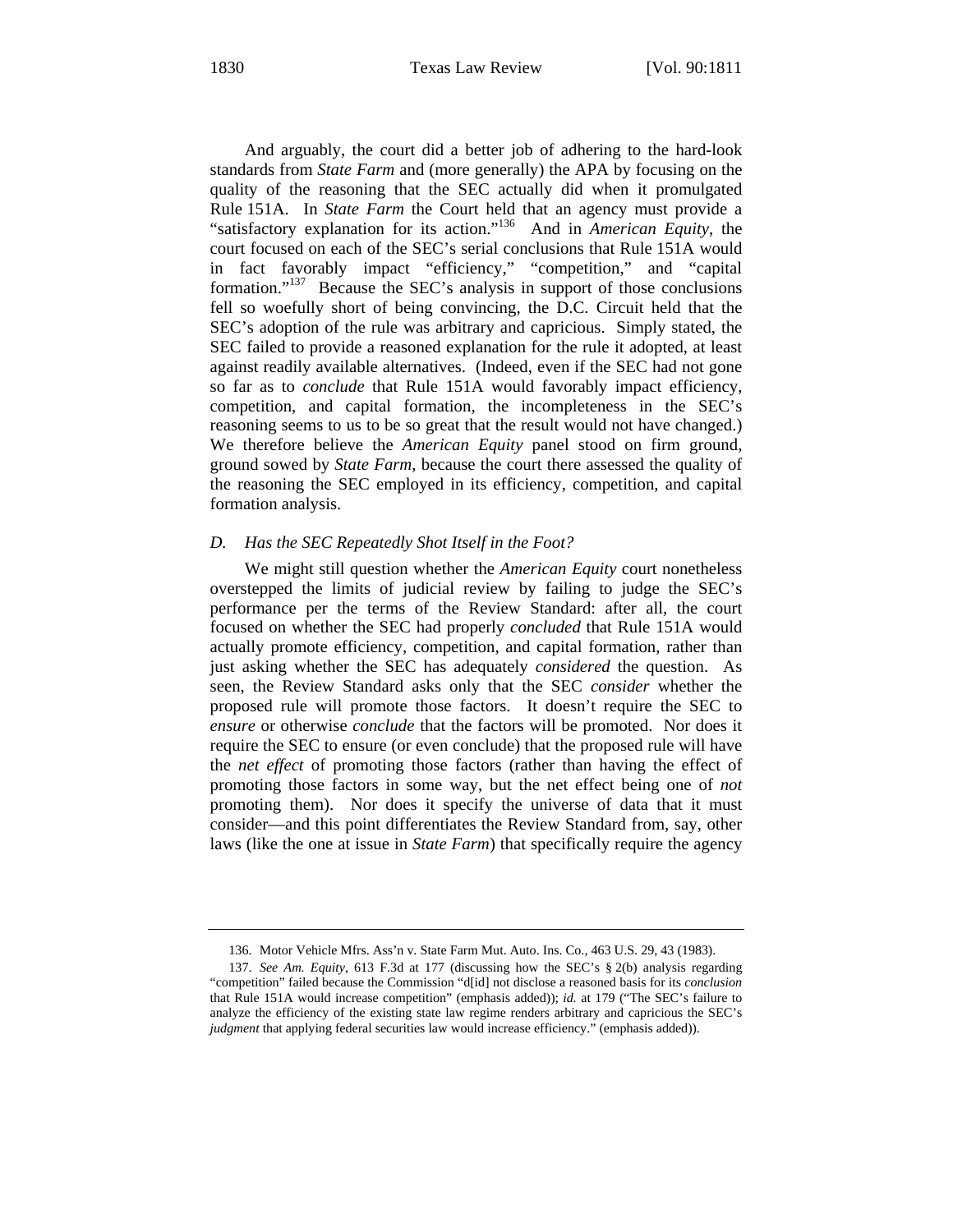to consider a particular set of data or research, and to take those into consideration when promulgating a rule.<sup>138</sup>

In *American Equity*, the court simply circumnavigated these issues by focusing on what the SEC actually purported to do; the SEC's adopting release reached conclusions regarding the favorable effects Rule 151A would have on efficiency, competition, and capital formation.<sup>139</sup> We might well wonder what the result would have been had the SEC instead merely *explored* the possible effects, pro and con, on each of the review factors. But the SEC instead affirmatively *found* that Rule 151A would enhance efficiency, competition, and capital formation. By doing this, it fell into *State Farm*'s talons. In *State Farm*, the agency was under no express statutory obligation to weigh the rule's potential costs and benefits.<sup>140</sup> Yet, the agency did so anyway.<sup>141</sup> The Supreme Court proceeded to assess the agency's actions on the agency's own terms. Having found the cost–benefit analysis incomplete, the Court concluded the agency had acted arbitrarily and capriciously in adopting the rule since it failed to provide a "reasoned analysis" for its action.<sup>142</sup>

Similar to *State Farm*, the D.C. Circuit's decisions in *Chamber of Commerce* and *Business Roundtable* can be seen as instances where the agency justifies its rule by an approach not directly implicated by the Review Standard, namely reviewing the costs and benefits of the rule it adopts. For example, in the rulemaking reviewed in *Chamber of Commerce* the SEC provided close analysis of the impact of the proposed changes in governance rules on efficiency, competition, and capital formation in Part VIII of the adopting release, and in Part VI of the release, it estimated the costs and benefits of the new rule.<sup>143</sup> Most striking is that the SEC in adopting the new independence rules focused its attention on the reasoning advanced in the

<sup>138.</sup> *See State Farm*, 463 U.S. at 33, 43 (articulating the requirement under the National Traffic and Motor Vehicle Safety Act of 1966 that the Secretary of Transportation "consider 'relevant available motor vehicle safety data'" and "articulate a satisfactory explanation for its action including a 'rational connection between the facts found and the choice made'" (citations omitted)).

<sup>139.</sup> *Am. Equity*, 613 F.3d at 176–79; Indexed Annuities and Certain Other Insurance Contracts, Securities Act Release No. 8996, Exchange Act Release No. 59,221, 74 Fed. Reg. 3138, 3169–72 (Jan. 16, 2009) (codified in part at 17 C.F.R. pt. 240).

<sup>140.</sup> *State Farm*, 463 U.S. at 33–34 (articulating the statutory requirement that the NHTSA "consider . . . whether the proposed standard 'is reasonable, practicable and appropriate'" and "the 'extent to which such standards will contribute to carrying out the purposes' of the [National Traffic and Motor Vehicle Safety Act of 1966]"). In assessing the cost–benefit analysis engaged in by the NHTSA, the court remarked that "[t]he agency's obligation is to articulate a 'rational connection between the facts found and the choice made.'" *Id.* at 59.

<sup>141.</sup> *Id*. at 54–55.

<sup>142.</sup> *Id.* at 57.

<sup>143.</sup> Investment Company Governance, Investment Company Act Release No. 26,520, 69 Fed. Reg. 46,378, 46,386–87, 46,388–89 (Aug. 2, 2004) (codified at 17 C.F.R. pt. 270); *see* Chamber of Commerce v. SEC, 412 F.3d 133, 144 (D.C. Cir. 2005) (finding that even if there is uncertainty as to the effects of a proposed rule on efficiency, competition, capital formation, or costs this does not excuse the SEC from its statutory obligation to consider the economic consequences of a proposed regulation).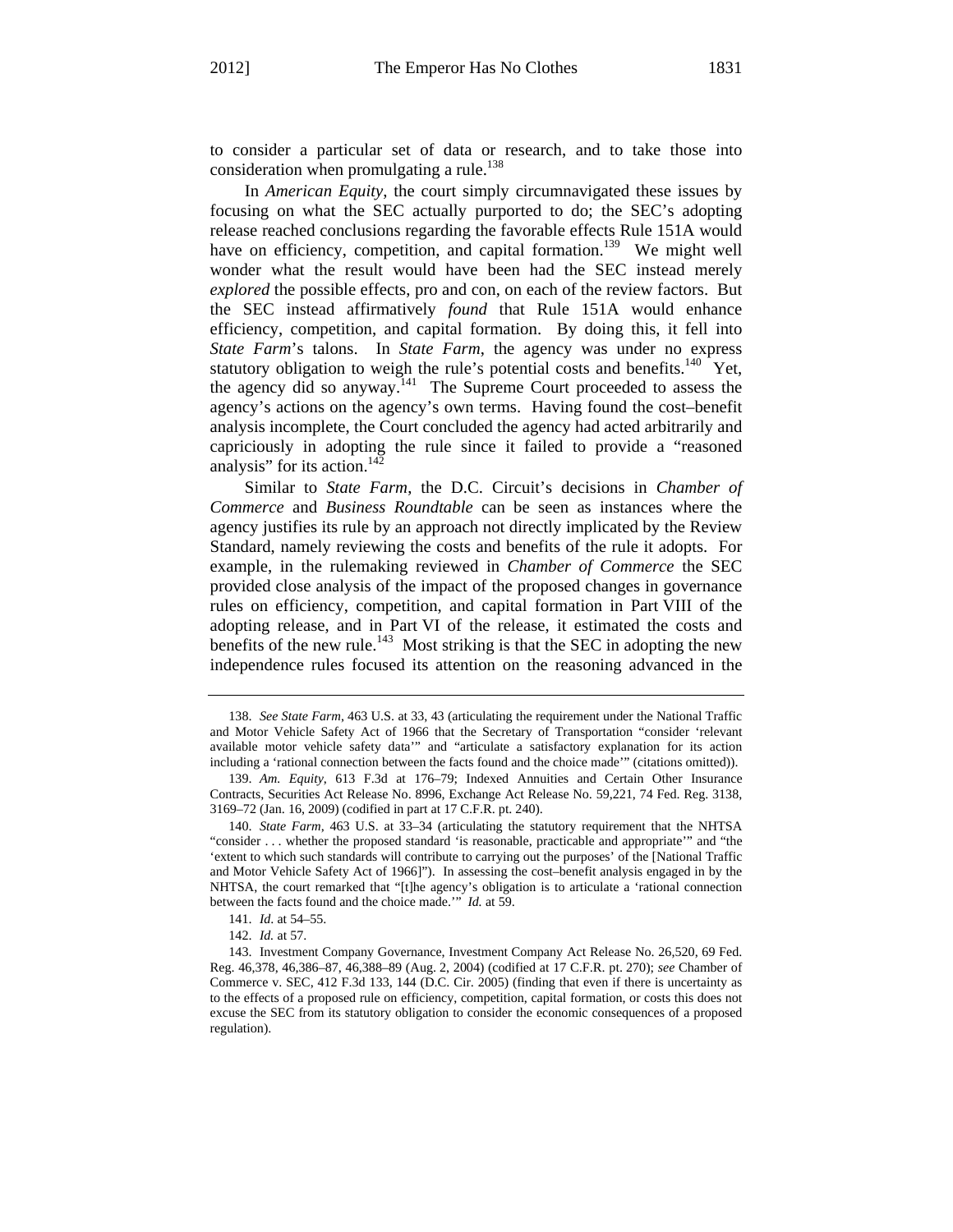latter and not the former. While this might appear totally consistent with *State Farm*, we believe there is an important, albeit nuanced, difference. *Chamber of Commerce* does not, as did *State Farm*, merely hold the agency failed to provide a reasoned basis through the use of cost–benefit analysis but expressly held that the cost–benefit approach underlaid the Review Standard.<sup>144</sup> Had *Chamber of Commerce* instead more narrowly limited its holding, the court's approach would have been closer to the firm ground of *State Farm.* However, the message remains: had the SEC eschewed proffering a conclusion premised on cost–benefit analysis, it would have (under available Supreme Court precedent) been in a much better place for limiting the scope of judicial review.

There is yet another force lurking in the background. Cost–benefit analysis of agency actions is regularly undertaken by the Office of Management and Budget through its Office of Information and Regulatory Affairs (OIRA).<sup>145</sup> However, *independent* regulatory agencies, such as the SEC, have not been subject to OIRA reviews, reflecting the constitutional uncertainty surrounding whether the executive branch can interdict activities carried out by an agency pursuant to congressionally enacted standards and mandates.<sup>146</sup>

It is intriguing to speculate whether the SEC's rules would meet with more success if subject to OIRA review rather than the newly established activism of the D.C. Circuit.<sup>147</sup> Equally ponderous is whether the D.C.

<sup>144.</sup> *See Chamber of Commerce*, 412 F.3d at 144 (holding that the SEC violated the APA when it failed to consider the costs of two conditions in its proposed regulations).

<sup>145.</sup> The Office of Information and Regulatory Affairs (OIRA) is the product of the Paper Reduction Act of 1980. *About OIRA*, WHITE HOUSE, OFFICE MGMT. & BUDGET, http://www.whitehouse.gov/omb/inforeg\_administrator. President Reagan soon mobilized the office to undertake cost–benefit analysis of non-independent regulatory agencies through Executive Order 12,291. Exec. Order No. 12,291, 3 C.F.R. 127 (1981); *see* Thomas O. McGarity, *Presidential Control of Regulatory Agency Decisionmaking*, 36 AM. U. L. REV. 443, 478 & n.171 (1987) (discussing presidential efforts to increase agency accountability through the use of executive orders).

<sup>146.</sup> *See* Robert W. Hahn & Cass R. Sunstein, *A New Executive Order for Improving Federal Regulation? Deeper and Wider Cost–Benefit Analysis*, 150 U. PA. L. REV. 1489, 1506 (2002) (stating that President Reagan considered, but declined, subjecting independent agencies to these reviews).

<sup>147.</sup> OIRA and review by a federal appellate court, however, are not mirror images of one another. While the appellate court can be expected to have a point of view, it is less likely to be swayed by external influence than OIRA. Indeed, there is a good deal of information surrounding the conduct and outcomes of OIRA review that calls into question the detachment with which costs and benefits were assessed. There is every reason to fear that the independence of the review process within the executive branch of government is not likely to be as insulated from external influence as occurs in the more transparent adversarial setting of judicial review. *See* Nicholas Bagley & Richard L. Revesz, *Centralized Oversight of the Regulatory State*, 106 COLUM. L. REV. 1260, 1305–07 (2006) (applying public choice theory and arguing that the OIRA would be vulnerable to lobbying by interest groups). Moreover, OIRA reviews are not themselves subject to judicial review. *Id.* at 1309. For criticism of the OIRA process, see generally Alan B. Morrison, *OMB Interference with Agency Rulemaking: The Wrong Way to Write a Regulation*, 99 HARV. L. REV. 1059 (1986).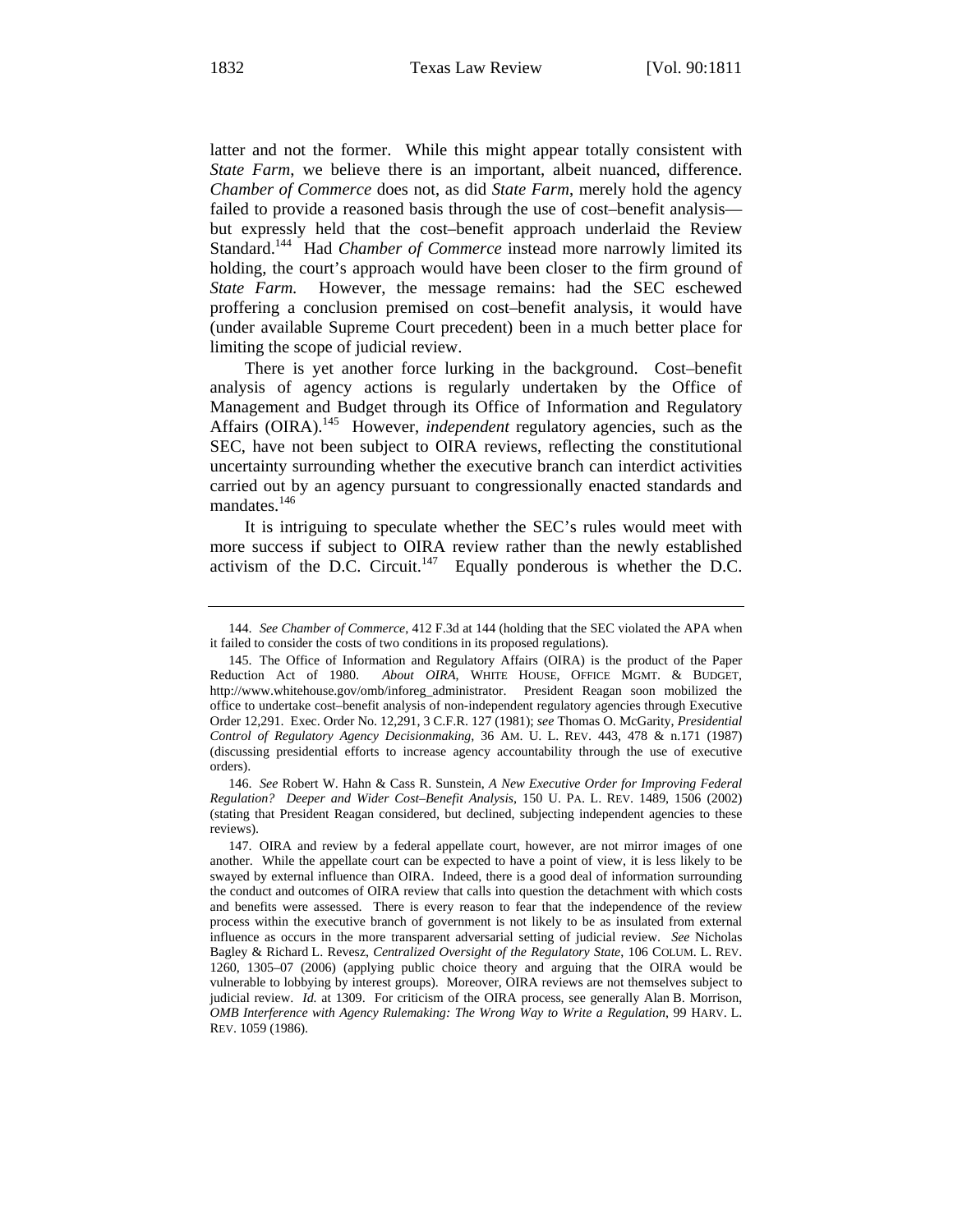Circuit would be less demanding in its own review of SEC rulemaking if aware that each SEC action could be, and might have been, reviewed by OIRA. In any case, rigorous review of SEC rules by the D.C. Circuit might be seen as placing SEC rulemaking on the same footing as non-independent regulatory agency rulemaking. In this sense, the recent arousal of the D.C. Circuit moves the SEC toward a level of accountability applied to many other agencies of the federal government. But, the D.C. Circuit's activism also poses a serious separation of powers issue to the extent it imposes a standard for review contrary to the one adopted by Congress. Nonetheless, the SEC's repeated efforts in setting forth costs and benefits as a separate portion of its analysis to support adoption of rules can be seen as being in step with OIRA reviews and, hence, defensive to any movement to subject the agency to OIRA.

#### IV. Moving Forward in the Reshaped Regulatory Landscape

Nearly half a century ago, Richard Stewart crisply summarized the dilemma posed by judicial review of agency rulemaking to determine whether adequate consideration was given to multiple objectives Congress has set forth for the agency to consider:

[I]t is unlikely that principles or guidelines can be developed for weighing particular interests, [so that] agencies attempting to solve complex problems will be largely unable to anticipate what a subsequent reviewing court may demand of them. Even on remand, there is no assurance that the agency's best efforts to redistribute weights among the various interests will satisfy the reviewing court. The resulting oscillation between agency and court may entail enormous delays and impose substantial costs on the litigants, the agency, and the society generally. Since agencies and public interest representatives command only limited resources, such costs may seriously impair the effort to stimulate more effective agency action on behalf of unorganized interests. On the other hand, if courts sought to avoid such costs by declining to remand agency decisions for further proceedings, they would be abandoning the only effective sanction behind the adequate consideration requirement.<sup>148</sup>

There can be little doubt that the D.C. Circuit has overstepped the permissible level of review Congress intended for SEC rulemaking. The complaint is not, however, novel. Administrative law scholars, judges, and regulators have long written on the appropriate balance to be struck when judges are reviewing agency actions.<sup>149</sup> In broad overview, the question is

<sup>148.</sup> Richard B. Stewart, *The Reformation of American Administrative Law*, 88 HARV. L. REV. 1667, 1784 (1975) (footnotes omitted).

<sup>149.</sup> *See, e.g.*, Frank E. Cooper, *Judicial Review of Administrative Decisions*, 3 U. DET. L.J. 53, 54–55 (1940) (introducing the article's topic of balancing administrative authority and judicial review of administrative decisions); Cuthbert W. Pound, *Constitutional Aspects of American*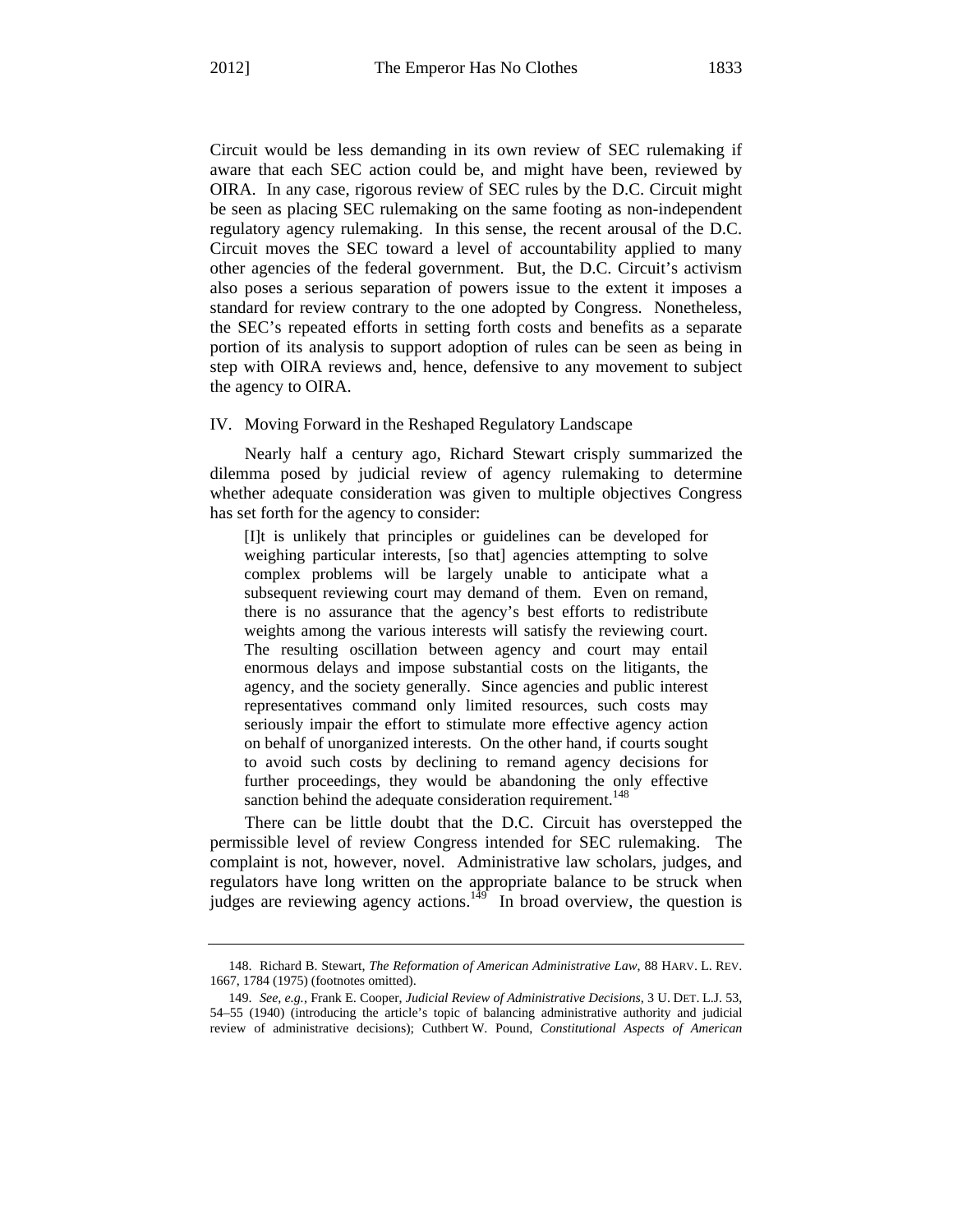not just that of relative competencies, pitting the technocratic staff of the agency against the generalist courts, but also involves issues of mediating interest politics that can impact the course of regulation. On this point, the ideal of an independent judiciary can be trumpeted as necessary to address the narrower group self-interest that might underlay a regulatory initiative.

Confounding these historical tensions in the case of the SEC are the multiple factors set forth in the Review Standard. As seen earlier, when Congress inserted the additional considerations of "efficiency, competition and capital formation," the Committee Report was clear in saying that these considerations were not to override the long-established criteria of investor protection.<sup>150</sup> And, Congress assigned no weight to be given to any of the newly added factors. Moreover, assessing the probable impact of any rule is always problematic, and more so to assess the imponderable benefits and burdens of a rule on efficiency, competition, and capital formation.

One approach to this conundrum would be for the reviewing court to accord the regulatory agency deference on such indefinite, speculative, and arcane considerations, since judicial review on such a matter is beyond the court's core competency. This was the quiet life the SEC led prior to Chamber of Commerce.<sup>151</sup> Another approach, reflected in the D.C. Circuit's interpretation, is to read into Congress's Review Standard the D.C. Circuit's own limitation.<sup>152</sup> When this course has been taken, it has seriously eroded the discretion of the administrative agency.<sup>153</sup> Because so much of what the SEC deals with is rulemaking that, on the one hand, produces benefits to investors, markets, market participants, and the economy as a whole that are speculative and non-quantifiable—and, on the other hand, entails costs that are easily quantifiable—it has invited a judicially contrived mandate for the SEC to rigorously set forth the case that the perceived benefits exceed the estimated costs. If that is what is required, then the D.C. Circuit has eviscerated the agency, at least in areas where challenges to its rules would be expected. But is this the course that the D.C. Circuit has begun, or is there room within its own approach to recalibrate and reach a result more consistent with Congress's intent and the role of an independent regulatory agency such as the SEC?

*Administrative Law*, 9 A.B.A. J. 409, 413 (1923) (questioning the extent to which administrative decisions should be exempt from judicial review); Patricia M. Wald, *Judicial Review in Midpassage: The Uneasy Partnership Between Courts and Agencies Plays On*, 32 TULSA L.J. 221, 221 (1996) (providing a D.C. Circuit judge's opinion on how current doctrines of judicial review work in practice).

<sup>150.</sup> *See supra* notes 78–79 and accompanying text.

<sup>151.</sup> *See supra* note 22 and accompanying text.

<sup>152.</sup> *See* Martin Shapiro, *Administrative Discretion: The Next Stage*, 92 YALE L.J. 1487, 1508 (1983) (suggesting courts can deal with uncertainty by reading statutes as placing the burden of proof on agencies, and resolving unclear situations in favor of industry).

<sup>153.</sup> *See, e.g.*, *id.* (describing a case where the court read into a statute a requirement that the agency establish significant risk for low-level benzene exposure before setting a maximum exposure level as stripping the agency of its discretion).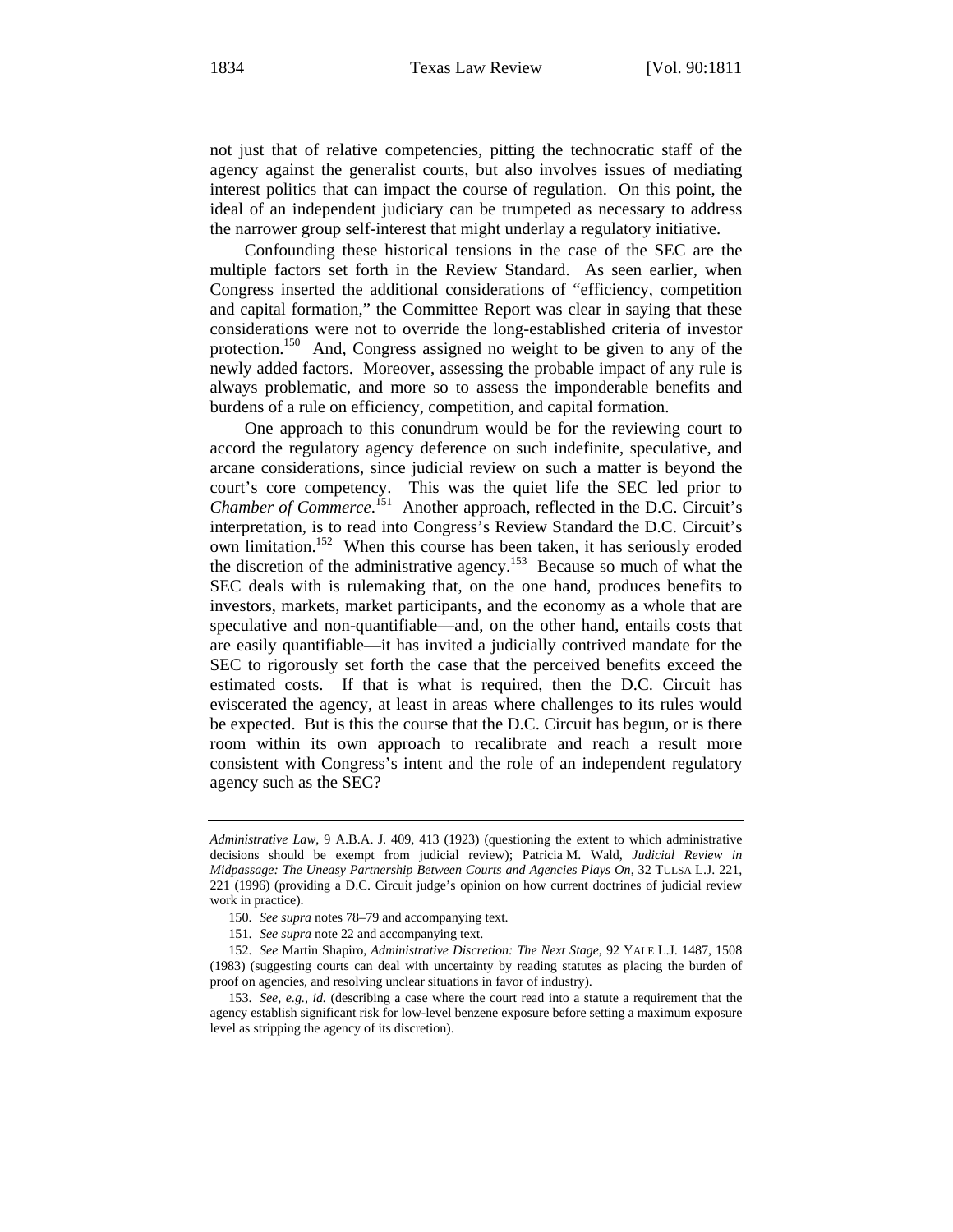In a contemporary legal and political climate that is defined by a rising skepticism of government and more particularly of regulation,  $154$  the SEC (and for that matter all independent regulatory agencies) must accept that it cannot support its rulemaking only through generalized, undeveloped assertions of a proposed rule's impact on competition, efficiency, and capital formation. Such a bald assertion is not likely to survive attack in the U.S. Supreme Court. More is always better than less, and even more so when it comes to justifying burdensome regulations in today's legal and political climate.<sup>155</sup> Furthermore, the legislative history of the NSMIA, reviewed earlier, reflects that Congress unquestionably did expect thoughtful consideration of competition, efficiency, and capital formation whenever the SEC engages in rulemaking.<sup>156</sup> Drive-by justifications that are dismissive of the burdens of the regulation, while once the norm for SEC rulemaking, are no longer acceptable. Hence, our analysis of the legislative history supports the result reached by the D.C. Circuit in *American Equity*, but not in *Chamber of Commerce* or *Business Roundtable*.

What remains in doubt is the degree of deference to be accorded the SEC. Here we should distinguish the issues posed in *Chamber of Commerce* and *American Equity* from those in *Business Roundtable*.In *Chamber of Commerce* and *American Equity*, the SEC launched new regulatory approaches—requiring, respectively, greater board independence and classifying a financial product as a security<sup>157</sup>—without developing a sufficiently detailed record for either regulatory initiative. The justifications set forth were not supported empirically, but rhetorically. The agency appears to have been content to draw largely on its asserted expertise that these initiatives would improve investor protection and the proposed rule would favorably impact efficiency, competition, and capital formation.

<sup>154.</sup> *See* Larry Margasak, *House Republicans Stepping Up Anti-Regulation Effort*, HUFFINGTON POST (Dec. 2, 2011), http://www.huffingtonpost.com/2011/12/02/house-gop-antiregulation-bills\_n\_1125242.html (describing anti-regulation bills proposed by House Republicans in December 2011); Frank Newport, *Americans Leery of Too Much Gov't Regulation of Business*, GALLUP (Feb. 2, 2010), http://www.gallup.com/poll/125468/Americans-Leery-Govt-Regulation-Business.aspx (finding 57% of Americans are worried about too much regulation of business); Lydia Saad, *At 13%, Congress' Approval Ties All-Time Low*, GALLUP (Oct. 12, 2011), http://www.gallup.com/poll/150038/Congress-Approval-Ties-Time-Low.aspx (finding low approval of Congress across political affiliation).

<sup>155.</sup> A reflection of the anti-regulatory bias toward securities regulatory issues is Congress' recently enacted Jumpstarting Our Business Startups Act, which includes, among numerous provisions removing regulation for so-called "emerging growth companies" and other startups, a call on the SEC to review the disclosure regulations for registering securities so as to "modernize and simplify the registration process and reduce the costs and other burdens" associated with regulation. *See* Jumpstart Our Business Startups Act, Pub. L. No. 112-106, § 108, 126 Stat. 306, 313 (2012).This is the only reference, however, in the legislation to any assessments of regulatory costs and burdens.

<sup>156.</sup> *See supra* notes 74–77 and accompanying text.

<sup>157.</sup> *See supra* notes 13–14 and accompanying text.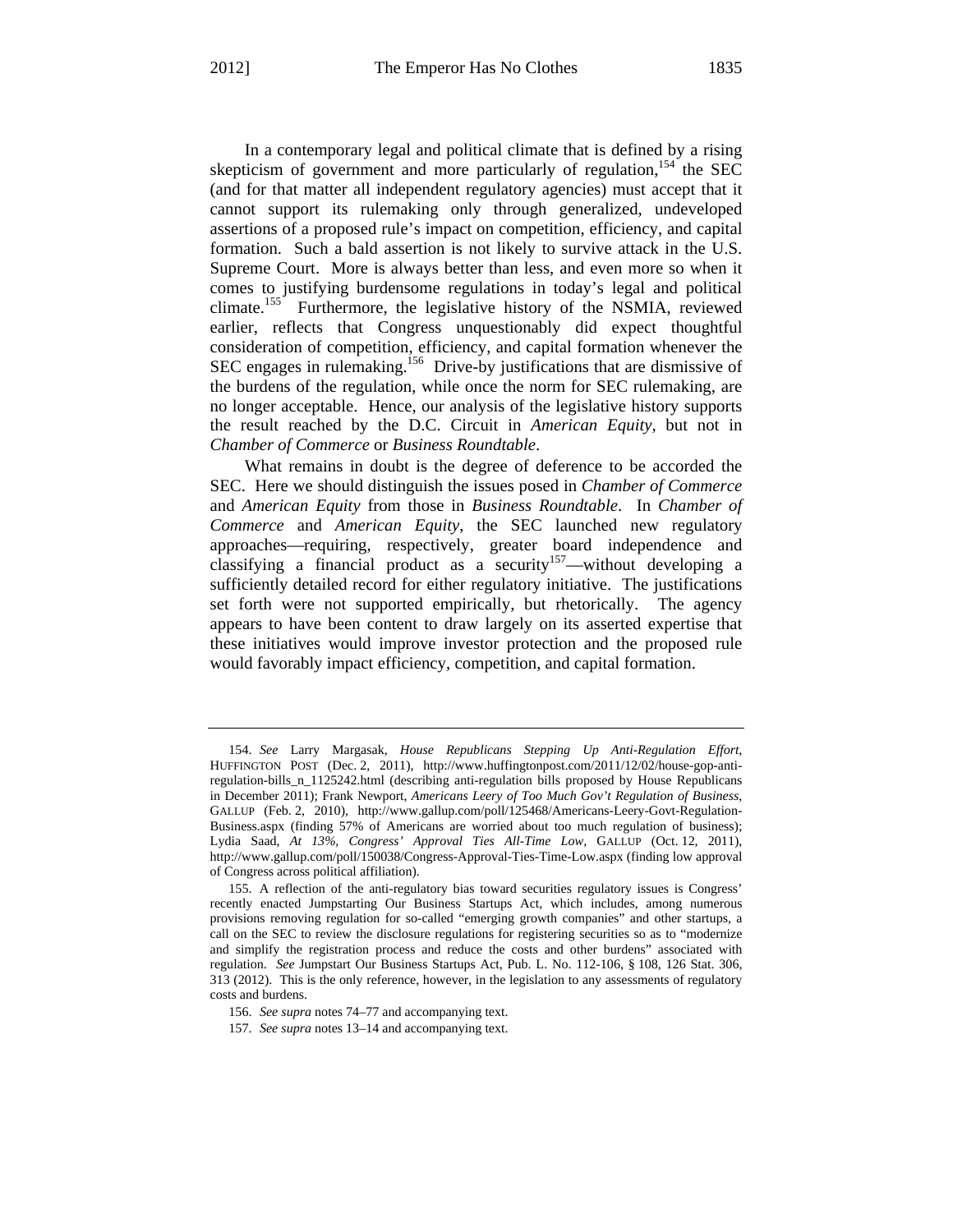Unlike the initiatives in *Chamber of Commerce* and *American Equity*, the initiative challenged in *Business Roundtable*—proxy access—was a response to legislation that clearly provided that the SEC's rules "may include a requirement" giving shareholders the means to nominate directors.<sup>158</sup> By enacting that authority on that precise issue, not under some broadly written enabling statute, Congress took the big policy issue, proxy access, off the table. So viewed, it is anomalous that the *entire* analysis in *Business Roundtable* is devoted to the SEC's failings in justifying *any* shareholder access to the nominating process.

For example, the D.C. Circuit chastised the SEC's failure to set forth the costs corporations may incur in opposing nominees, the SEC's failure to address the probable benefits shareholder access might have on company performance, and the SEC's failure to consider whether special interest groups, most notably labor unions, would use proxy access as leverage to advance interests unrelated to increasing shareholder value.<sup>159</sup> These are each legitimate concerns. But they are concerns that go to the core issue shareholder authority to nominate directors. Nowhere in *Business Roundtable* does the D.C. Circuit take note that it was Congress that addressed and answered the question of the appropriateness of shareholder access as a means for the SEC to advance its mandate.

Stunningly, *Business Roundtable* makes no reference whatsoever to the Dodd-Frank Act's express authorization for a rule providing proxy access or note that the SEC acted pursuant to that authority.<sup>160</sup> The grant of authority to the SEC was not only unqualified, but clearly anticipated that the SEC would adopt a rule that provided terms and conditions for what the agency believed was appropriate proxy access.<sup>161</sup> Congress expressly authorized the SEC to provide a mechanism for shareholder access and thereby embraced the benefits of shareholder access. The legislative history is clear that proxy access was to be provided and that Congress was deferring to the SEC to address the conditions under which such access would be available.<sup>162</sup> The

<sup>158.</sup> *See supra* notes 2, 6–10 and accompanying text.

<sup>159.</sup> Bus. Roundtable v. SEC, 647 F.3d 1144, 1150–52 (D.C. Cir. 2011).

<sup>160.</sup> Dodd-Frank Wall Street Reform and Consumer Protection Act of 2010, Pub. L. No. 111- 203, § 971, 124 Stat. 1376, 1915 (2010).

<sup>161.</sup> *See* S. REP. NO. 111-176, at 146–47 (2010) (discussing proxy access and the Section's grant of great discretion to the SEC in delineating such access). While stating that § 972 of the Dodd-Frank Act did not require the SEC to engage in rulemaking, it recognized that the provision gives the SEC wide latitude in terms of proxy access. *Id.* at 146. The report explains that "[t]he Committee feels that it is proper for shareholders, as the owners of the corporation, to have the right to nominate candidates for the Board using the issuer's proxy under limited circumstances." *Id.* It then proceeds to quote from the testimony of several hearing witnesses enthusiastically supporting proxy access. *Id.* at 146–47.

<sup>162.</sup> *See id.* at 146 ("The authority gives the SEC wide latitude in setting the terms of such proxy access. . . . If the SEC proposes rules, interested persons can offer their views on the appropriateness of proposed regulatory terms in the public comment process. The Committee feels that it is proper for shareholders, as the owners of the corporation, to have the right to nominate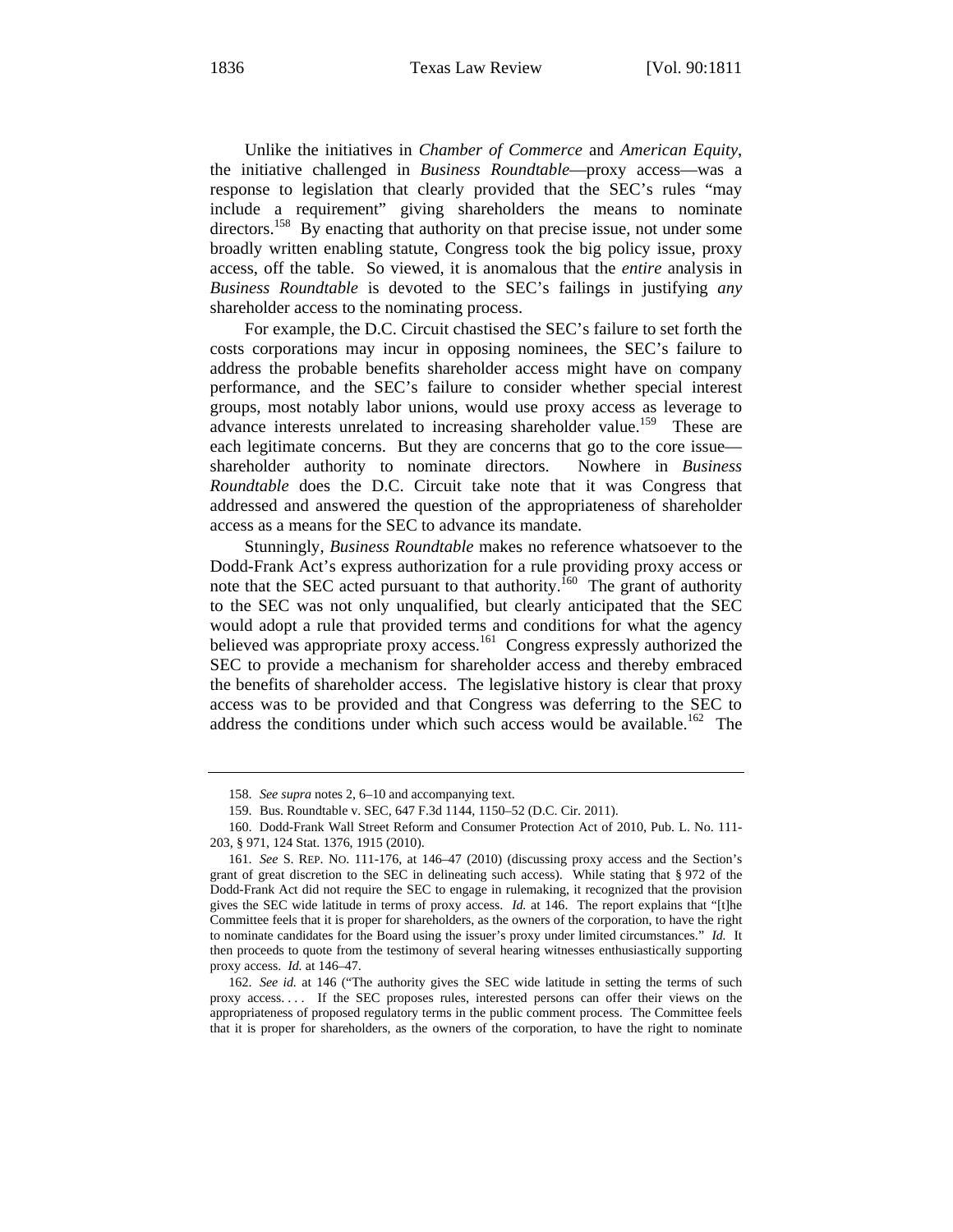fault of *Business Roundtable* was failing to note this distinction from statutes at issue in its prior holdings, where Congress had not spoken directly to the topic of greater independence (except for the forty percent it had already required in the Investment Company  $Act^{163}$  or whether indexed annuities should be deemed securities.

The D.C. Circuit's analysis, by focusing exclusively on the broad policy question that Congress had taken off the table, is misdirected. By enacting Dodd-Frank, Congress embraced the broader concept of shareholder access, leaving it to the SEC to identify how that vision is to be achieved. So viewed, the D.C. Circuit's review most appropriately should have been confined to the details of the proposal, such as the three-percent- and threeyear-ownership requirements. As a consequence, the D.C. Circuit has not only flaunted the Review Standard, but has also essentially invalidated the will of Congress.

The issue raised in *Business Roundtable* turned on much finer (indeed, technical) points for which we might expect there would be a much stronger case for deference to the SEC since Congress had taken the larger policy question off the table. But, no doubt blinded by its own precedents, the D.C. Circuit failed to note the distinction and failed to focus on the real question posed by Rule 14a-11: whether that rule was within the authority delegated by Congress to the SEC. The question then would have been the more indefinite inquiry regarding why three years, three percent, and only a distinct minority of the board were the applicable metrics for carrying out Congress's will under the Review Standard. The following discussion suggests how questions such as these are to be considered under the Review Standard.

As seen, there are four factors the Commission is to consider in its rulemaking: investor protection, efficiency, competition, and capital formation. The operative verb in the Review Standard is "consider," so that there is no necessity that the Commission *find* or *ensure* or *conclude* that the proposed rule satisfies each of these factors.<sup>164</sup> As seen in our discussion of the legislative history, the rejection of the Senate's version of the Review Standard, and the later enactment of a different standard for the CFTC while simultaneously appending the Standard to the Investment Advisers Act, support the view that Congress chose "consider" advisedly.<sup>165</sup> "Consider," rather than "find" or "conclude," is inherently necessary for regulation pursuant to a multifactor approach like the one embraced in the Review Standard since in the complex area of financial regulation, any regulatory action is likely to fail under one or more of the factors.

candidates for the Board using the issuer's proxy under limited circumstances."); *supra* notes 62–64 and accompanying text.

<sup>163.</sup> Investment Company Act of 1940 § 10(a), 15 U.S.C. § 80a–10(a) (2006).

<sup>164.</sup> *See supra* notes 62–64 and accompanying text.

<sup>165.</sup> *See supra* notes 64–71 and accompanying text.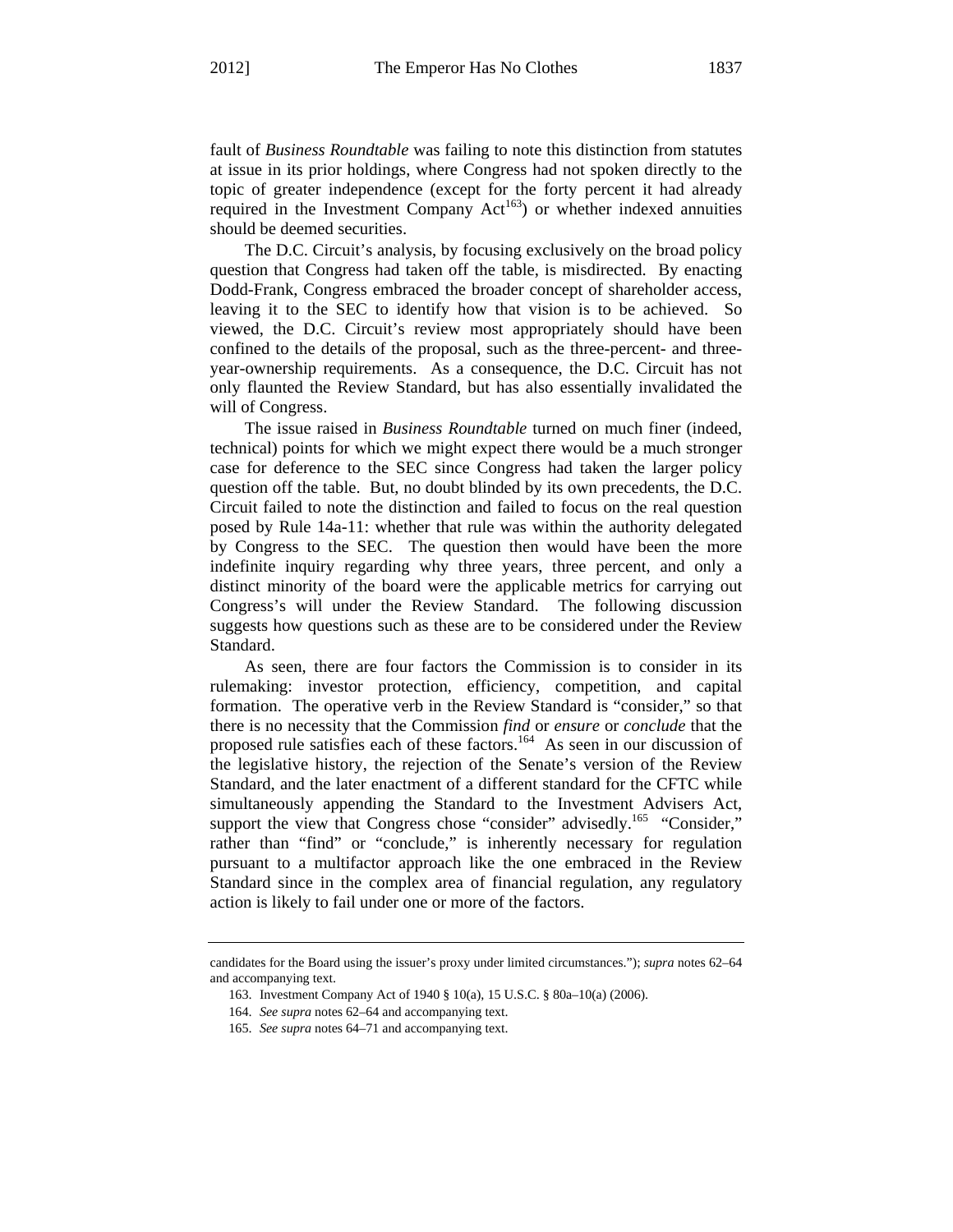The tension surrounding proxy access is an example of the problematic features of the Review Standard's embrace of these four factors. Most certainly shareholder access raises costs for a corporation which, having taken the first step to nominate through its board a management slate that it believes would best serve the corporate interest, must, when confronted with competition, take up the corporation's nominees' cause. That is, when confronted with an opposition slate through the proxy access provision, the corporation's management will not abandon its nominees, but will increase its efforts to ensure that the board-nominated nominees are elected. This necessarily means that a contest between the two slates will result; hence, there will be additional costs to the corporation. And, if the insurgents are elected, the corporation may well find their costs will be borne by the corporation, i.e., costs on costs.<sup>166</sup> There is modest evidence regarding the amount of these costs when only a minority of the board seats is at stake, which was the most that was permitted by Rule  $14a-11$ <sup>167</sup>. Note here that the benefits of the proxy access rule, to be sure, are difficult to quantify, but the costs will be evident in the incremental campaign expenditures made by the corporation. Thus, on the efficiency factor, the status quo likely gets the nod; the board controls the nominating process, thus reducing costs and uncertainty of outcome.<sup>168</sup>

Another way of stating this is that democracy in any form is more costly than a less-democratic means of operation, such as the self-perpetuating board. Competition for board seats likely produces benefits: a fuller discussion of the candidates' relative strength and their vetting, on average, might be expected to produce better qualified directors. That is, proxy access is about competition for board seats, so why would efficiency not be an easy factor to satisfy for this initiative? It is not easy to satisfy if the Review Standard's referent is not competition for board seats, but making the industry in which the issuer operates more competitive. This illustrates the

<sup>166.</sup> *See* DEL. CODE ANN. tit. 8, § 113 (2011) (authorizing bylaws providing reimbursement of proxy contest expenses incurred in connection with the election of directors).

<sup>167.</sup> Facilitating Shareholder Director Nominations, Securities Act Release No. 9136, Exchange Act Release No. 62,764, Investment Company Act Release No. 29,384, 75 Fed. Reg. 56,668, 56,675 (Sept. 16, 2010) (codified at 17 C.F.R. pts. 200, 232, 240, and 249) (stating that Rule 14a-11 cannot be used by a shareholder seeking to change control of the company). Rule 14a-11 was struck down by the D.C. Circuit shortly after it was enacted. Bus. Roundtable v. SEC, 647 F.3d 1144, 1148 (D.C. Cir. 2011) (discussing the costs of Rule 14a-11 and holding that the SEC acted arbitrarily and capriciously in not assessing the "economic effects of [this] new rule").

<sup>168.</sup> Broadly speaking, it is on this point that commentators appear united in their condemnation of proxy access, believing that broader interests and long-term objectives pursued by the board will be compromised by interests groups seeking short-term and narrower objectives. *See, e.g.*, William W. Bratton & Michael L. Wachter, *The Case Against Shareholder Empowerment*, 158 U. PA. L. REV. 653, 690 (2010) ("[S]hareholder empowerment will make it much more difficult for a good board of directors to resist pressures to manage to the market."); Lisa Fairfax, *Delaware's New Proxy Access: Much Ado About Nothing?*, 11 TRANSACTIONS: TENN. J. BUS. L. 87, 92 (2009) ("[G]ranting all shareholders access to the proxy statement could increase the influence of shareholders with narrow or special interests . . . .").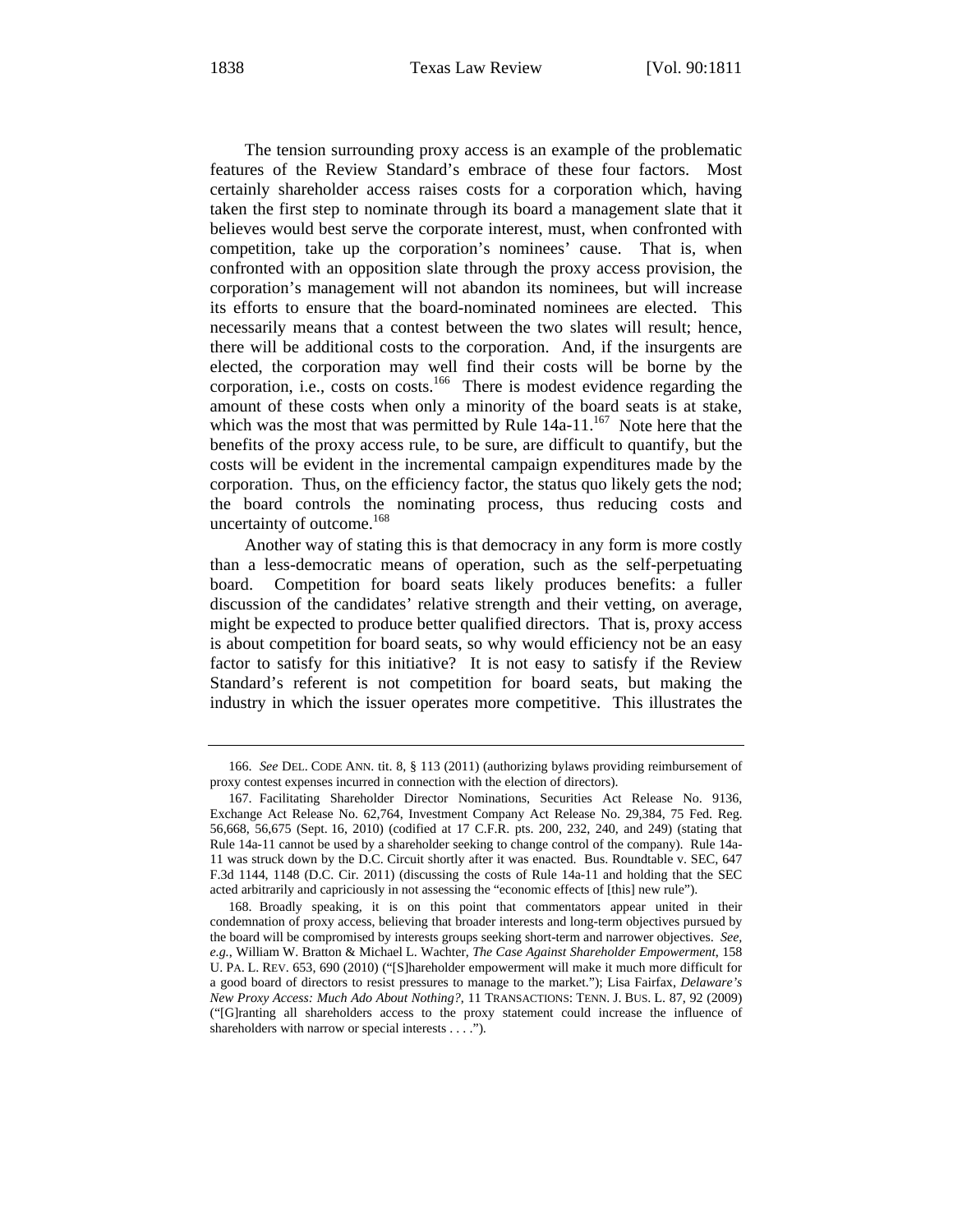amorphous quality, indeed open-endedness, of not just this factor but the entire spectrum of factors in the Review Standard.

Moving to the final factor, we might therefore easily conclude that proxy access is at best neutral on capital formation—gains in lowering the cost of capital associated with improved governance might easily be offset, on average, by the additional costs associated with proxy access. Here the certainty of costs is likely to be more compelling than the nonmeasurable benefit. Since proxy access can result in nominees chosen outside the otherwise watchful eye of the CEO, such access can be understood—as it is indeed championed by its proponents—to protect investors. But it is a protection that has costs, which are negatives in the efficiency and competition realms. Thus, an assessment under the Review Standard on proxy access—or for that matter most any other regulatory initiative—is unlikely to always be supportable under each of the four considerations.

When it fails under some of the criteria and squeaks by on others, should this cause the agency to withdraw from the initiative? As seen earlier, the only clear statement on this by Congress when it enacted the Review Standard in the NSMIA was that the historical concern of shareholder protection remained inviolable.<sup>169</sup> This seems sensible; a rule that does not advance investor interests but is otherwise efficient, competitive, and promotes the aggregation of capital would be hard for the SEC to embrace. But more importantly, by choosing the verb "consider," Congress clearly called on the SEC to mediate across the four factors. What is required, as seen earlier, is a thoughtful exploration of how the four factors are likely to interact if the initiative is adopted. We believe the SEC may better be able to satisfy the "hard look" review, even one closely scrutinizing its assessment of costs and benefits, through pursuing three straightforward strategies: stop concluding, stage any sweeping initiative, and scale regulation.

# *A. "Consider," Not Conclude—Analytical, Not Econometrical*

Dirty Harry reminds us "[a] man's got to know his limitations."<sup>170</sup> This may well be a lesson more easily learned by the SEC than the D.C. Circuit; in any case, as the initiating party, the SEC should try to control the terrain on which the jousting will occur. Thus, we counsel that the SEC step back from practices followed in the past, reorient its approach, and seek to prevail by shifting the lens it presents for reviewing its initiatives.

An important step forward in addressing the new review standard adopted by the D.C. Circuit is to reorient the reasoning supporting the proposed regulatory initiative. As developed above, the legislative intent surrounding the Review Standard does not require that the SEC either find, conclude, or otherwise decide that a proposed regulation improves efficiency,

<sup>169.</sup> *See supra* note 78 and accompanying text.

<sup>170.</sup> MAGNUM FORCE (Warner Bros. Pictures 1973).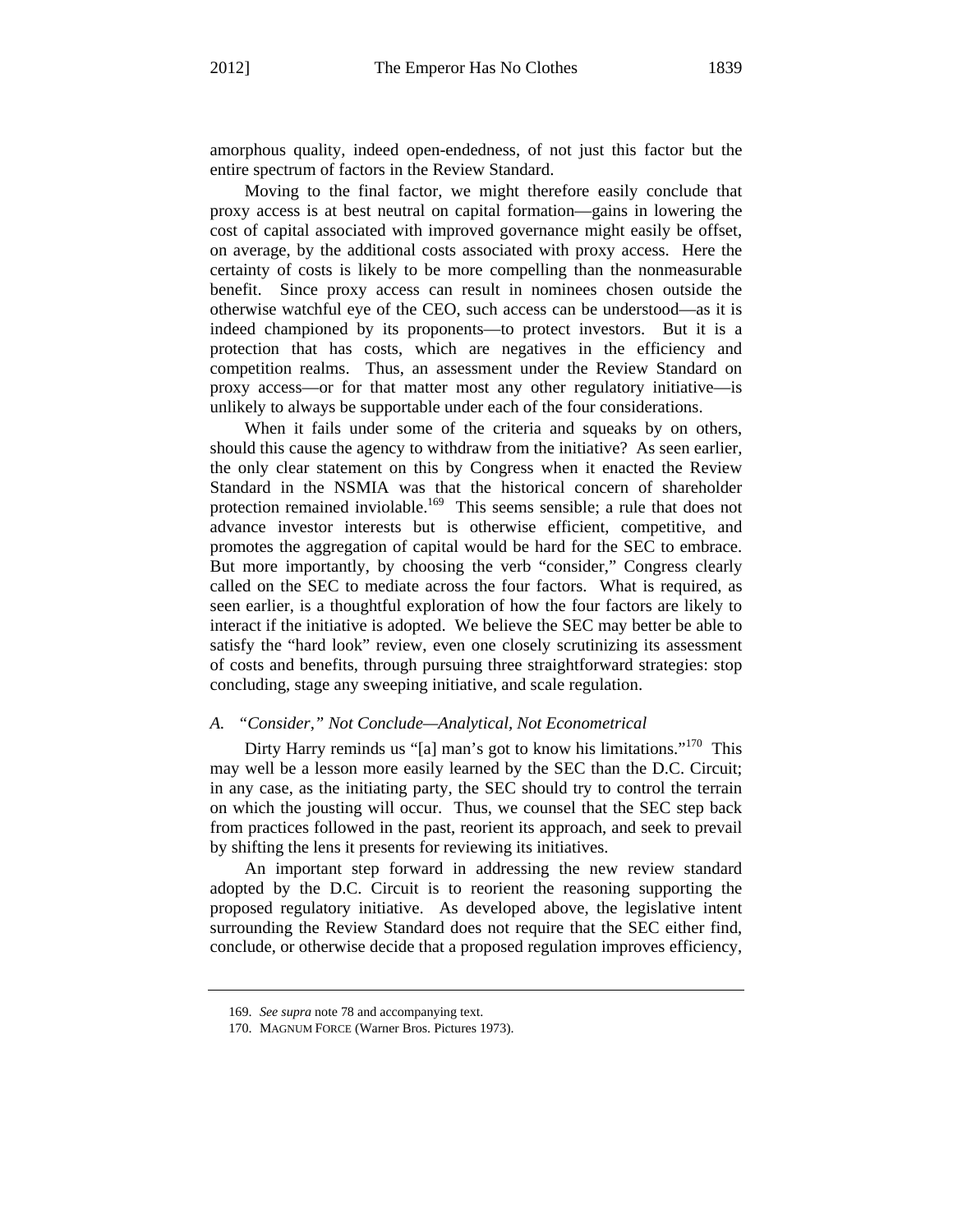competition, or capital formation.<sup>171</sup> At the same time, the D.C. Circuit has not rebuffed SEC regulatory efforts for failing to fully take each of these items into consideration in a detailed manner. By appearing to *conclude*, as the SEC has, that each of these standards has been met, the SEC sets the stage for the reviewing court to test that conclusion against the record. As developed above and in the next two sections, determining the costs and benefits for any regulatory initiative is problematic; incompleteness of the analysis can easily be found, and has been found. This seems to be the most fundamental conclusion that can be drawn from *Chamber of Commerce*, *American Equity*, and *Business Roundtable*.

But our suggestion is more sweeping than avoiding any "conclusions." We counsel that the SEC in proposing its rules should do so as a lawyer, not as an econometrician or empiricist. There is a decided tone in the D.C. Circuit decisions that that court believes it is they, and not the SEC, who are the econometricians. This might be the case, although it is hard to know why that could be. Nonetheless, the SEC appears to have blindly walked into the trap it has set for itself by repeatedly framing justifications for the rule on costs and benefits. In a sense, it now finds itself hoisted by its own petard. Indeed, recent signs from the agency point to an even greater role for cost– benefit analysis, and economists generally, in the SEC's future rulemaking attempts.<sup>172</sup>

Decidedly lacking in the supporting releases that accompanied each of the initiatives successfully challenged in the trilogy of cases reviewed in this Article were tightly reasoned arguments and judgments respecting how the rule actually performed under each of the factors of the Review Standard. A case in point is the governance rules adopted under the Investment Company Act that were struck down in *Chamber of Commerce*. The econometrics for assessing governance requirements on firm performance and value are extraordinarily problematic. For example, is governance value created in all operating conditions, when the firm is in crisis, or never?

Rather than wringing its hands over such questions, as the SEC did in its adopting release, we believe it might have been wiser to have built a *qualitative* case for the rule (rather than attempting the impossible by trying to build a *quantitative* case): First, explain that the world of mutual funds is

<sup>171.</sup> *See supra* notes 74–98 and accompanying text.

<sup>172.</sup> In a recently circulated internal memo, the SEC appears to have instructed its staff to provide even greater economic analysis of its proposed rules by involving economists early and often in the rulemaking process and requiring economists' approval before adopting a final rule. Sarah N. Lynch, *SEC Looks to Economists for Legal Cover*, REUTERS (Apr. 16, 2012), http://www.reuters.com/article/2012/04/16/us-sec-economic-analysis-idUSBRE83F16W20120416. *See generally The SEC's Aversion to Cost–Benefit Analysis: Hearing Before the Subcomm. on TARP, Fin. Servs. & Bailouts of Pub. & Private Programs of the H. Comm. on Oversight & Gov't Reform*, 112th Cong. (2012) [hereinafter *SEC's Aversion to Cost–Benefit Analysis*] (statement of Mary Schapiro, Chairman, U.S. Sec. & Exch. Comm'n) (discussing in general terms a recently circulated internal "guidance" on SEC rulemaking).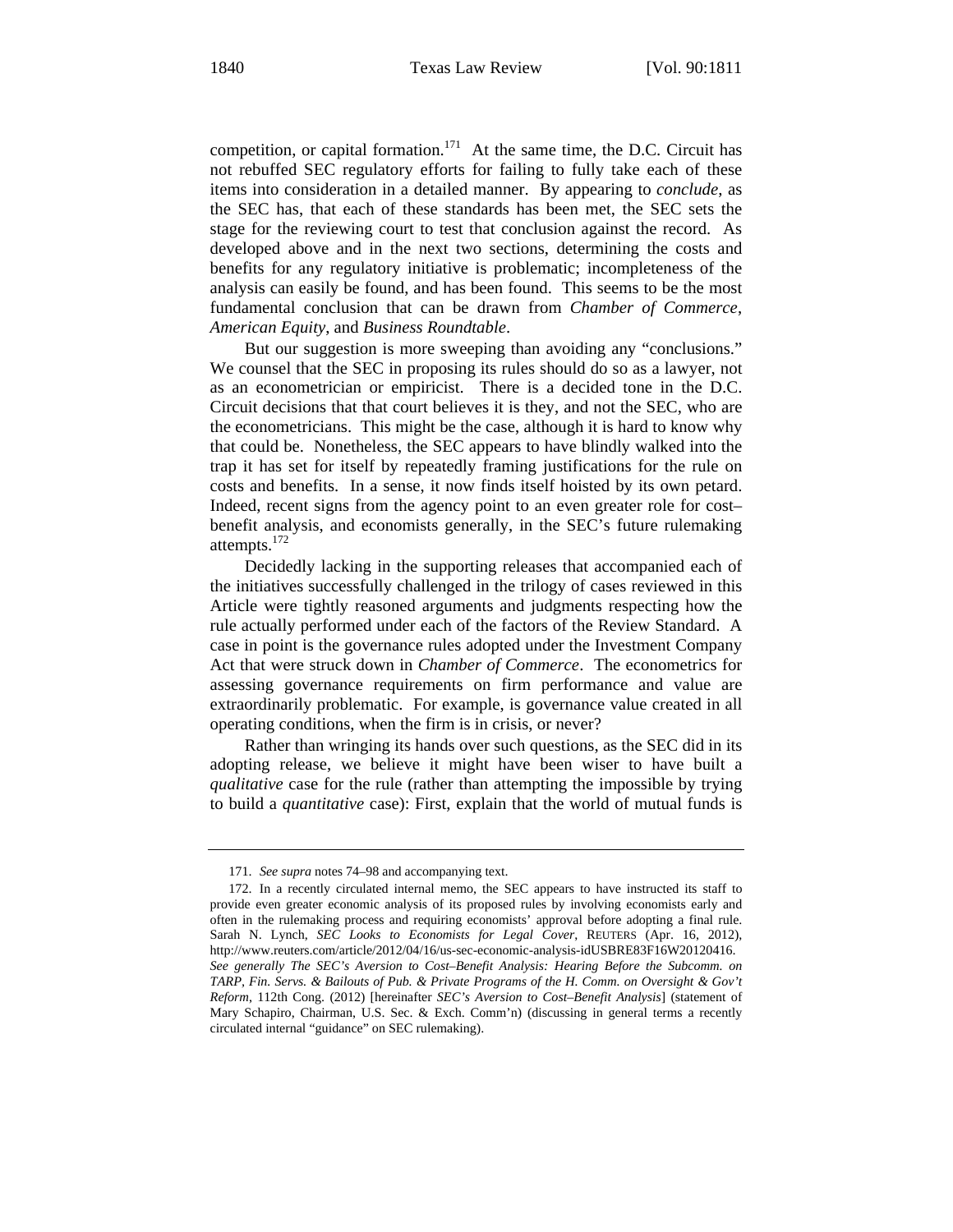inherently incestuous (where the outside advisor essentially handpicks the parties to negotiate the self-dealing arrangements for which the SEC was proposing more independence), then, explain in a purely analytical manner how the increased independence mandated by the rule would strengthen the fund–advisor negotiations that are otherwise infected with conflicts of interest. The point is that not all rules readily lend themselves to rigorous cost–benefit analysis. Far better in most cases to make the analytical case that identifies the problem and carefully explain how the highly textured rule addresses the problems posed.<sup>173</sup>

In this context, the rule's probable impact on efficiency, competition, and capital formation could be addressed analytically and not econometrically. Instead, the most detailed analysis in the rules challenged in *Chamber of Commerce* and *Business Roundtable* was that of the costs and benefits associated with the rule. Insufficient attention was given to the host of variables that could impact a rule's possible effects under each of these factors. Thus, we counsel that the SEC would better expend its efforts by clearly stating just what the objective sought by a given rule is, why the rule as written accomplishes that objective, the relative strengths and weaknesses of other approaches considered or suggested by the comments, what the possible impact on each of the Review Standard's factors might be, and what variables are unknown (and unknowable *a priori*) in making those estimates.

If the SEC thoroughly set forth its reasons bearing on how a regulatory initiative, based on available information, would likely impact efficiency, competition, and capital formation, it would not be framing the issue as whether, for example, efficiency results from the rule, but rather whether the SEC has developed a record supporting its close consideration of a range of potential inputs bearing on the rule's impact on efficiency. After taking a similar approach for each of the four factors of the Review Standard, it could then justify why it is that the rule, as adopted, is an advisable course. This approach also allows for the agency, implicitly, to assign distinctly different weights to each of the Review Standard's factors, mindful that the *sine qua non* of any rulemaking, as stated in the NSMIA amendment to the Review Standard, is investor protection.

Costs and benefits will be part of this analysis, but conclusions as to each should be avoided. And, when the SEC does undertake analysis, albeit without "concluding," of costs and benefits it believes flow from a proposed rule, the SEC should carefully and precisely identify discrete aspects of the

<sup>173.</sup> The SEC appears to be taking small steps towards the approach we recommend: Chairman Schapiro recently testified to Congress that in the future, when a proposed rule's costs and benefits cannot reasonably be quantified, the adopting release should provide: (1) some explanation of why that is the case, and (2) a "qualitative analysis of the likely economic consequences of the proposed rule." *SEC's Aversion to Cost-Benefit Analysis*, *supra* note 172, at 16 (statement of Mary Schapiro, Chairman, U.S. Sec. & Exch. Comm'n).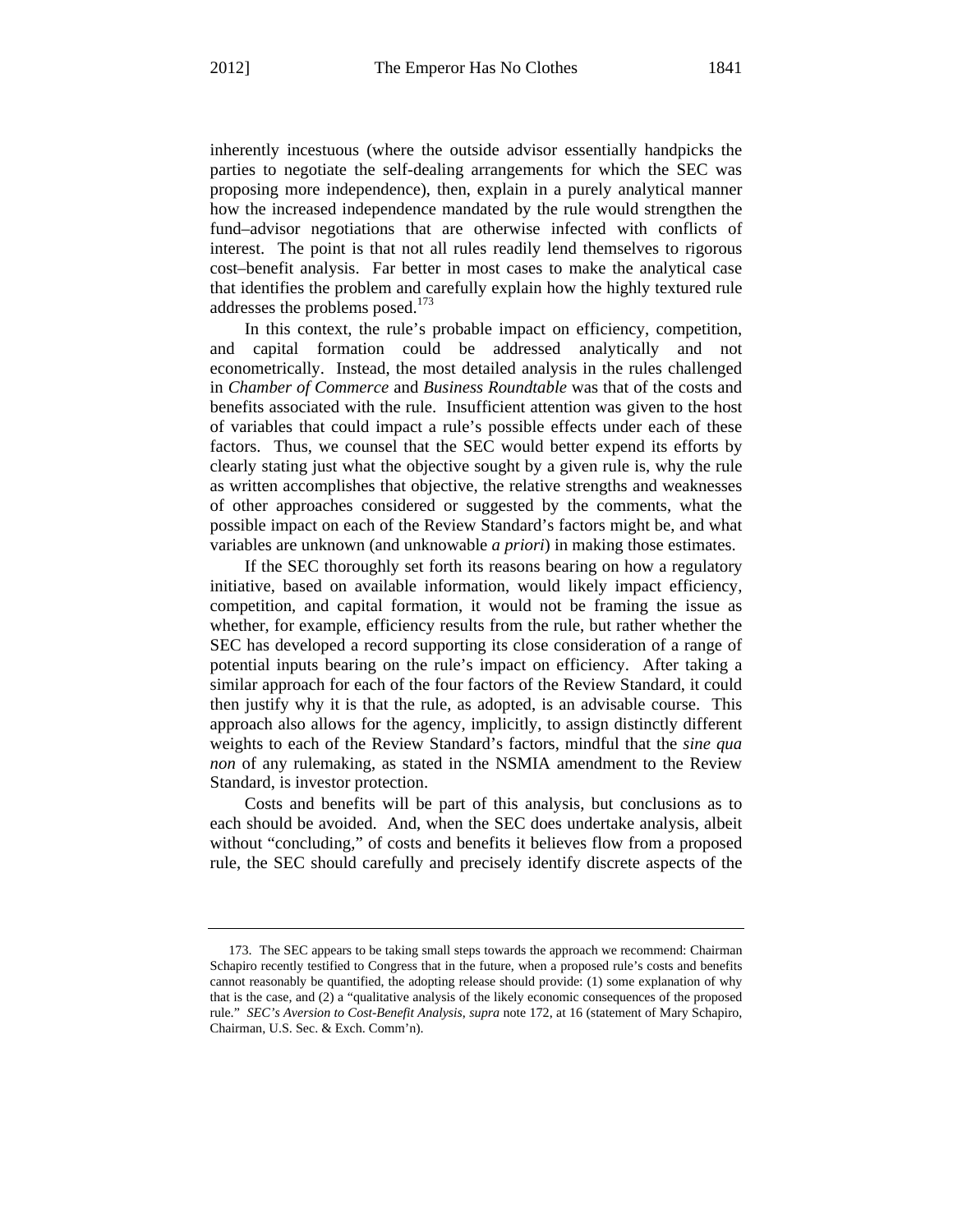rule it included to minimize potential costs and, likewise, should identify provisions of the rule likely to maximize the benefits of the rule.

#### *B. Staging Regulation*

For decades, the exclusive domain for trading in stocks listed on the New York Stock Exchange was the NYSE.<sup>174</sup> This was not because of any natural forces; it was because NYSE's Rule 390 prohibited off-board trading.<sup>175</sup> This monopoly, comfortable for the NYSE and its members but less comfortable for others, began to weaken when the SEC, in June 1980, adopted Rule 19c-3, permitting securities listed after April 26, 1979, to be traded elsewhere.<sup>176</sup> In this way, the SEC created natural conditions for observing the pricing and general market effects for securities that were

 Further experimentation occurred, albeit as a result of pressure from Congress, when the SEC initiated for thirty companies, during a test period of six months, a linkage among seven stock exchanges and the OTC market to see if their trading would move away from their prime-listed market. *Electronic Link of 7 Exchanges; OTC Will Begin*, WALL ST. J., May 7, 1982, at 5.

 The NYSE repealed Rule 390 in December 1999 and the SEC approved its actions in 2000. NYSE Rulemaking: Order Approving Proposal to Rescind Exchange Rule 390, Exchange Act Release No. 42,758, 65 Fed. Reg. 30,175, 30,176 (May 10, 2000). The repeal had the broad support of Wall Street, which saw business being drawn away from the exchanges by the various proprietary electronic communications networks where trades could be executed more quickly and cheaply than on the NYSE. *See* Robert Sales, *The Quest to Kill 390*, WALL ST. & TECH., Dec. 1999, at 37, 37 (contending that executives of the largest broker-dealers on Wall Street had all vocalized opposition to Rule 390). By then, Rule 390 covered only 30% of the NYSE-listed issuers who represented approximately half of the exchange's volume. *Id.* at 38.

<sup>174.</sup> *See* Tai-Kong Kam et al., *Competition Among Markets: The Repeal of Rule 390*, 27 J. BANKING & FIN. 1711, 1712 (2003) (stating that Rule 390's prohibition on trading stocks off of the exchange dated back to the 18th century).

<sup>175.</sup> *Id.*

<sup>176.</sup> The table for challenging the New York Stock Exchange's off-board trading restrictions was set by amendments to the 1975 Securities Act that, among other features, directed the SEC to "facilitate the establishment of a national market system." Securities Act Amendments of 1975, Pub. L. No. 94-29, § 7, 89 Stat. 97, 112 (1975) (codified as amended at 15 U.S.C. § 78k-1 (2006)). Congress also required the SEC "to review any and all rules of national securities exchanges which limit or condition the ability of members to effect transactions in securities otherwise than on such exchanges" and report its finding to Congress as well as commence proceedings "to amend any such rule imposing a burden on competition which does not appear to the Commission to be necessary or appropriate." *Id.* at § 7(c)(4)(A). The industry resisted the notion that competition was desirable or would be enhanced by relaxing the off-board trading rule. *See Wall Street Firms Defend Rules Favoring Members of Exchange*, N.Y. TIMES, Sept. 25, 1975, at 67 (describing a letter by twenty-two Wall Street firms expressing their uniform opinion that the benefits of relaxing the off-board rule would be dwarfed by the resulting costs). While the SEC did propose Rule 19c-2, which would have repealed the restriction outright, Announcement of Proceeding Regarding Exchange Off-Board Trading Rules, Exchange Act Release No. 13,662, 12 SEC DIGEST 947 (proposed June 23, 1977), it ultimately withdrew that proposal and adopted Rule 19c-3, which tested the impact of removing the off-board trading restrictions by holding that securities listed after April 26, 1979 would not be subject to that restriction. Off-Board Trading Restrictions, Exchange Act Release No. 16,888, 45 Fed. Reg. 41,125, 41,127 (June 18, 1980) (codified at 17 C.F.R. pt. 240) ("The Commission . . . believes that the Rule is justified by its experimental value which will further the purposes of the Act by providing actual experience with the effects of concurrent overthe-counter and exchange trading.").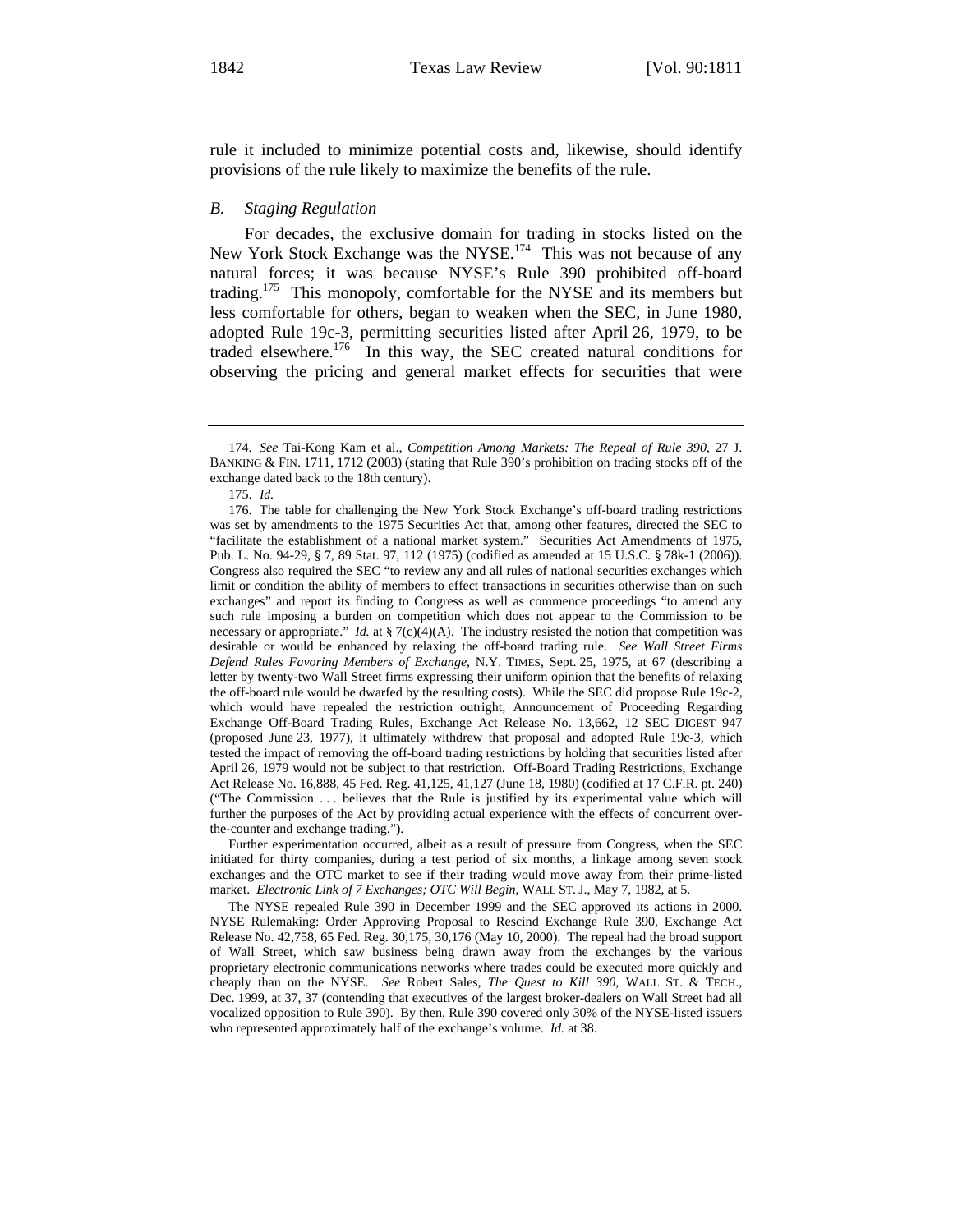traded exclusively on the NYSE and those that were traded in multiple venues, including the NYSE.

More recently, the SEC purposely created a climate for a natural experiment when, in May 2005, it commenced a pilot program whereby onethird of the Russell 3000 Index constituent stocks with high levels of liquidity were exempted from the Uptick Rule.<sup>177</sup> The Uptick Rule, former Exchange Act Rule 10a-1, was designed to prevent short sellers from accelerating a declining market by providing that a listed security might be sold short only at either a price above where the immediately preceding sale was effected (the plus tick) or at the last price if it was higher than the last different price (zero-plus tick).<sup>178</sup> With very limited exceptions, short sales were prohibited on the minus tick or zero-minus ticks. Collectively these are known as the Uptick Rule.<sup>179</sup>

Both Rule 19c-3 and the pilot program preceded significant changes in the operating rules of trading markets. The Uptick Rule had been a feature of American securities regulatory policy since 1938;<sup>180</sup> the bar to off-board trading has an even longer history, since exchanges historically embodied this anticompetitive feature.<sup>181</sup> Thus, the SEC, perhaps timidly, but certainly wisely, tested the waters before launching those reform efforts. This not only made good politics, but made better-informed regulatory policy.

The most obvious benefit of staging is that it informs the ultimately embraced regulatory policy. The SEC's actions with both Rule 19c-3 and the pilot program created a natural experiment by which the impact of differing

<sup>177.</sup> *See* Short Sales, Exchange Act Release No. 50,103, 69 Fed. Reg. 48,008, 48,012–13 (Aug. 6, 2004) (adopting proposed rule 202T, allowing the SEC to establish a pilot program "to suspend any short sale price test for such securities and for such time periods as the Commission deems necessary or appropriate"). The one-third were chosen by selecting every third company on a list, starting with the second company. Lynn Bai, *The Uptick Rule of Short Sale Regulation: Can It Alleviate Downward Price Pressure from Negative Earnings Shocks?*, 5 RUTGERS BUS. L.J. 1, 11 (2008). This provided a control group of the companies not included in the pilot study sample. *Id.*  at 5.

<sup>178.</sup> For an overview of the history of the Uptick Rule, see generally Charles M. Jones, *Shorting Restrictions: Revisiting the 1930s*, 47 FIN. REV. 1 (2012).

<sup>179.</sup> *See* Jonathan R. Macey et al., *Restrictions on Short Sales: An Analysis of the Uptick Rule and Its Role in View of the October 1987 Stock Market Crash*, 74 CORNELL L. REV. 799, 800–01 (1989) ("The uptick rule, Rule 10a-1, implemented in the wake of the 1929 crash and changed only slightly since then, states that a 'short sale can only occur at a price above ("price tick") the immediate sale price, or at a price equal to the price of the most immediate sale if the most recent price change was positive.'"). For critics of the revisions to the Uptick Rule, see generally David P. McCaffrey, *Review of the Policy Debate over Short Sale Regulation During the Market Crisis*, 73 ALB. L. REV. 483 (2010); Melissa W. Palombo, Note, *The Short-Changing of Investors: Why a Short Sale Price Test Rule Is Necessary in Today's Markets*, 75 BROOK. L. REV. 1447 (2010).

<sup>180.</sup> Charles R. Schwab, *Restore the Uptick Rule, Restore Confidence*, WALL ST. J., Dec. 9, 2008, http://online.wsj.com/article/SB122878208553589809.html.

<sup>181.</sup> *See* ROBERT A. SCHWARTZ, MICRO MARKETS: A MARKET STRUCTURE APPROACH TO MICROECONOMIC ANALYSIS 386 (2010) ("Fixed commissions and off-board trading restrictions were established by an accord known as the *Buttonwood Tree Agreement* that was signed by 24 securities brokers on May 17, 1792 . . . .").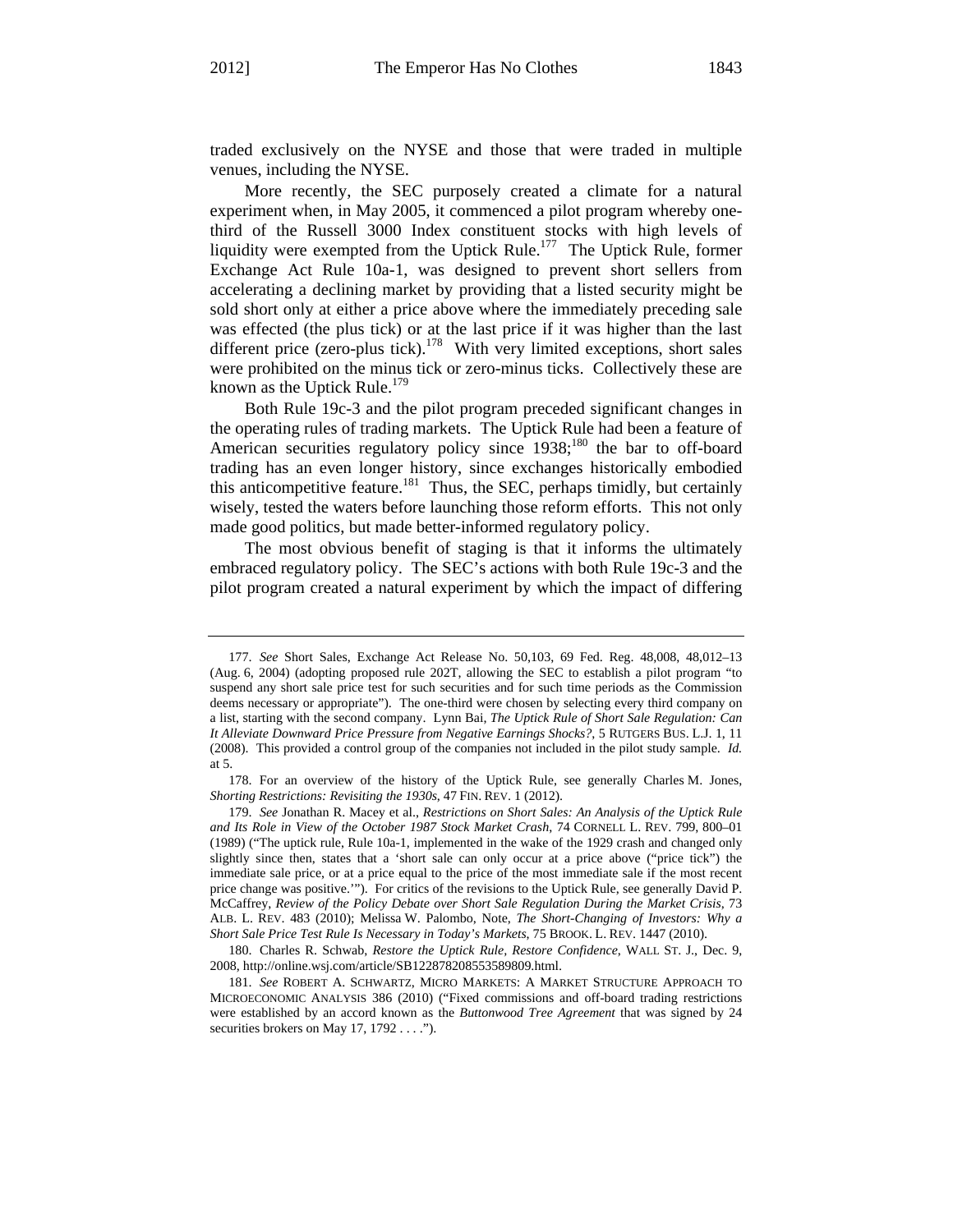regulatory treatments could be empirically tested.<sup>182</sup> Not only did this make the careers of many an academic (for whom the currency of the realm is a working paper focused on the econometric analysis of a real problem), but that work produced valuable input to the regulator, and free of charge. To be sure, the SEC has a very able and relatively well-supported group of economists who regularly opine on the costs and benefits of a proposed rule. But, one empirical study rarely can be expected to reflect the full field of possible inputs on a matter. The SEC's budget is limited in the number of studies it can launch, and the internal time constraints for the agency to consider a single issue all weigh in favor of creating an environment for others to carry out the empirical inquiry, inviting the assistance of tenureand chair-bound empiricists.

Staging has another virtue, particularly when the initiative is something of a paradigm shift, like the governance proposals at issue in *Chamber of Commerce*. Staging fosters an environment where much more information will be at hand before the final regulatory step is taken. Moreover, moving forward cautiously with a pilot group of firms is most consistent with the "consider" standard, since that strategy is designed to better inform the agency of the expected costs and benefits of moving forward.

As discussed earlier, costs loom large in the regulatory quilt because they are more tangible and because the cost part of the regulatory equation poses few doubts about correlation versus causation.<sup>183</sup> Assessing benefits is quite the opposite, particularly *ex ante*. Ex parte research on both of these might well be seen as more credible, and what is observed *ex post* is likely to be received as even more credible than what is conjectured *ex ante*. Discrete staging allows evidence to be gathered as to costs, and allows the researcher to gather information as to the probable benefits as well.

<sup>182.</sup> *E.g.*, Bai, *supra* note 177 (conducting an empirical analysis of the effects of the Uptick Rule); Kalman J. Cohen & Robert M. Conroy, *An Empirical Study of the Effect of Rule 19c-3*, 33 J.L. & ECON. 277 (1990) (studying the effects of Rule 19c-3); Karl B. Diether et al., *It's SHO Time! Short-Sale Price Tests and Market Quality*, 64 J. FIN. 37 (2009) (examining the effects of the suspension of short-sale price tests). The SEC also studied the effects of the experiment. *E.g.*, DIV. MKT. REGULATION, U.S. SEC, *Study III: Market Fragmentation, Competition, and Regulation*, *in* SEC MARKET 2000: AN EXAMINATION OF CURRENT EQUITY MARKET DEVELOPMENTS III-10 (1994) (finding a "limited amount of internalization" resulting from the removal of some off-board restrictions and concluding that the Division was "not surprise[d] that studies both have failed to show a strong negative effect from Rule 19c-3 or strong evidence that the additional competition in these stocks has appreciably improved their markets"); OFFICE OF ECON. ANALYSIS, U.S. SEC, ECONOMIC ANALYSIS OF THE SHORT SALE PRICE RESTRICTIONS UNDER THE REGULATION SHO PILOT 4–5 (2007), *available at* http://www.sec.gov/news/studies/2007/regshopilot020607.pdf (analyzing the economic impact of the SHO pilot).

<sup>183.</sup> *See supra* notes 163–164 and accompanying text.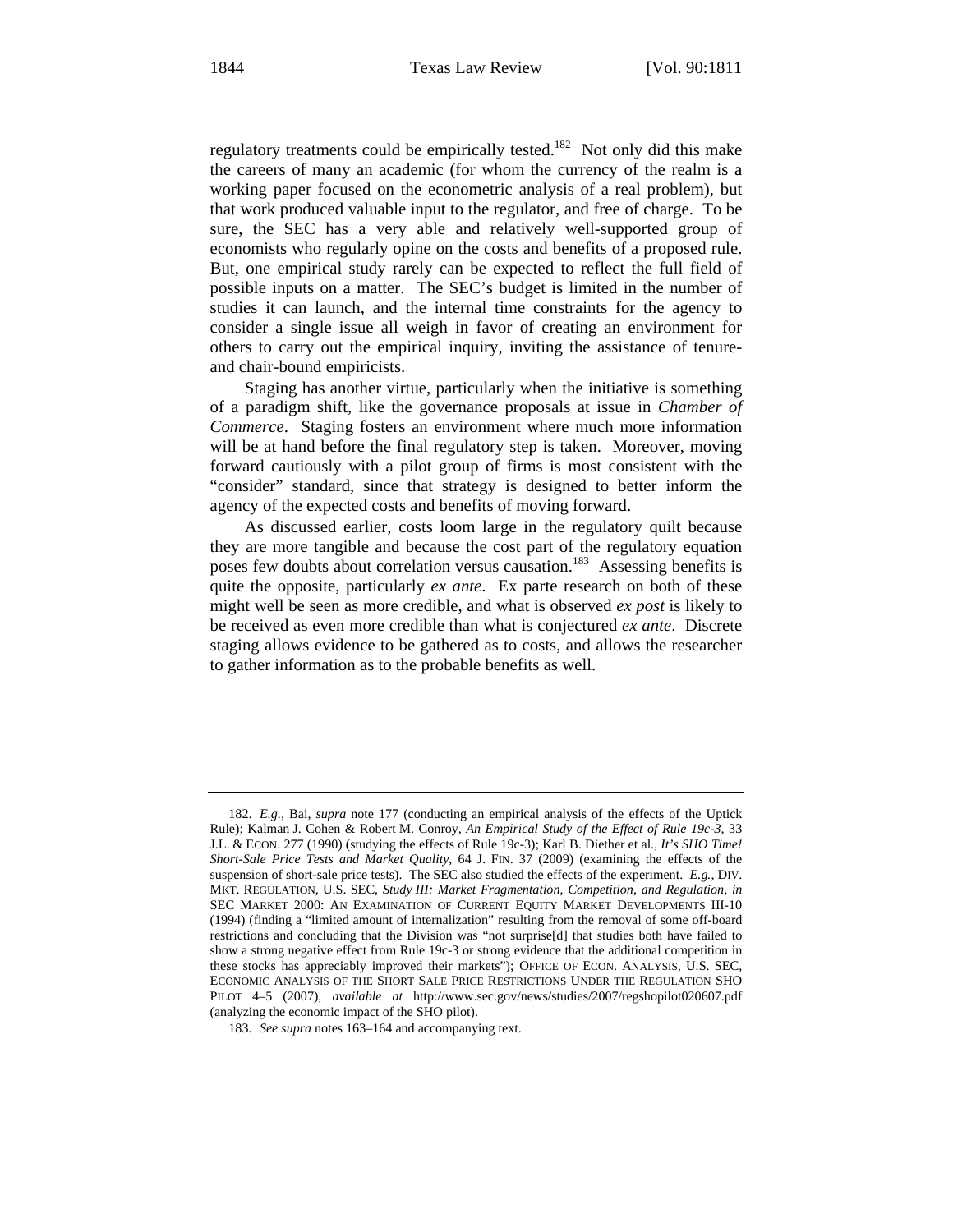# *C. Can the Public Interest Be Scaled?*

Regulatory initiatives are frequently confronted by the complaint that "one size does not fit all."<sup>184</sup> The complaint in fact seeks scaling regulation, so that larger and more complicated firms are subject to requirements that are different from those of smaller, less complex business organizations. In the securities regulation area, scaling is typically associated with more regulation for bigger firms and less for smaller firms.<sup>185</sup> Moreover, several initiatives embraced by the Dodd-Frank Act expressly call on the SEC, when issuing rules pursuant to the Act's provisions, to consider whether the burdens would be disproportionately greater on smaller companies.

There are at least a couple of reasons why regulation, particularly disclosure-oriented regulation, might pose greater burdens on smaller companies than larger ones. First, financial reporting, and indeed, a good deal of regulation generally, has a high fixed-cost component, so that a substantial part of the cost of compliance is invariant, or nearly so, to firm size and complexity. Second, firms that are large in terms of their total assets or revenues frequently involve complex organization structures and have operations in multiple locations that are sometimes on different continents. Complexity poses its own challenges to the efficacy of the firm's reporting system so that greater attention to the internal financial controls is necessary. In contrast, in a smaller, less complex entity, the senior management has a greater awareness of daily operations so that there is less need for the procedures employed in larger, more complex organizations for protecting the integrity of internal financial reporting. Thus, a few of the disclosure demands in SEC Regulation S-K, for example, are less demanding for smaller companies than for larger ones.<sup>186</sup> On the other hand, SEC rules

<sup>184.</sup> *See* Amy Feldman, *Surviving Sarbanes-Oxley*, INC. MAG., Sept. 2005, at 132, 137 ("Many observers believe there ought to be different rules for companies of different sizes, or at least clearer guidelines on how small companies should apply the rules."); Public statement from Marshall E. Blume & Chester S. Spratt, Shadow Fin. Regulatory Comm., The Equity Markets: One Size Does Not Fit All (Feb. 22, 2010), *available at* 

http://www.aei.org/files/2010/02/22/Statement%20No.%20287.pdf (reviewing the SEC's proposed rules, and noting that "the trades of small retail investors and institutional investors are fundamentally different and should not be viewed as interchangeable").

<sup>185.</sup> *See* Troy A. Paredes, Comm'r, U.S. Sec. & Exch. Comm'n, Twelfth Annual A.A. Sommer, Jr. Lecture on Corporate, Securities and Financial Law (Oct. 27, 2011), *available at* http://www.sec.gov/news/speech/2011/spch102711tap.htm ("[T]he federal securities laws have long recognized the need to be measured, as there is a tradition of scaling federal securities regulation in important respects to provide small businesses relief from select burdens that may be especially onerous for them.").

<sup>186.</sup> *E.g*., 17 C.F.R. § 229.101(h) (2011) (setting out lesser reporting obligations); *id.* at § 229.201(e) (allowing for the election of an appropriate index to use in the preparation of reports); *id.* at § 229.303(a) ("[T]he discussion shall focus on each relevant, reportable segment or other subdivision of the business and on the registrant as a whole."). Most recently, Dodd-Frank excused non-accelerated filers, those with a market capitalization (excluding shares of affiliates) less than \$75 million from the auditor attestation of management's assessment of internal controls. *See* Press Release, American Accounting Association, Reviled Though It Has Been, Sarbanes-Oxley's Section 404 Substantially Reduces Corporate Financial Misstatements, Study Finds (Nov. 16,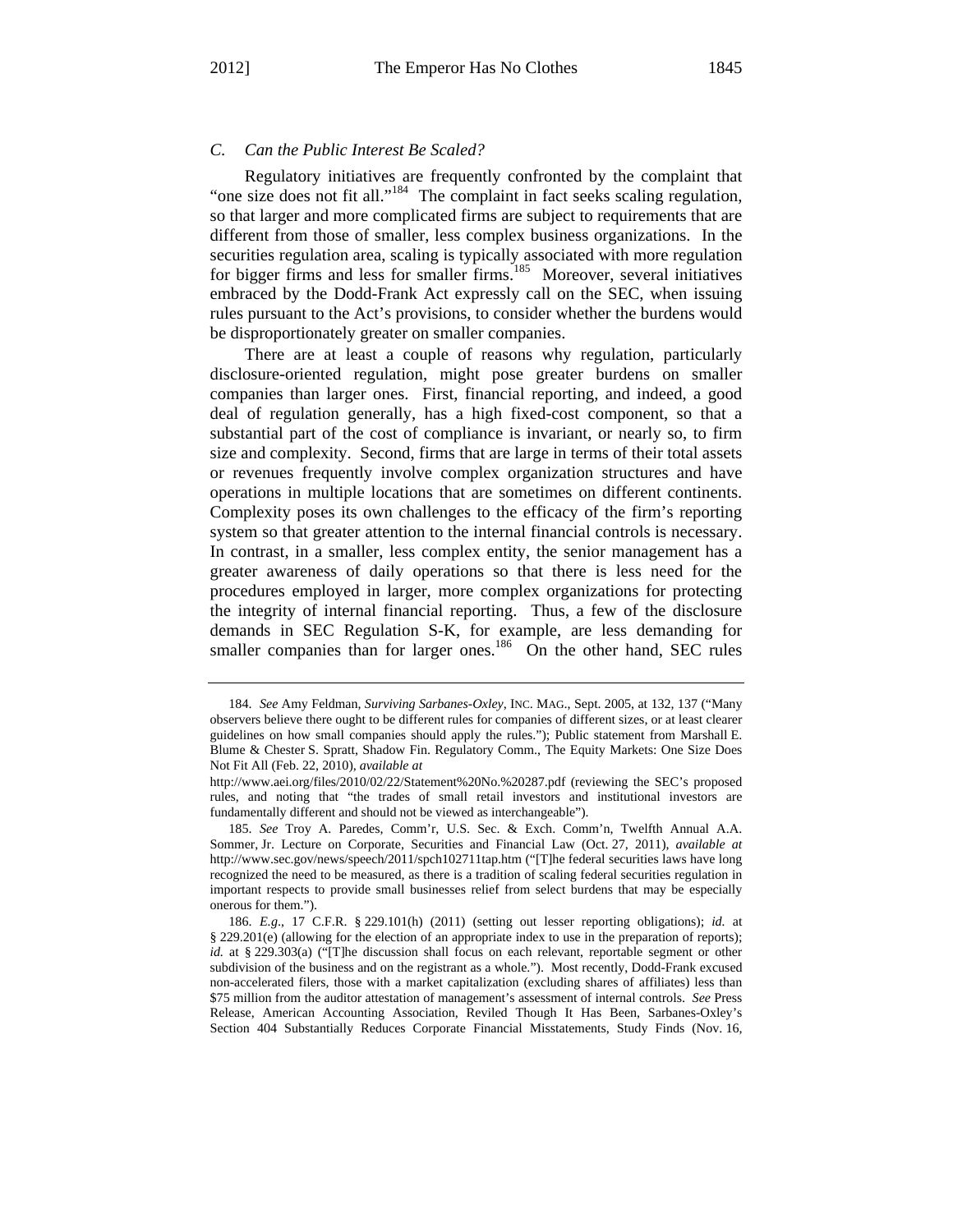grant many regulatory dispensations to very large companies because their shares are believed to trade in deep markets, with broad analyst coverage, and with significant institutional ownership.<sup>187</sup> Hence, there is a history of scaling of regulation under the federal securities laws.

Scaling regulation so as to provide important dispensations to smaller companies immediately confronts serious public interest concerns because studies continue to reflect, as captured above, that there is a higher frequency of financial fraud and, more generally, reporting weaknesses in smaller companies than in larger companies. That is, reporting *problems* are in a sense reverse-scaled. Small companies pose a greater frequency of risk to investors than do larger companies. Nonetheless, scaling has to some extent the same virtues as staging. Each allows something of a test period before standards are imposed. In the case of small issuers, they enjoy lightened regulation until more is learned about whether their regulatory burdens should be increased. Scaling also communicates not just deliberateness on the part of the SEC, but discreteness that is consistent with the Review Standard. With both staging and scaling, regulation would be more evolutionary, which should have its positive impact when a staged or scaled rule is challenged under the Review Standard.

## V. Conclusion

So what to make of the mischief of *Chamber of Commerce* and *Business Roundtable*? Their author has now left the bench, but the issue remains: how close a review is the court to undertake of SEC rules? As matters now stand, a good deal of uncertainty surrounds any SEC rulemaking that engenders the ire of the regulated. Indeed, we repeatedly hear the rattling of appellatereview sabers by industry groups.<sup>188</sup> We have gone to some effort to make

<sup>2010),</sup> *available at* http://aaahq.org/newsroom/Sarbanes-Oxley%27sSection404.htm ("[T]his year's Dodd-Frank financial-reform bill permanently exempts companies with less than \$75-million capitalization from a key provision of 404 that requires an outside auditor to attest annually to firms' internal-control evaluations.").

<sup>187.</sup> *See, e.g.*, 17 C.F.R. §§ 229.10(f), .101(h), .301(c), .407(g) (2011) (reducing or eliminating many of Regulation S-K's reporting requirements for smaller companies); Securities Offering Reform, Securities Act Release No. 8501, Exchange Act Release No. 50,624, Investment Company Act Release No. 26,649, 69 Fed. Reg. 67,392, 67,396–97 (proposed Nov. 17, 2004) (codified as amended at 17 C.F.R. pts. 228, 229, 230, 239, 240, 243 and 274) (justifying the SEC's decision to provide large companies (well-known seasoned issuers) with greater disclosure and registration flexibility by stating that issuers with high levels of market capitalization also tend to have high levels of analyst coverage and institutional ownership, and, thus, high levels of market scrutiny); Daniel J. Morrissey, *The Securities Act at Its Diamond Jubilee: Renewing the Case for a Robust Registration Requirement*, 11 U. PA. J. BUS. L. 749, 763 (2009) (observing that the SEC rules give large companies (seasoned issuers and well-known seasoned issuers) more freedom to conduct offering activity during the registration process).

<sup>188.</sup> *See, e.g.*, *Groups, Stressing Economic Impact, Ask SEC to Host Roundtable on Pay Ratio Rulemaking*, 44 SEC. REG. & L. REP. 153 (2012) (detailing the requests for the SEC to better consider economic impact in conducting pay-ratio rulemaking); Yin Wilczek, *Democratic Lawmakers Urge SEC to Adopt 'Strong' Resource Extraction Disclosure Rule*, 44 SEC. REG. & L.